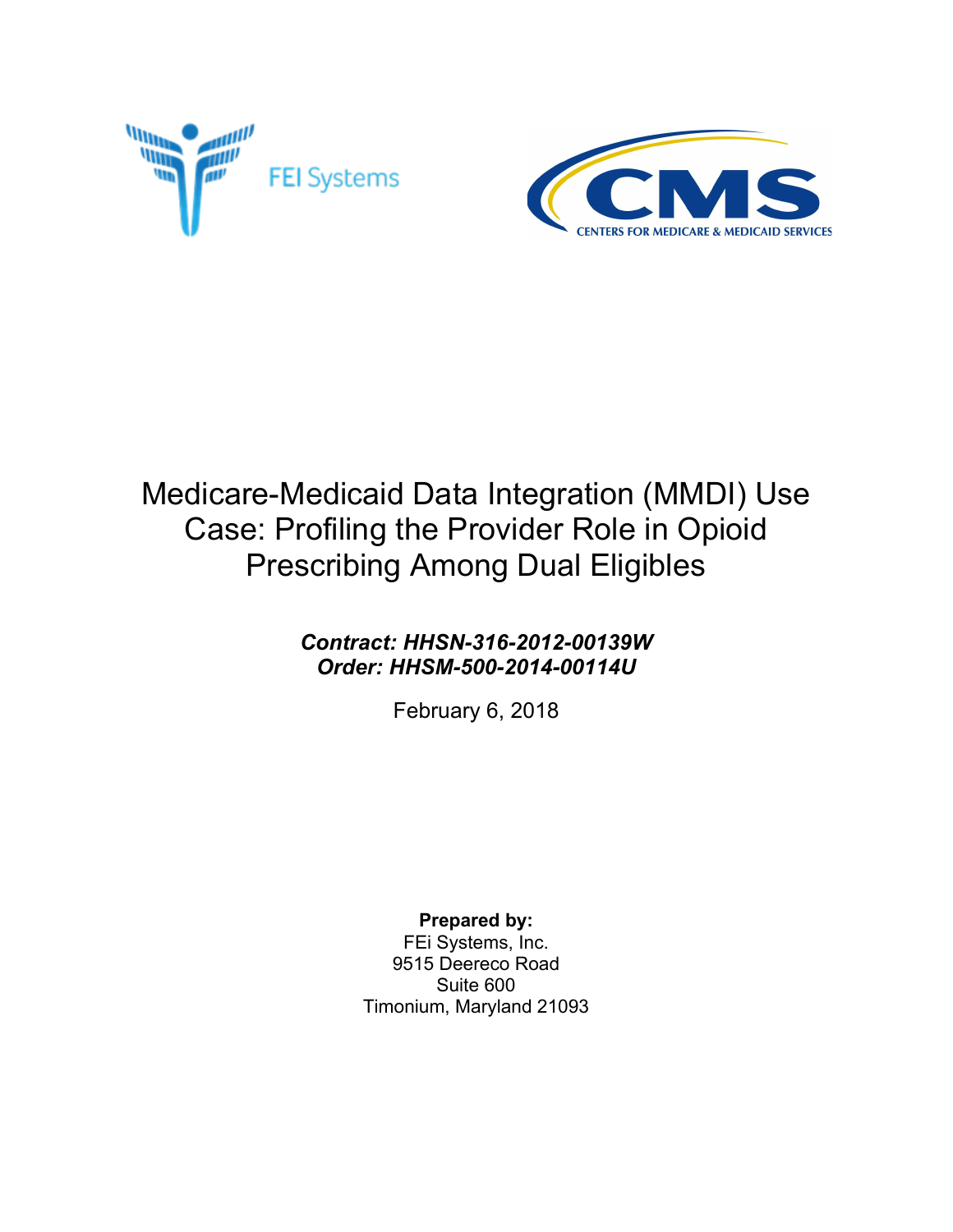

## **Table of Contents**

| 1 |     |                                                                                 |  |  |  |  |
|---|-----|---------------------------------------------------------------------------------|--|--|--|--|
| 2 |     |                                                                                 |  |  |  |  |
| 3 |     |                                                                                 |  |  |  |  |
|   | 3.1 |                                                                                 |  |  |  |  |
|   | 3.2 |                                                                                 |  |  |  |  |
|   | 3.3 |                                                                                 |  |  |  |  |
| 4 |     |                                                                                 |  |  |  |  |
|   | 4.1 |                                                                                 |  |  |  |  |
|   | 4.2 | Opioid Prescribing Patterns for Dual Eligibles by Behavioral Health Status  8   |  |  |  |  |
|   | 4.3 | Drug Type, Duration, Strength, and Drug Schedule of Opioids Prescribed for      |  |  |  |  |
|   | 4.4 | Prevalence of Immediate-Release (IR)/Short Acting (SA) and Extended-            |  |  |  |  |
|   | 4.5 |                                                                                 |  |  |  |  |
|   | 4.6 |                                                                                 |  |  |  |  |
| 5 |     |                                                                                 |  |  |  |  |
| 6 |     |                                                                                 |  |  |  |  |
|   |     |                                                                                 |  |  |  |  |
|   |     | Appendix B - Historic and Current Medicare Data Sources Available to States  24 |  |  |  |  |
|   |     | Appendix C – Grouping of Providers Based on Medicare FFS PPE Data 25            |  |  |  |  |
|   |     |                                                                                 |  |  |  |  |

## **List of Tables**

| Table 1: Opioid Fills for Dual Eligibles by Mutually-Exclusive Provider Type in State A, |
|------------------------------------------------------------------------------------------|
| Table 2: Opioid Fills by Provider Type among Primary Care Physicians without specialty   |
| Table 3: Opioid Fills by Provider Type among Top Ten Specialty Care Physicians           |
| Table 4: Proportion of Specific Provider Type Codes among Mutually Exclusive             |
| Table 5: Proportion of Physicians with More than One Provider Type Code by Mutually      |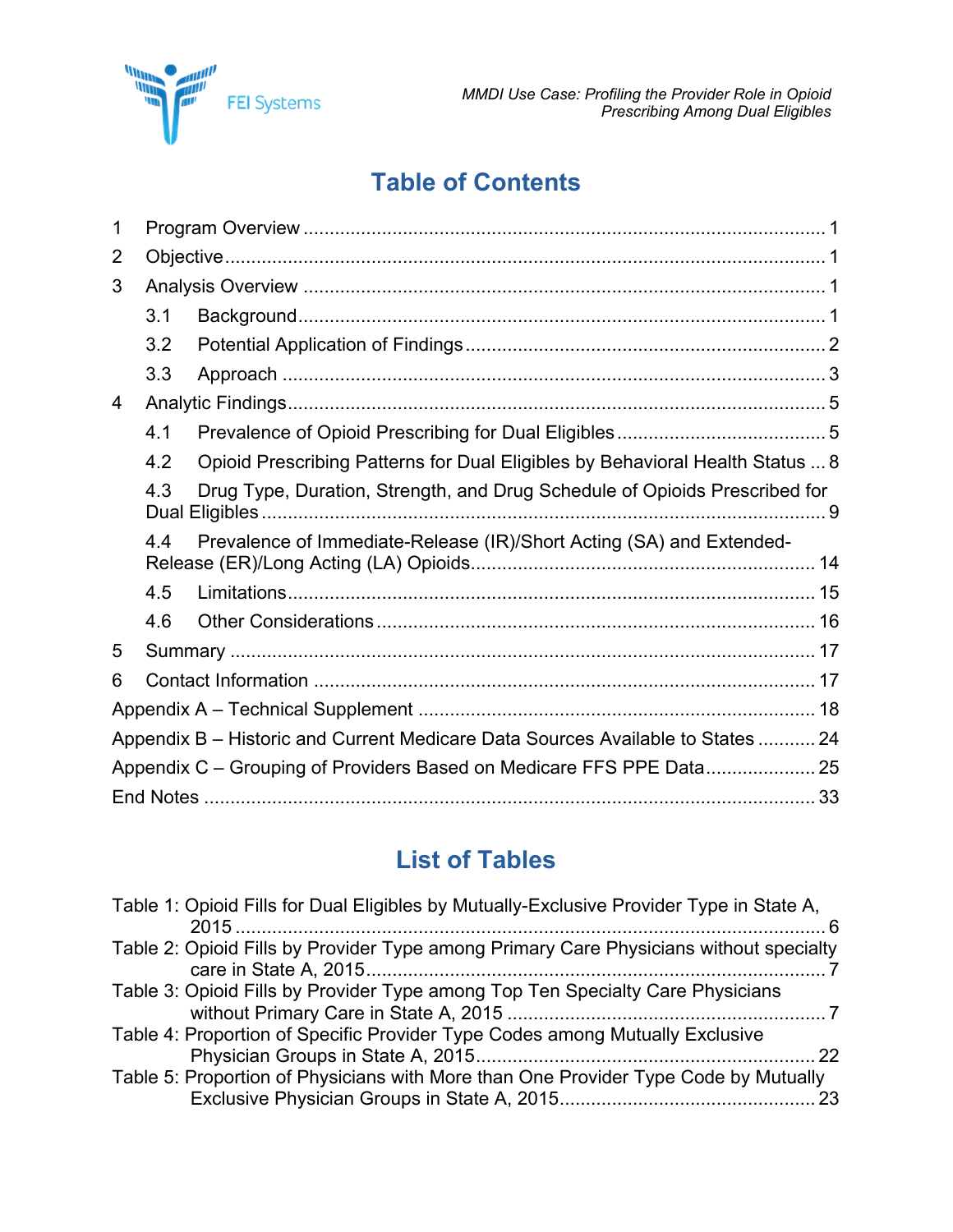

| Table 7: Provider Classifications based on Medicare PPE Provider Type Codes 25 |  |
|--------------------------------------------------------------------------------|--|

## **List of Figures**

| Figure 1: Percentage of Providers Who Prescribed Opioids to Dual Eligibles in State A,<br>$\mathbf{5}$ |
|--------------------------------------------------------------------------------------------------------|
| Figure 2: Average Number of Opioid Fills per Beneficiary by Behavioral Health Status                   |
| Figure 3: Top Five Opioids Prescribed for Dual Eligibles in State A, 2015 10                           |
| Figure 4: Top Five Generic Opioids Prescribed for Dual Eligibles by Provider Type in                   |
| Figure 5: Length of Days Supplied for Opioid Fills by Provider Type in State A, 201512                 |
| Figure 6: Strength of Dosage (MME) for Opioid Fills by Provider Type in State A, 2015                  |
|                                                                                                        |
| Figure 7: DEA Drug Schedule for Opioid Fills by Provider Types in State A, 2015 14                     |
| Figure 8: Percentage of Providers by the Type of Opioid Prescribed at the Start of                     |
|                                                                                                        |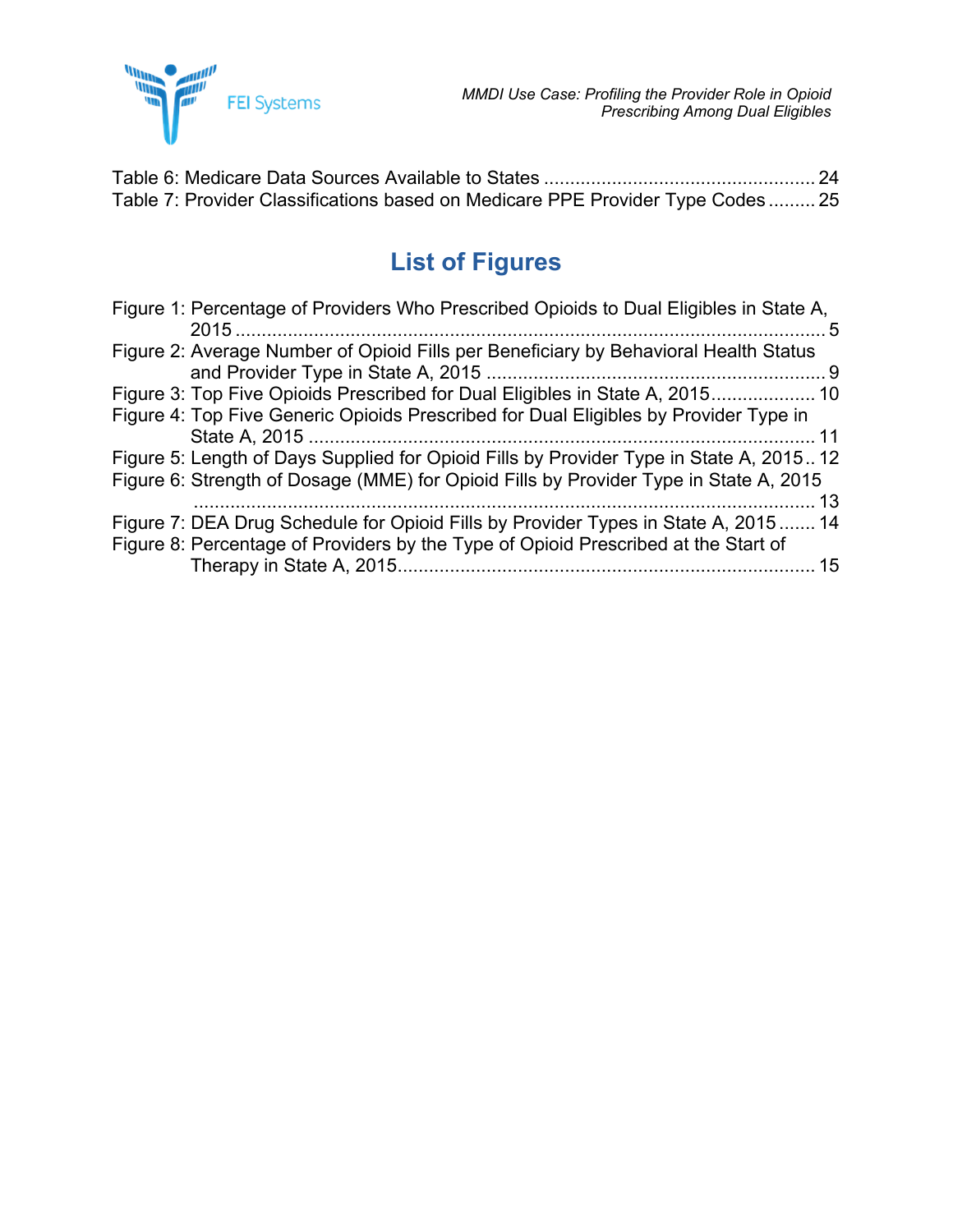**FEI Systems** 

## <span id="page-3-0"></span>**1 Program Overview**

The Medicare-Medicaid Data Integration (MMDI) program is an initiative jointlysponsored by the Centers for Medicare & Medicaid Services (CMS) Medicare-Medicaid Coordination Office (MMCO) and the Center for Medicaid and CHIP Services (CMCS). The focus of the MMDI program is to provide technical support to selected states and assist them with integrating Medicare and Medicaid data in order to enhance care coordination and reduce costs for the dual eligible population. In each contract year, the MMDI team collaborates with a certain number of participating Financial Alignment Initiative (FAI) and Medicaid Innovation Accelerator Program (IAP) states to gain an indepth understanding of the data integration challenges faced, provide technical support and assistance in addressing those challenges, and document common issues and best practices. One of the services offered by the MMDI team is to provide states with use cases that demonstrate how states can leverage integrated Medicare and Medicaid data to potentially inform policy and program design, educate stakeholders, and benefit dual eligibles.

## <span id="page-3-1"></span>**2 Objective**

The purpose of this use case is to demonstrate how states can use Medicare data sources to investigate opioid prescribing patterns specific to the dual eligible population. The analytic approach described in this use case will enhance states' ability to identify potentially inappropriate prescribing behaviors that may play a role in dual eligibles' misuse of opioids.

## <span id="page-3-2"></span>**3 Analysis Overview**

### <span id="page-3-3"></span>**3.1 Background**

Opioid use disorders and prescription opioid misuse are prevalent and costly public health problems in the United States. Over two million Americans were identified as having a diagnosed opioid use disorder in 2016. [1](#page-36-0) In 2015, 97.5 million individuals ages 12 and older used a prescription pain reliever; 12.5 million of which reported misusing<sup>[\\*](#page-3-4)</sup> pain reliever prescriptions in the past year. $^{\mathsf{2}}$  $^{\mathsf{2}}$  $^{\mathsf{2}}$ 

Opioid use is particularly concerning in the dual eligible population. These beneficiaries have higher rates of co-occurring substance use disorders (SUD) and chronic pain

<span id="page-3-4"></span> <sup>\*</sup> In the 2015 National Survey on Drug Use and Health, the ". . . definition of misuse referred to the use of prescription drugs in any way a doctor did not direct respondents to use them and focused specifically on behaviors that constituted misuse. Examples of behaviors that were presented to respondents for misuse included (a) use without a prescription of the respondent's own; (b) use in greater amounts, more often, or longer than told to take a drug; or (c) use in any other way a doctor did not tell respondents to take a drug." See endnote 1 for source.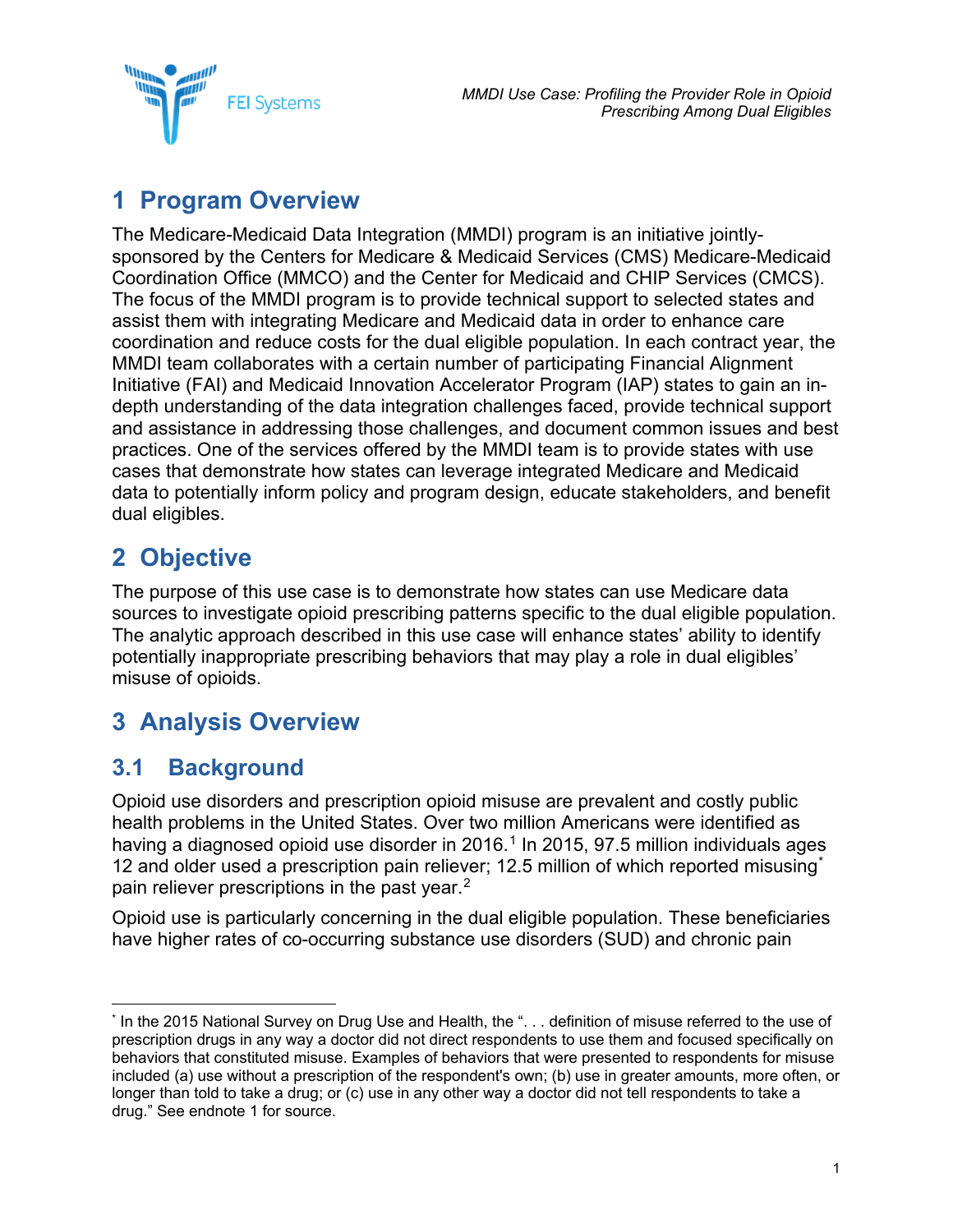

compared to both the Medicare-only and Medicaid-only populations, placing them at greater risk for opioid misuse. $^3$  $^3$ 

Research has shown that excessive and inappropriate prescribing of opioids is largely responsible for the observed misuse trends.<sup>[4](#page-36-3)</sup> High-frequency prescribing of opioids has been associated with opioid addiction<sup>[5](#page-36-4)</sup> and opioid-associated overdose deaths, which have claimed more than 200,000 lives from 1999 to 2016. [6](#page-36-5)

In response to these trends, the federal government has increased efforts to build and improve the response to the opioid crisis.<sup>[7](#page-36-6)</sup> One example is CMS' Medicaid IAP, which includes the reduction of SUDs as one of the priority areas. [8](#page-37-0) Specific to dual eligibles, CMS released a memo to Medicare-Medicaid Plans (MMPs), Dual Eligible Special Needs Plans (D-SNPs), and Programs of All-inclusive Care for the Elderly (PACE), emphasizing opportunities to prevent and address potential opioid misuse in the dual eligible population.<sup>[9](#page-37-1)</sup>

States have also developed policies<sup>[10](#page-37-2)</sup> and programs<sup>[11](#page-37-3)</sup> to address the opioid crisis. Examples include: providing treatment and anti-relapse supports through Medicaid;<sup>[12](#page-37-4)</sup> making Naloxone available for distribution for overdose prevention;<sup>[13](#page-37-5)</sup> tracking opioid dispensing through Prescription Drug Monitoring Programs (PDMPs);[14](#page-37-6) and limiting the number of opioid painkillers that doctors can prescribe.[15](#page-37-7)

To reduce the potential for opioid misuse in this high-risk population, it is important that states understand patterns in opioid prescribing to dual eligibles. This use case demonstrates how states can use Medicare Part D Prescription Drug Event (PDE) data to examine these prescribing patterns.

### <span id="page-4-0"></span>**3.2 Potential Application of Findings**

#### **Understanding Prescribing Practices:**

• States can use these findings to understand opioid prescribing practices at the provider level and to identify provider types with potentially high-risk prescribing patterns. States can then work with these providers to monitor and/or alter prescribing patterns through targeted notification and education about patterns that may be inappropriate.

#### **Policy and Program Planning:**

- States can use these findings to inform policy, laws, and regulations aimed at decreasing the likelihood of risky opioid prescribing patterns.
- States can develop programs that utilize evidence-based opioid prescribing guidelines to support providers in making informed decisions about managing pain in the dual eligible population.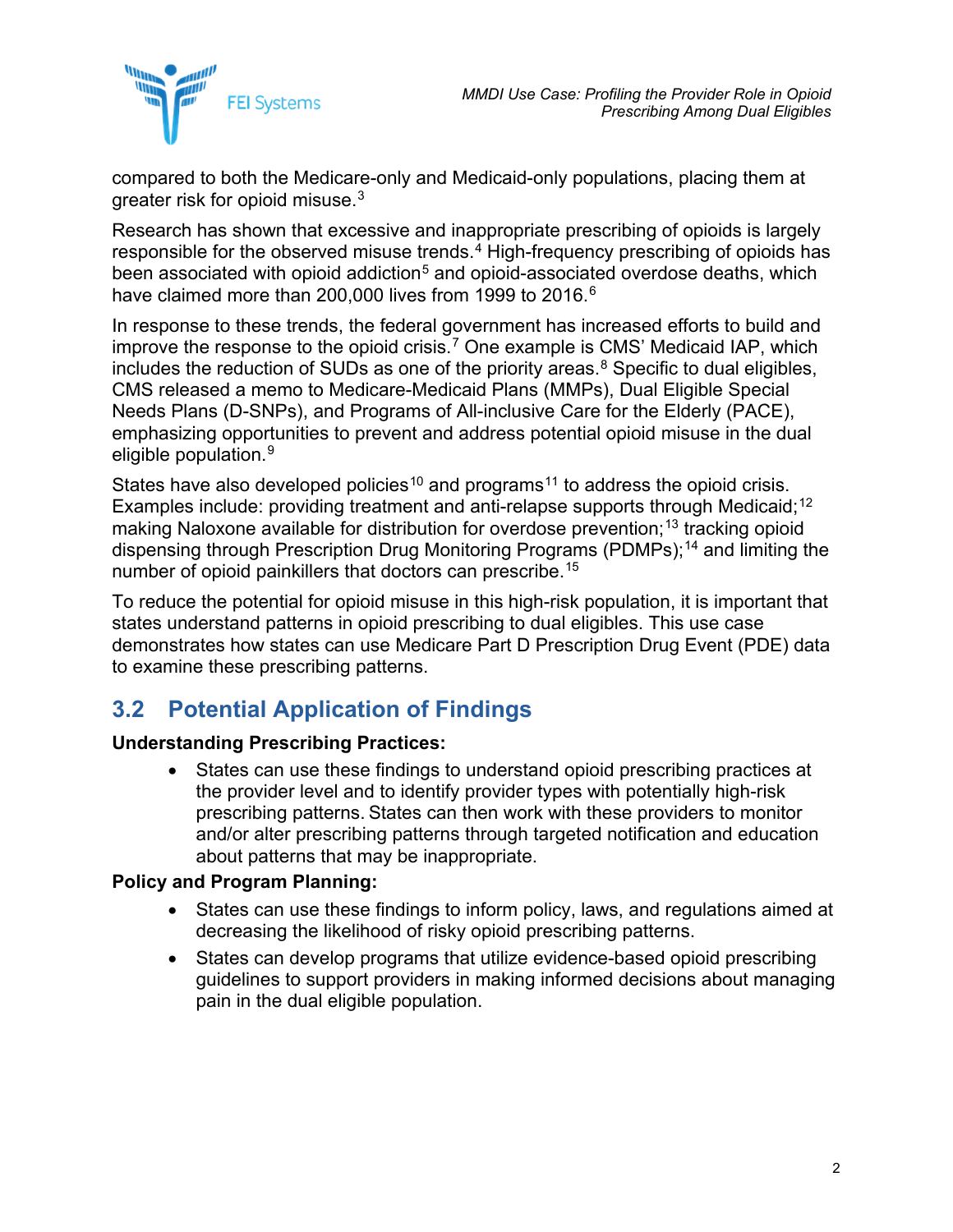

### <span id="page-5-0"></span>**3.3 Approach**

#### **Data Sources**

The MMDI team used calendar year (CY) 2015 historic Medicare data for a sample state, hereafter referred to as "State A." All analyses were performed in CMS' Virtual Research Data Center (VRDC).

The data files used are listed below:

- Chronic Conditions Data Warehouse (CCW) Medicare enrollment data
	- o Master Beneficiary Summary File (MBSF) Base A/B/C/D
	- o MBSF Other Chronic or Potentially Disabling Conditions
- CCW Medicare claims data
	- o Medicare Fee-for-Service (FFS) Hospice Claims (Part A and B)
- Yearly and Monthly Medicare Part D PDE data from the Integrated Data Repository (IDR)
- Medicare FFS Public Provider Enrollment (PPE) data

States may want to use Medicaid<sup>[\\*](#page-5-1)</sup> and/or other data sources for their profiles of opioid prescribing depending on the desired elements or measures.

#### **Defining the Dual Eligible Population**

We defined the population as those who had at least one month of dual eligible status in CY 2015 and who had Medicare Parts A/B or Part C, and Medicare Part D for 11 or more months of the year or, for those who died, for all months they were alive during the year.[†](#page-5-2)

When analyzing the prescribing of immediate release (IR)/short acting (SA) and extended release (ER)/long acting (LA) opioids, we further limited our population to individuals who had Medicare Part D coverage for 11 or more months during the observation year and the last three months of the prior year or, for those who died, for all months alive during the observation year and the last three months of the prior year.

For analysis on opioid prescribing to dual eligibles with and without behavioral health conditions, we limited the population to those who had Medicare Parts A/B FFS and Part D coverage for 11 or more months of the year or, for those who died, for all months

<span id="page-5-1"></span> <sup>\*</sup> We did not include Medicaid data in the identification of opioid fills because there were very few unique (not duplicative with PDE) opioid records for dual eligibles in State A's Medicaid Analytic eXtract (MAX) prescription drug file. However, states may want to explore the extent to which there are unique opioid records for dual eligibles in their Medicaid prescription drug data before determining whether to use both data sources together or PDE data alone.

<span id="page-5-2"></span><sup>†</sup> This continuous coverage approach enabled us to obtain robust annual estimates of opioid fills. However, it may exclude beneficiaries who were newly enrolled or had coverage lapses during the observation year.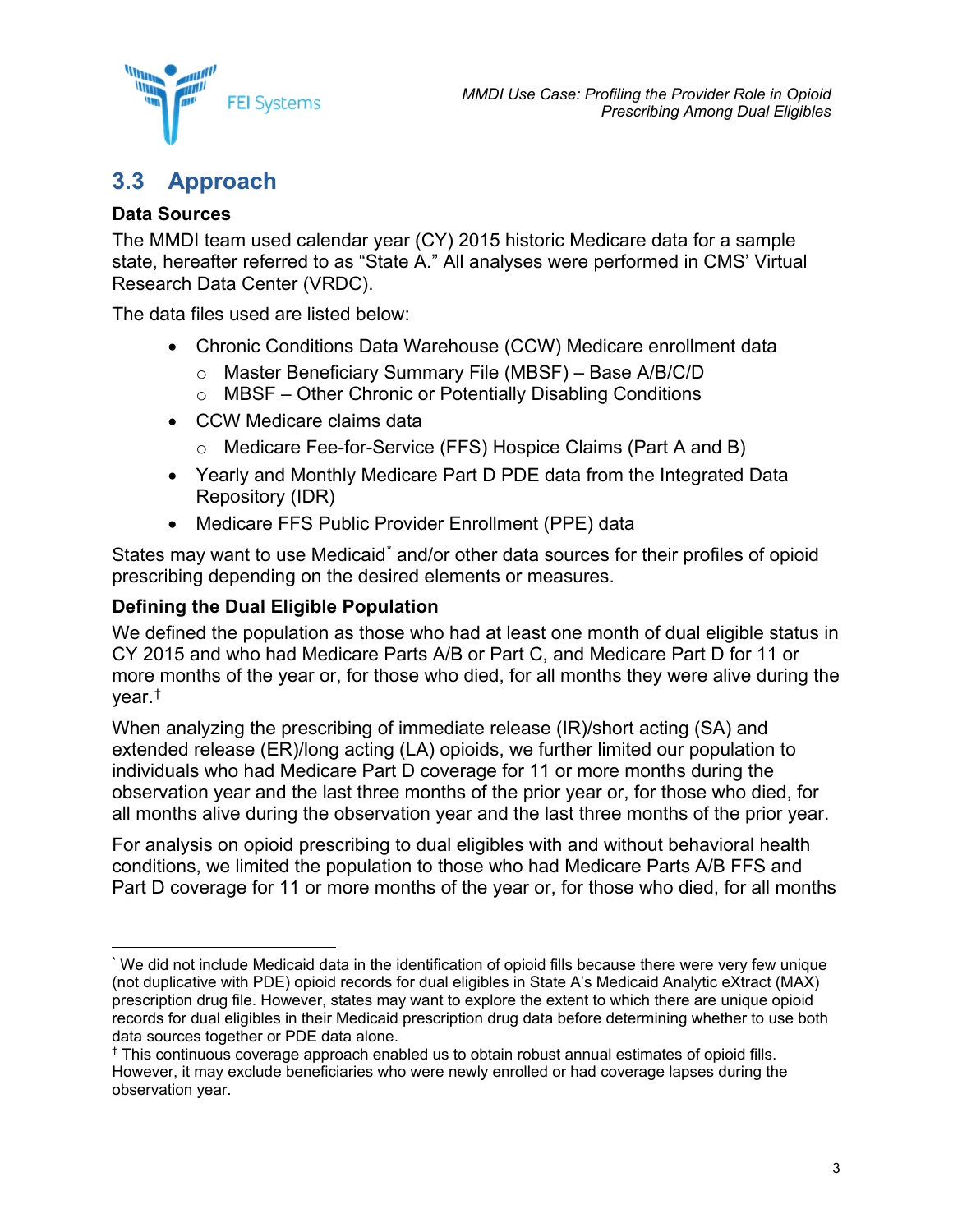

alive. This assured a full claims history, including the diagnosis codes required to identify behavioral health conditions.<sup>[\\*](#page-6-0)</sup>

#### **Opioid Fills**

To identify opioid fills, we cross referenced dual eligibles' PDE data with the "Oral MME[†](#page-6-1) – Data File" that is embedded in the Prescription Drug Monitoring Program Training and Technical Assistance Center (PDMP TTAC) guide. [16](#page-37-8) The PDMP TTAC guide classifies opioids based on the National Drug Code (NDC). We retained PDEs with an NDC that was classified as an opioid according to the PDMP TTAC. We further classified opioid fills into the following days supplied categories: less than 3 days, 3-7 days, 8-14 days, 15-30 days, and 31+ days.

We used the PDMP TTAC quide on Calculating Daily MMEs<sup>[17](#page-37-9)</sup> to determine the following:

- Generic drug types
- Master form (tablet, solution, patch)
- Strength per unit for each fill (less than 50 mg, 50-89 mg, 90-119 mg, and  $120+$  mg)
- Classification of opioids into ER and IR categories
- Drug Enforcement Administration (DEA) scheduling classification<sup>[18](#page-37-10)</sup> of controlled substances (schedule II-V)

#### **Provider Groups**

We identified providers based on the unique National Provider Identifier (NPI) in Medicare PDE data for dual eligibles' opioid fills. We linked these providers to the Medicare FFS PPE data, which includes enrollment information for providers and suppliers who are approved to bill Medicare. For those providers who had an NPI in Medicare PDE data that matched an NPI in the Medicare FFS PPE data for State A, we used the PPE provider type codes to create provider groups. We classified providers into two high-level, mutually-exclusive groups: 1) physician and 2) non-physician. We further classified these two groups into mutually-exclusive subgroups:

- Physician primary care only, specialty care only, and combined (those who had provider type codes associated with primary care and with specialty care)
- Non-Physician nursing professional, physician assistant, podiatrist, dentist, and other non-physician

Within the physician primary care only and specialty care only subgroups, we also identified non mutually-exclusive provider types (e.g., internal medicine, pain management). If the NPI was not found in the Medicare FFS PPE data for State A, or

<span id="page-6-0"></span> <sup>\*</sup> The Medicare data sources available to states do not include encounter records for those enrolled in Medicare Advantage. Thus, we excluded these individuals when doing analysis that was reliant on claims.

<span id="page-6-1"></span><sup>†</sup> Morphine Milligram Equivalent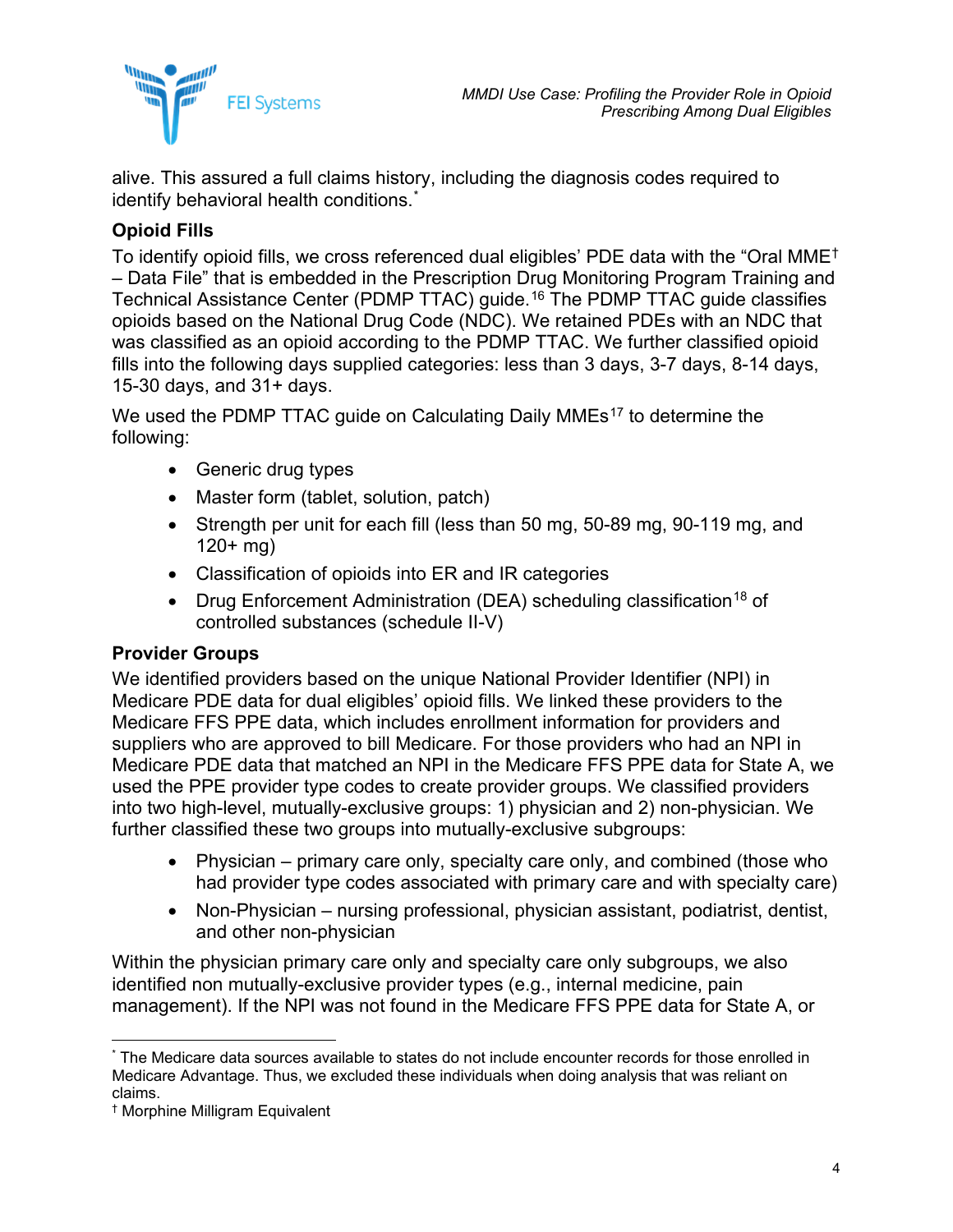

was matched to an unknown provider type code, the provider was classified as "unknown." This classification enabled us to report on all dual eligibles' opioid PDEs fills in CY 2015 regardless of provider registration in State A during that year. In determining the provider grouping methodology, we aimed to strike a balance between providing detail on prescribing by provider type and minimizing overlap of providers among the categories.

For more detail on data sources, methodologies, and variables, states may refer to *Appendix A – [Technical Supplement](#page-20-0)*.

## <span id="page-7-0"></span>**4 Analytic Findings**

In this section, the MMDI team presents findings on opioid prescribing among dual eligibles in State A. All analyses were conducted at the state level. To tailor their analyses, states may want to stratify results by region, county, or other subgroups of interest. To protect the confidentiality of State A, we do not report identifiable information such as dual eligible beneficiary counts, prescriber counts, or overall counts of opioid fills.

### <span id="page-7-1"></span>**4.1 Prevalence of Opioid Prescribing for Dual Eligibles**

Among providers who prescribed medications to dual eligibles in State A in 2015, 47.5% prescribed at least one opioid prescription [\(Figure 1\)](#page-7-2).



<span id="page-7-2"></span>*Figure 1: Percentage of Providers Who Prescribed Opioids to Dual Eligibles in State A, 2015*

In [Table 1](#page-8-0) below, we describe the following characteristics of opioid prescribing towards dual eligibles in State A by provider type:

• Percentage of opioids prescribed of the total number of opioid fills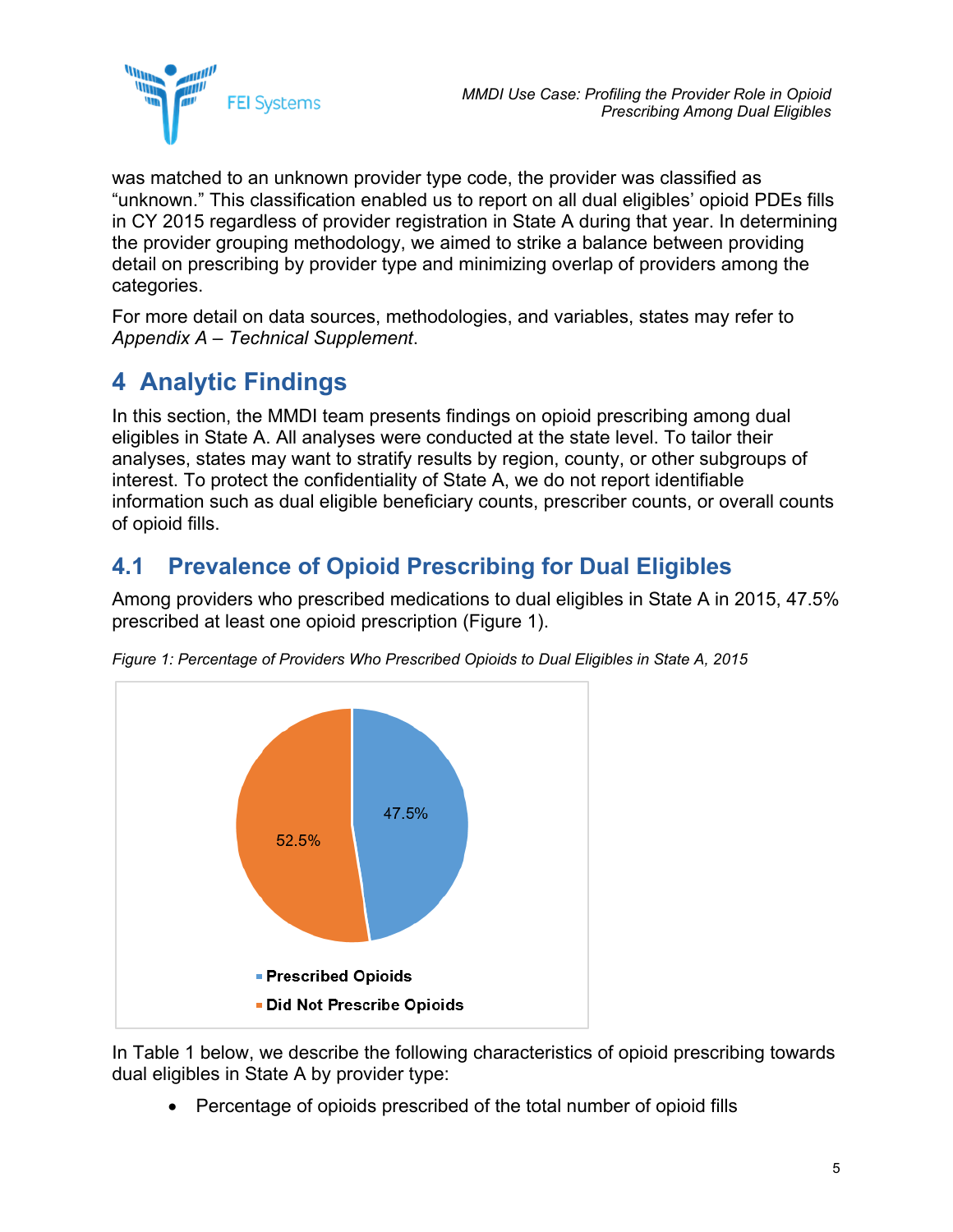

- Percentage of total opioid prescribers
- Percentage of providers who prescribed opioids
- Average number of opioid fills per beneficiary, among beneficiaries with an opioid fill

| <b>Provider Type</b>     | <b>Provider Sub-</b><br><b>Type</b> | Percentage<br>of Total<br><b>Opioid</b><br><b>Fills</b> | Percentage<br>of Total<br><b>Opioid</b><br><b>Prescribers</b> | Percentage<br><b>Who</b><br><b>Prescribed</b><br><b>Opioids</b> | <b>Average Number</b><br>of Opioid Fills per<br><b>Beneficiary with an</b><br><b>Opioid Fill</b> |
|--------------------------|-------------------------------------|---------------------------------------------------------|---------------------------------------------------------------|-----------------------------------------------------------------|--------------------------------------------------------------------------------------------------|
| Physician                | <b>Primary Care</b><br>only         | 50.0%                                                   | 23.9%                                                         | 71.4%                                                           | 7.6                                                                                              |
|                          | <b>Specialty Care</b><br>only       | 19.9%                                                   | 27.8%                                                         | 55.4%                                                           | 4.6                                                                                              |
|                          | Combined                            | 7.0%                                                    | 5.5%                                                          | 52.9%                                                           | 5.3                                                                                              |
| Non-Physician            | Nursing<br>Professional             | 7.1%                                                    | $7.4\%$                                                       | 52.7%                                                           | 4.3                                                                                              |
|                          | Physician<br>Assistant              | 7.5%                                                    | 10.3%                                                         | 69.4%                                                           | 3.3                                                                                              |
|                          | Podiatrist                          | 0.7%                                                    | 1.8%                                                          | 59.6%                                                           | 3.2                                                                                              |
|                          | <b>Dentist</b>                      | 0.5%                                                    | 2.0%                                                          | 50.8%                                                           | 1.4                                                                                              |
|                          | Other Non-<br>Physician             | 0.0%                                                    | 0.1%                                                          | 3.9%                                                            | 1.3                                                                                              |
| Unknown<br>Provider Type | N/A                                 | 7.3%                                                    | 21.2%                                                         | 27.6%                                                           | 3.7                                                                                              |

<span id="page-8-0"></span>

|  |  | Table 1: Opioid Fills for Dual Eligibles by Mutually-Exclusive Provider Type in State A, 2015 |  |  |
|--|--|-----------------------------------------------------------------------------------------------|--|--|
|  |  |                                                                                               |  |  |
|  |  |                                                                                               |  |  |

Over three-quarters of all opioid fills were prescribed by physicians (not shown). In particular, primary care only physicians prescribed half of all opioid fills, were most likely to prescribe opioids among the provider types observed, and had the highest average number of opioid fills per beneficiary with an opioid fill compared to other provider types.

Since physicians prescribed the majority of opioid fills, we further examined prescribing by specific primary care and specialty care types (Tables 2 and 3, respectively). We limited primary care only physicians to those who did not also have a specialty care provider type code (Table 2). Likewise, specialty care only physicians included those who did not also have a primary provider type code (Table 3). We further limited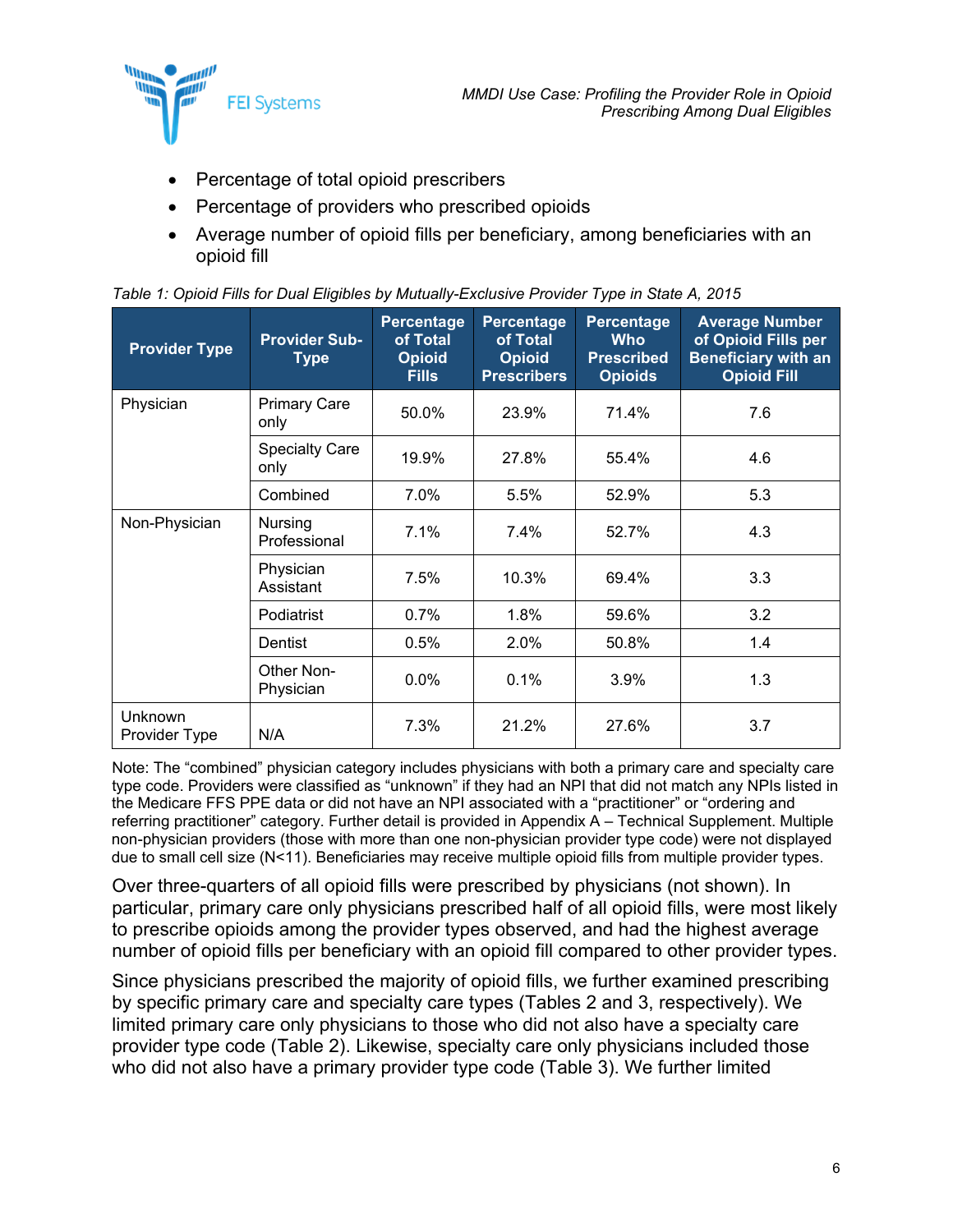

reporting of specialty care only physicians to the top ten specialties as measured by the number of opioid fills.

As shown in [Table 2,](#page-9-0) the primary care physicians who were most likely to have prescribed an opioid to dual eligibles during the year were affiliated with geriatric medicine (90.0%) or family practice (82.3%). Family practice physicians also prescribed the largest share of total opioid fills (27.8%), followed by internal medicine physicians (21.2%). The average number of opioid fills per beneficiary was relatively similar across all primary care provider types, with the exception of pediatric and preventive medicine physicians.

<span id="page-9-0"></span>*Table 2: Opioid Fills by Provider Type among Primary Care Physicians without specialty care in State A, 2015*

| <b>Provider Type*</b>      | Percentage of<br><b>Total Opioid Fills</b> | <b>Percentage Who</b><br><b>Prescribed Opioids</b> | <b>Average Number of Opioid</b><br><b>Fills per Beneficiary with a Fill</b> |
|----------------------------|--------------------------------------------|----------------------------------------------------|-----------------------------------------------------------------------------|
| <b>Family Practice</b>     | 27.8%                                      | 82.3%                                              | 7.2                                                                         |
| Internal Medicine          | 21.2%                                      | 65.0%                                              | 6.7                                                                         |
| Geriatric Medicine         | 4.1%                                       | 90.0%                                              | 7.0                                                                         |
| <b>General Practice</b>    | 2.3%                                       | 79.0%                                              | 6.8                                                                         |
| Pediatrics                 | 0.4%                                       | 27.5%                                              | 5.0                                                                         |
| <b>Preventive Medicine</b> | $0.0\%$                                    | 70.6%                                              | 3.9                                                                         |

\*Providers may have more than one provider type code. Total percentages in each category may exceed 100% since providers and their opioid prescriptions may fall into multiple provider types; Beneficiaries may receive multiple opioid fills from multiple provider types.

As shown in [Table](#page-9-1) 3, the specialty care physicians who most frequently prescribed opioids to dual eligibles during the year were affiliated with orthopedic surgery (92.8%), pain management (88.8%), and rheumatology (87.7%). Physicians in pain management had the largest share of opioid fills (6.6%), followed by those in physical medicine and rehabilitation (4.1%) and anesthesiology (4.0%). These specialty care physicians also generally had the highest average number of opioid fills per beneficiary. While high percentages of emergency medicine and general surgery physicians prescribed opioids to dual eligibles, these provider types had lower shares of total opioid fills and average numbers of opioid fills per beneficiaries compared to the other top ten specialty care physicians.

<span id="page-9-1"></span>*Table 3: Opioid Fills by Provider Type among Top Ten Specialty Care Physicians without Primary Care in State A, 2015*

| <b>Provider Type*</b>                          | Percentage of<br><b>Total Opioid Fills</b> | <b>Percentage who</b><br><b>Prescribed Opioids</b> | <b>Average Number of Opioid</b><br><b>Fills per Beneficiary with a Fill</b> |
|------------------------------------------------|--------------------------------------------|----------------------------------------------------|-----------------------------------------------------------------------------|
| Pain Management                                | $6.6\%$                                    | 88.8%                                              | 8.0                                                                         |
| <b>Physical Medicine</b><br>and Rehabilitation | 4.1%                                       | 80.6%                                              | 8.2                                                                         |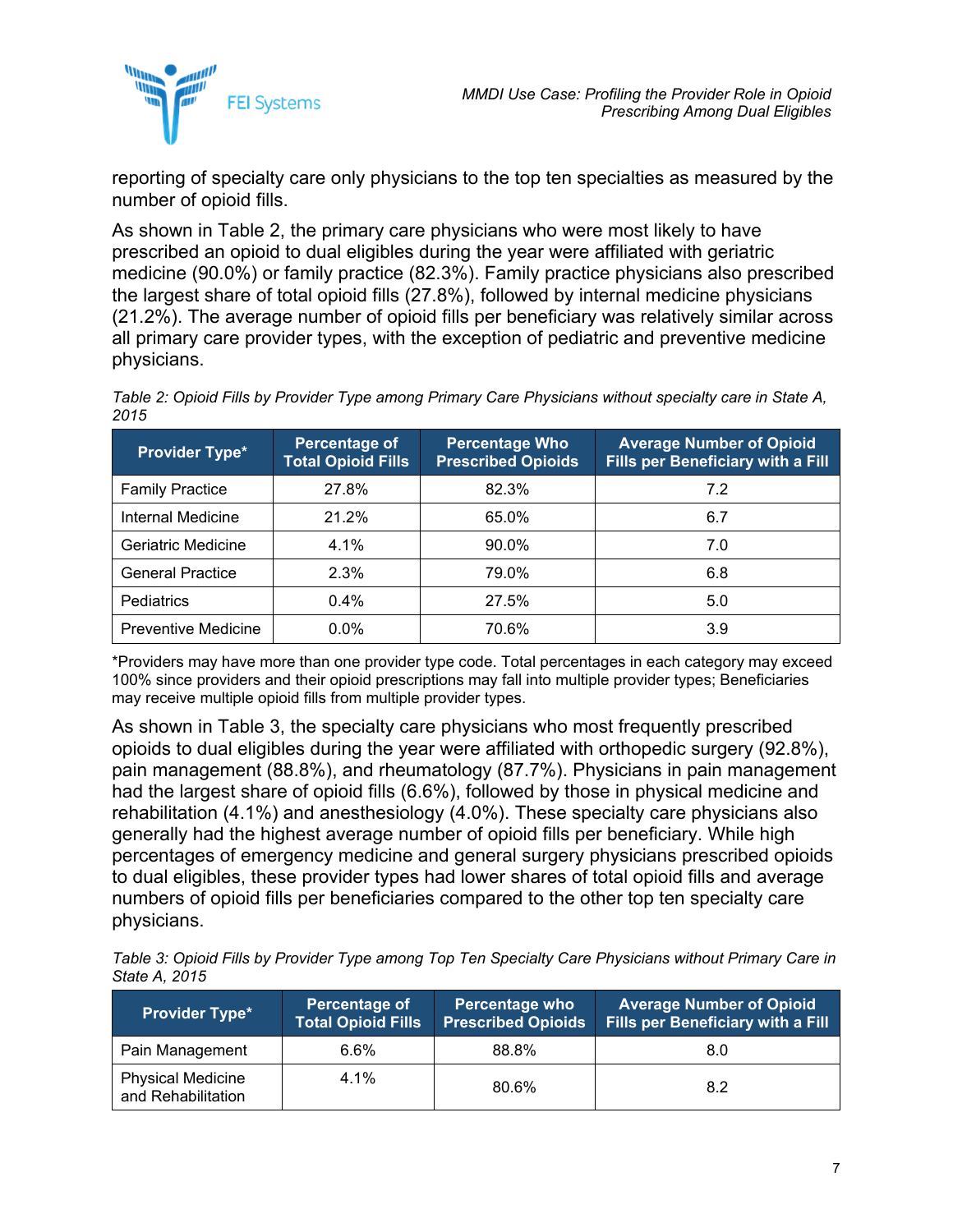

| <b>Provider Type*</b>     | Percentage of<br><b>Total Opioid Fills</b> | Percentage who<br><b>Prescribed Opioids</b> | <b>Average Number of Opioid</b><br><b>Fills per Beneficiary with a Fill</b> |
|---------------------------|--------------------------------------------|---------------------------------------------|-----------------------------------------------------------------------------|
| Anesthesiology            | 4.0%                                       | 64.7%                                       | 7.2                                                                         |
| <b>Orthopedic Surgery</b> | 2.5%                                       | 92.8%                                       | 3.1                                                                         |
| <b>Emergency Medicine</b> | 2.1%                                       | 82.4%                                       | 1.5                                                                         |
| Neurology                 | 1.5%                                       | 43.4%                                       | 7.3                                                                         |
| <b>General Surgery</b>    | 1.0%                                       | 79.1%                                       | 2.0                                                                         |
| Rheumatology              | 1.0%                                       | 87.7%                                       | 6.5                                                                         |
| Hematology/Oncology       | 0.6%                                       | 69.7%                                       | 4.1                                                                         |
| Psychiatry                | 0.5%                                       | 25.6%                                       | 5.4                                                                         |

\*Providers may have more than one provider type code. Total percentages in each category may exceed 100% since providers and their opioid prescriptions may fall into multiple provider types; Beneficiaries may receive multiple opioid fills from multiple provider types.

### <span id="page-10-0"></span>**4.2 Opioid Prescribing Patterns for Dual Eligibles by Behavioral Health Status**

To demonstrate how states can characterize prescribing patterns among dual eligible subpopulations, we examined the average number of opioid fills per beneficiary by behavioral health status and provider type. Behavioral health conditions included the following: anxiety disorders, depressive disorders, bipolar disorder, personality disorder, schizophrenia and other psychotic disorders, alcohol use disorder, and drug use disorder. [\\*](#page-10-1)

As shown in [Figure 2,](#page-11-1) across all provider types, the average number of opioid fills per beneficiary was consistently higher for those with one or more behavioral health conditions as compared to those with no behavioral health conditions.

<span id="page-10-1"></span> <sup>\*</sup> These conditions were identified using the Medicare end-of-year chronic condition flags, which are developed from algorithms that search administrative claims data for relevant diagnosis, Medicare Severity-Diagnosis Related Group (MS-DRG), and procedure codes. Further information is published at [https://www.ccwdata.org/web/guest/condition-categories.](https://www.ccwdata.org/web/guest/condition-categories) See Appendix A – Technical Supplement for more detail.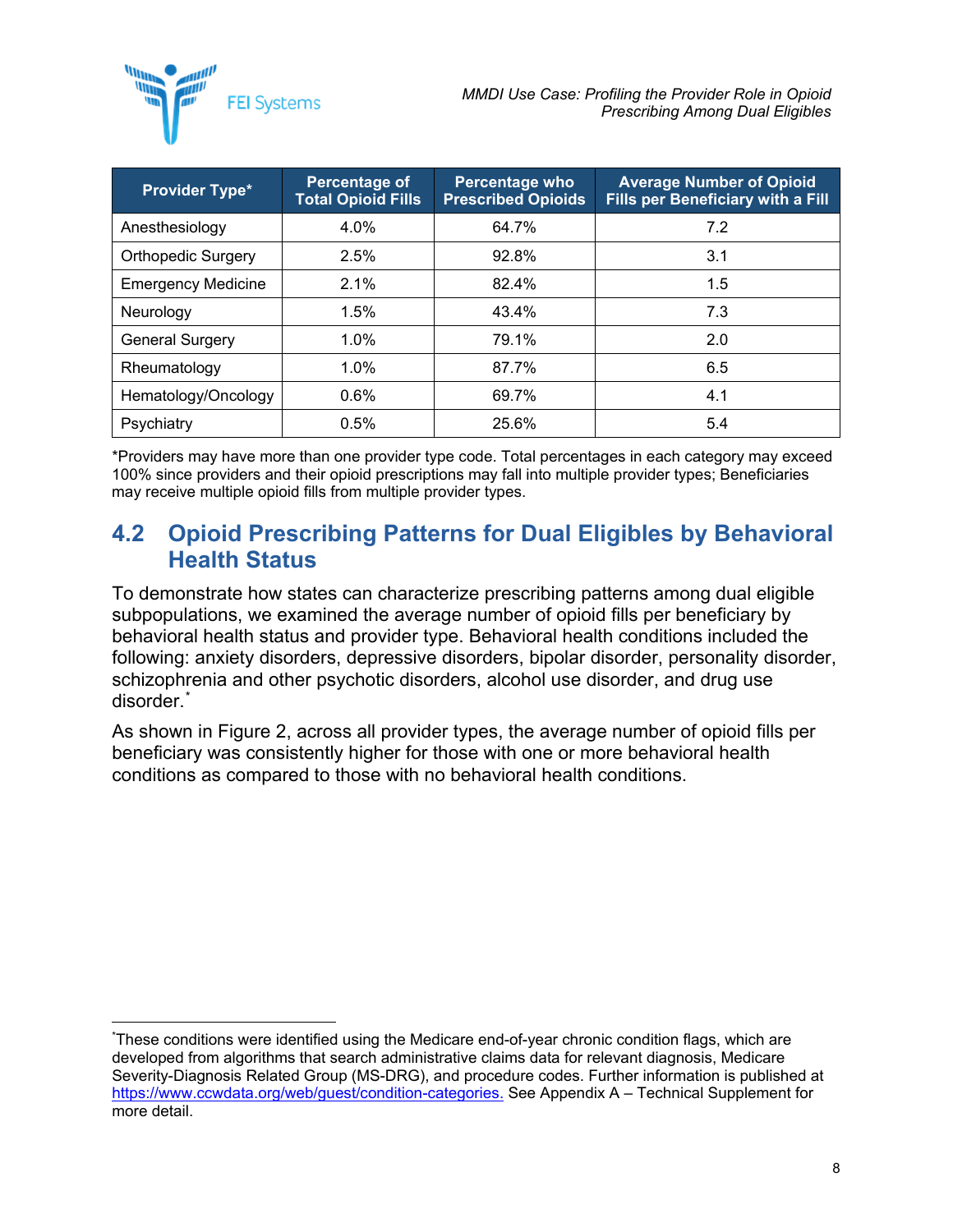



<span id="page-11-1"></span>*Figure 2: Average Number of Opioid Fills per Beneficiary by Behavioral Health Status and Provider Type in State A, 2015*

### <span id="page-11-0"></span>**4.3 Drug Type, Duration, Strength, and Drug Schedule of Opioids Prescribed for Dual Eligibles**

In this section, we present the information on the following aspects of opioid fills by provider type:

- Drug type, as defined by the generic drug name
- Number of days the opioid was supplied for
- Strength of dosage based on the MME
- Drug schedule based on the DEA's classification system for controlled substances

#### **Drug Type**

The top five most frequently prescribed opioids for dual eligibles in State A are shown in [Figure](#page-12-0) 3. They accounted for 82.4% of all opioid fills for dual eligibles in State A in 2015.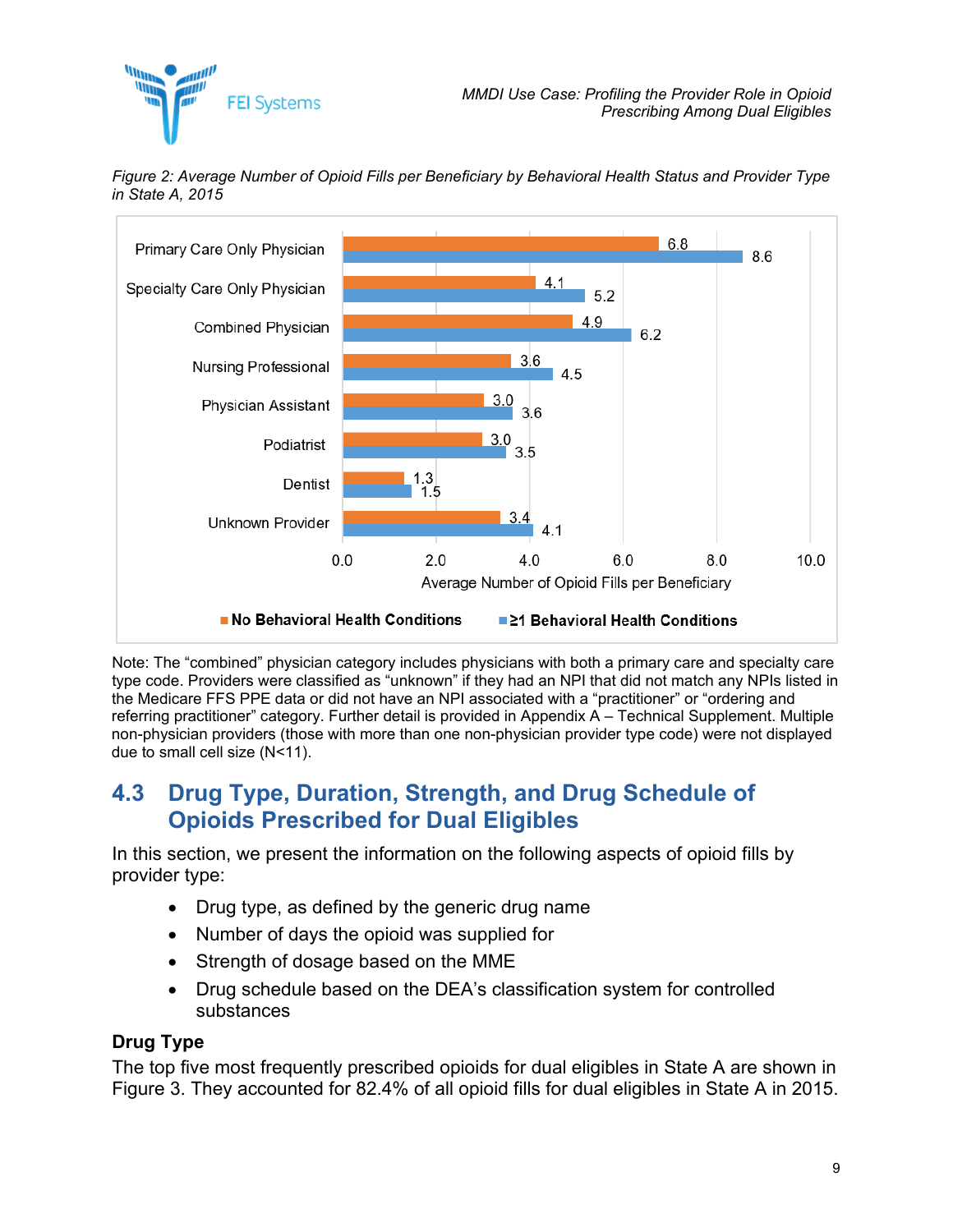

The most commonly prescribed opioid was acetaminophen/hydrocodone bitartrate (22.1%) and the least prescribed opioid was Fentanyl (6.4%).

<span id="page-12-0"></span>*Figure 3: Top Five Opioids Prescribed for Dual Eligibles in State A, 2015*



[Figure](#page-13-0) 4 further shows the percentage of opioid fills attributed to the top five generic opioids by physician and non-physician groups.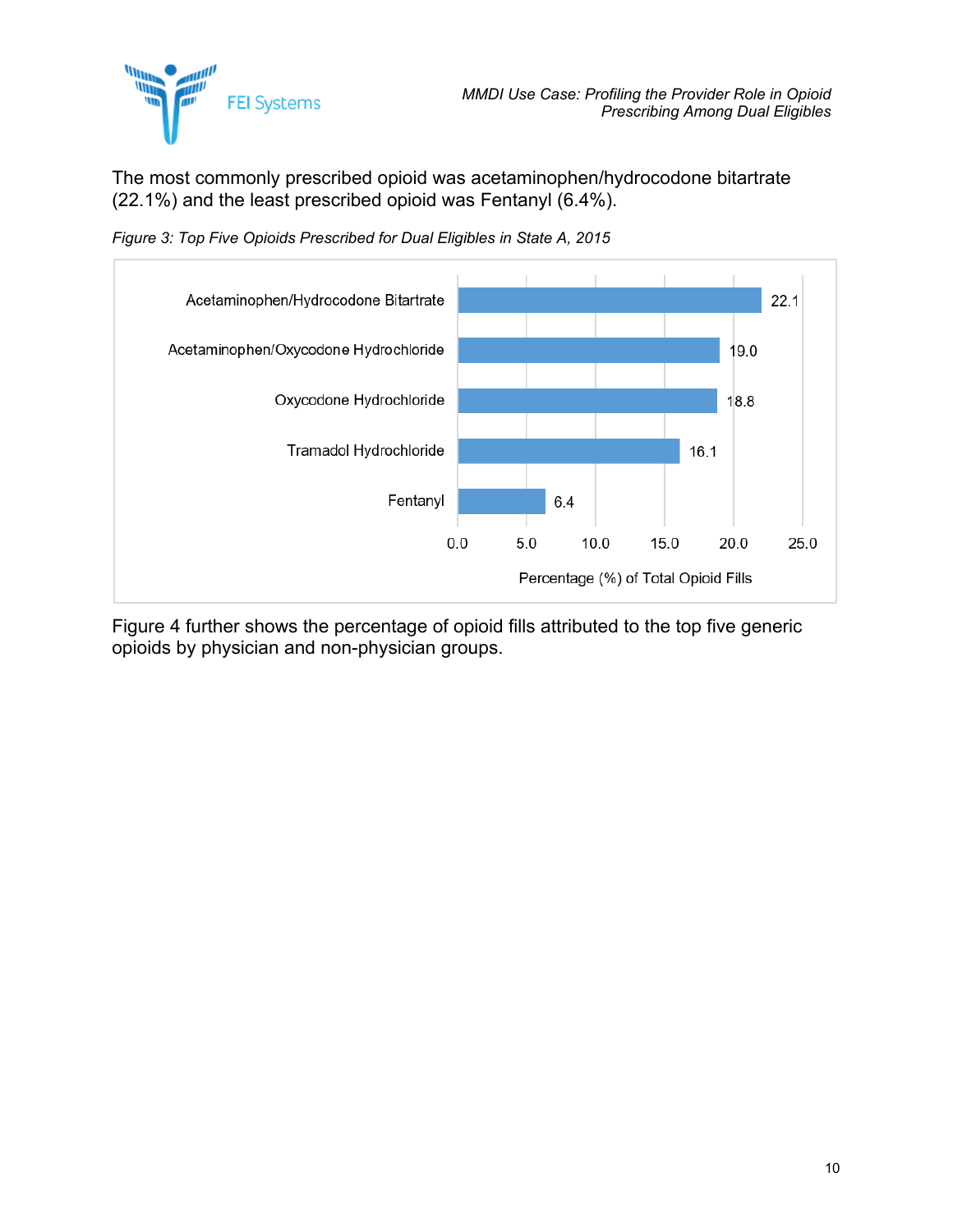

<span id="page-13-0"></span>*Figure 4: Top Five Generic Opioids Prescribed for Dual Eligibles by Provider Type in State A, 2015*

**FEI Systems** 

Note: The "combined" physician category includes physicians with both a primary care and specialty care type code. Providers were classified as "unknown" if they had an NPI that did not match any NPIs listed in the Medicare FFS PPE data or did not have an NPI associated with a "practitioner" or "ordering and referring practitioner" category. Further detail is provided in Appendix A – Technical Supplement. Multiple non-physician providers (those with more than one non-physician provider type code) were not displayed due to small cell size (N<11).

We observed a variation in prescribing by provider type within these top five types of opioids, especially between physicians and non-physicians (and within non-physicians). Among physicians, primary care physicians tended to prescribe

acetaminophen/hydrocodone bitartrate (23.3%) and tramadol hydrochloride (19.7%) most often, while specialty care physicians prescribed acetaminophen/oxycodone hydrochloride (23.9%) and oxycodone hydrochloride (21.3%) more frequently.

#### **Number of Days Supplied**

#### As shown in

<span id="page-13-1"></span>[Figure](#page-13-1) 5 below, across provider types, the most common number of days supplied for opioid fills was 15-30 days, with the exception of dentists and podiatrists. Both dentists and podiatrists most frequently prescribed opioid fills for 3-7 days, with nearly 70% of dentists' fills in this category. With the exception of dentists, most providers did not prescribe opioid fills for less than 3 days. Among all provider types, opioid fills for 31+ days were uncommon, accounting for less than 2%.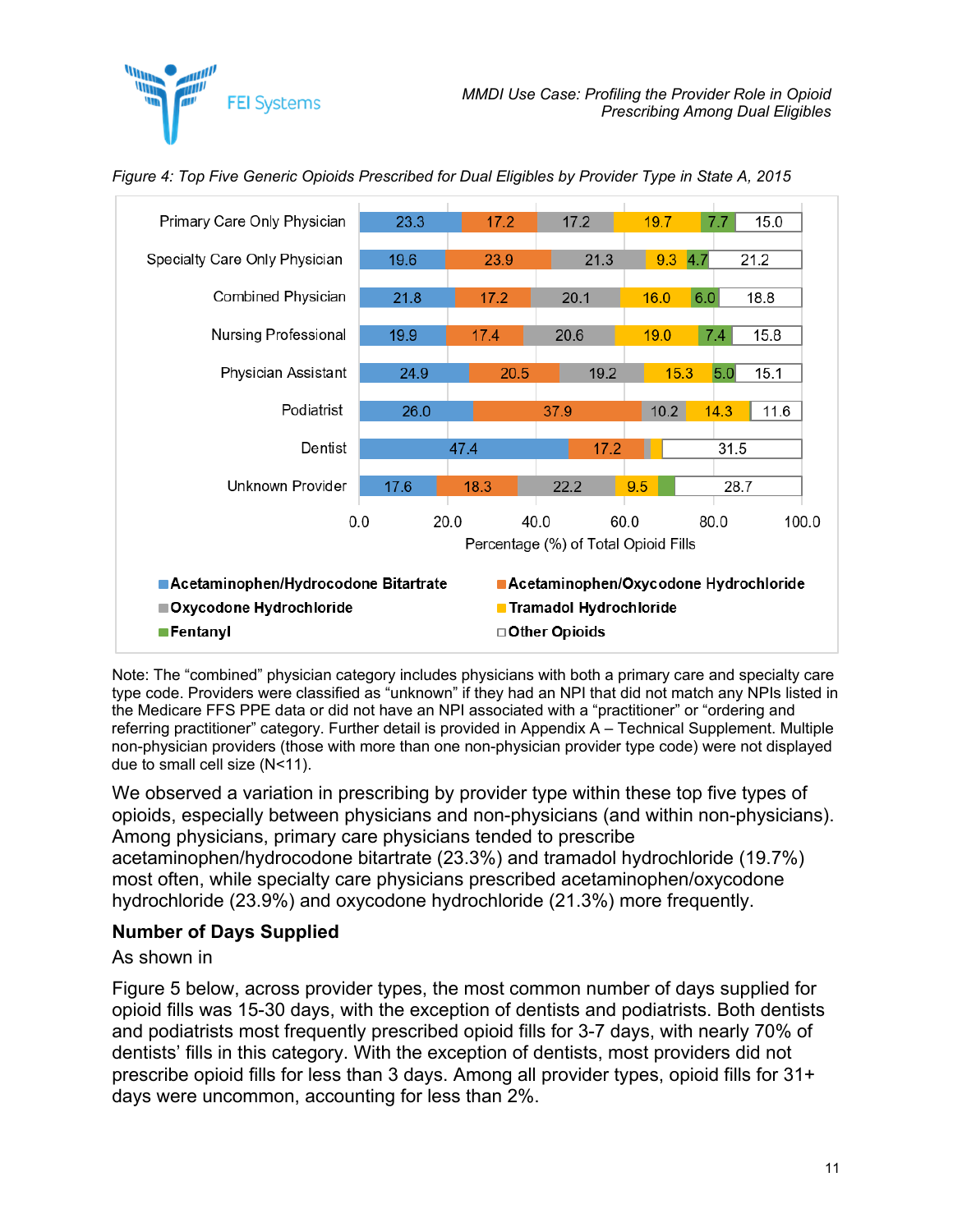



<span id="page-14-0"></span>*Figure 5: Length of Days Supplied for Opioid Fills by Provider Type in State A, 2015*

#### **Strength of Dosage**

As shown in [Figure](#page-15-0) 6, the majority of opioid fills prescribed by all provider types were for a dosage of less than 50 mg MME, particularly among dentists and podiatrists. These provider types were also more likely to prescribe fills with a lower number of days supplied [\(Figure](#page-14-0) 5). The highest dosage (120+ mg MME) was most frequently prescribed by unknown provider types and physicians and the least prescribed by dentists and podiatrists.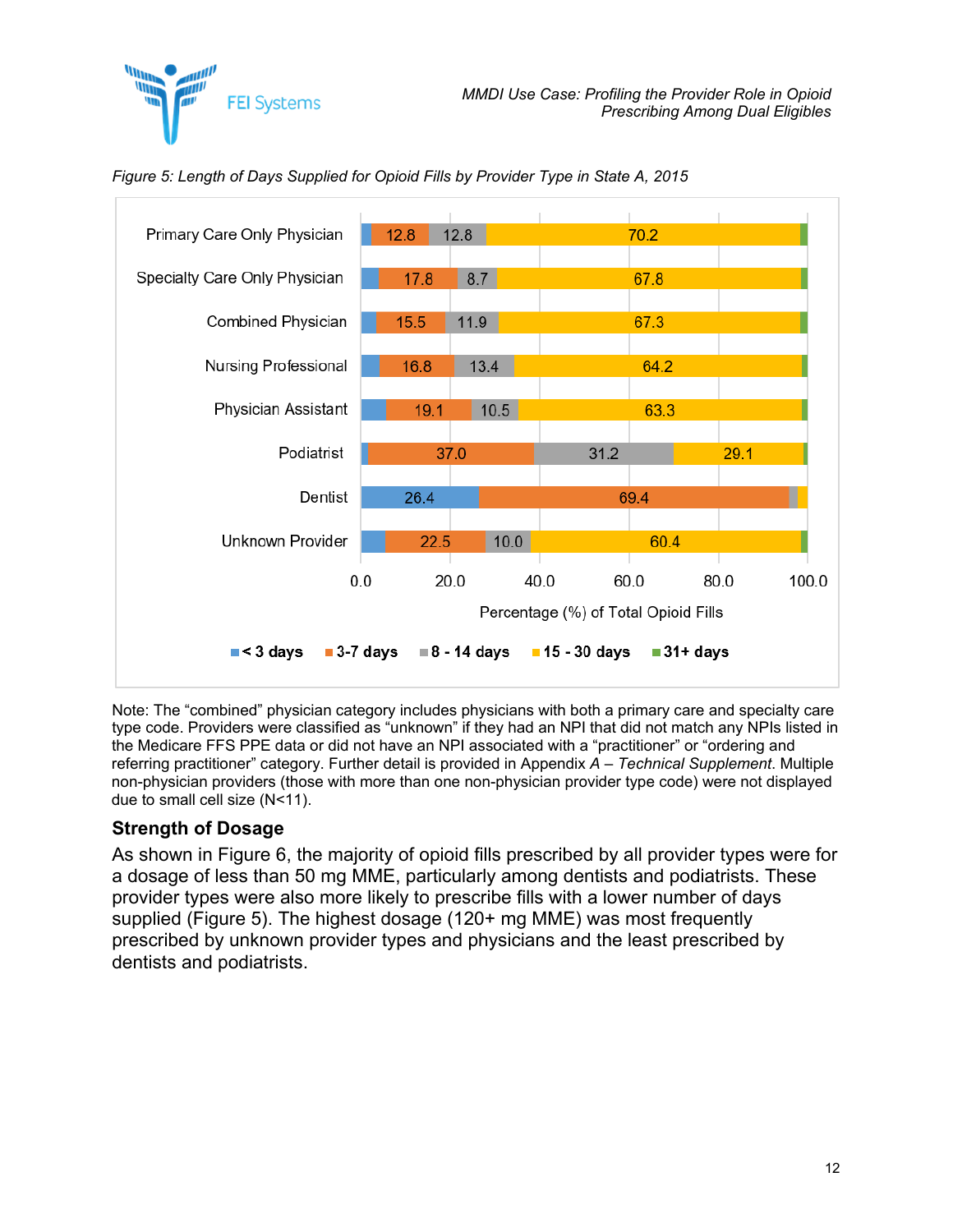



<span id="page-15-0"></span>*Figure 6: Strength of Dosage (MME) for Opioid Fills by Provider Type in State A, 2015*

#### **DEA Drug Schedule**

As shown in [Figure](#page-16-1) 7, the majority of opioid fills for all provider types were in the DEA schedule II drug category, which are prescribed drugs that have the highest potential for abuse and psychological or physical dependence.<sup>[19](#page-37-11)</sup> Specialty care physicians were the most likely to prescribe schedule II opioids (84.5%), followed by physician assistants (80.8%), and nursing professionals (78.0%). Dentists prescribed schedule III opioids (30%) more frequently than did other provider types while primary care physicians prescribed schedule IV opioids (20.2%), which have a low potential for abuse and dependence,<sup>[20](#page-37-12)</sup> more frequently than did others. There was very little prescribing by any of the provider types of schedule V opioids (drugs with the lowest potential for abuse).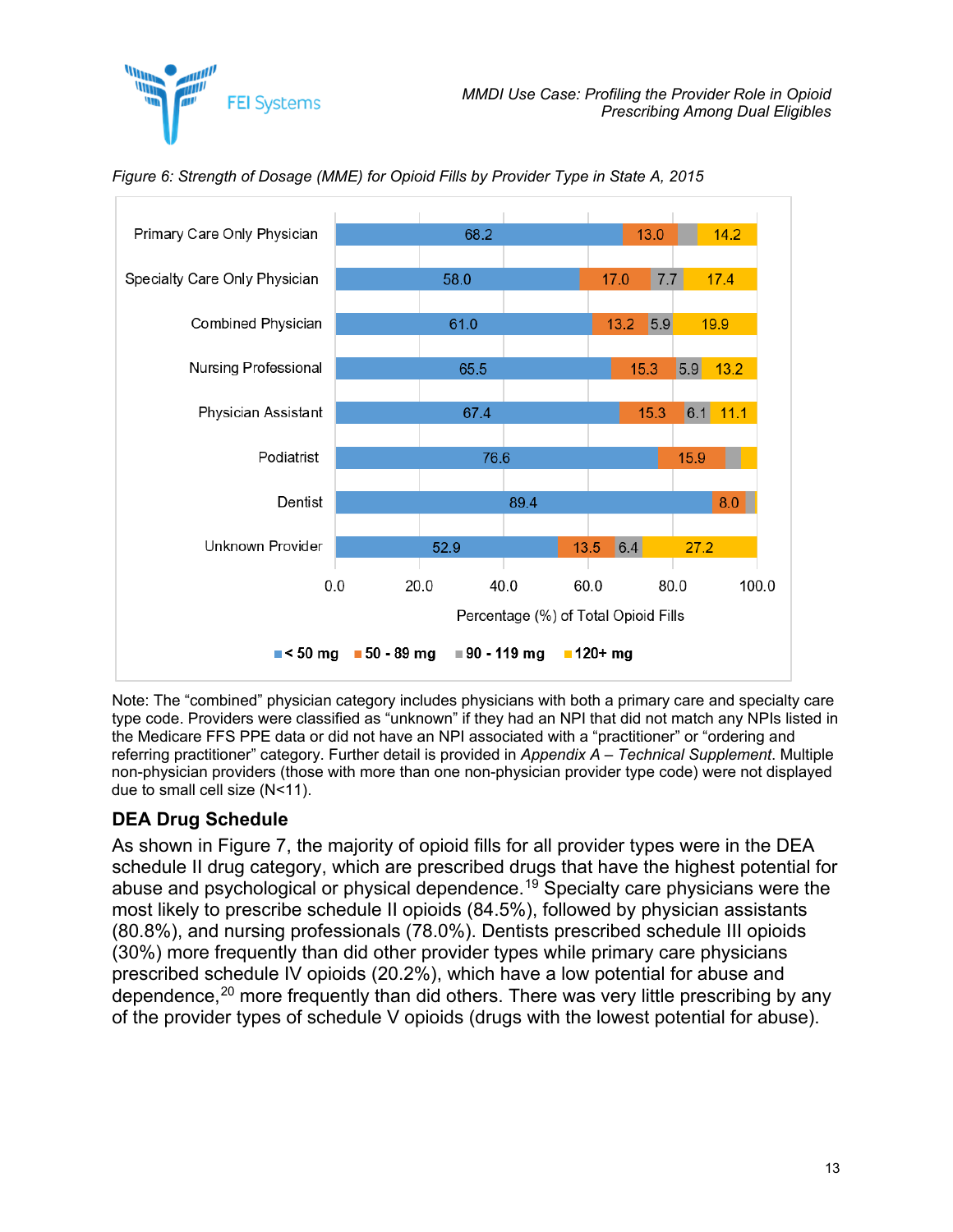



<span id="page-16-1"></span>*Figure 7: DEA Drug Schedule for Opioid Fills by Provider Types in State A, 2015*

### <span id="page-16-0"></span>**4.4 Prevalence of Immediate-Release (IR)/Short Acting (SA) and Extended-Release (ER)/Long Acting (LA) Opioids**

The Centers for Disease Control and Prevention's (CDC's) "Guideline for Prescribing Opioids for Chronic Pain" recommends that physicians prescribe IR/SA opioids instead of ER/LA opioids at the start of therapy, as the latter are associated with a higher risk of overdose and dependency. The CDC also recommends prescribing ER/LA opioids only for the management of severe pain that requires continuous treatment. [21](#page-37-13)

In this section, we examined the frequency of the prescribing of IR/SA opioids and ER/LA opioids at the start of opioid therapy to assess risk mitigation prescribing practices. We defined an opioid fill in 2015 as the "start of opioid therapy" if there were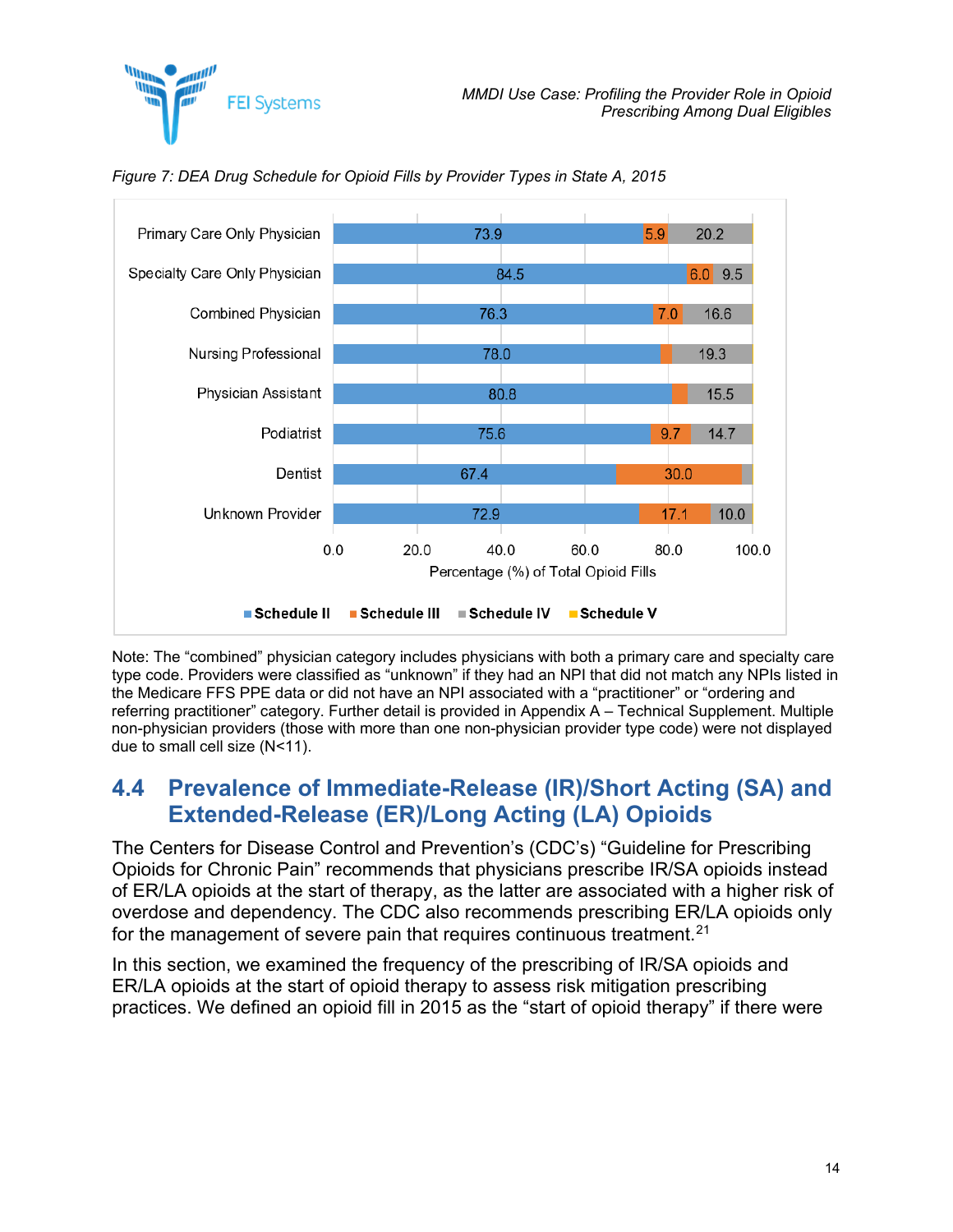

no other opioid fills during the prior 90 days[\\*](#page-17-2) . This subset of opioid fills represented 59.5% of the total opioid fills for dual eligibles in State A in 2015.

As shown in [Figure](#page-17-1) 8 below, most providers (91.6%) in State A prescribed only IR/SA opioids at the start of therapy, which is consistent with the CDC guidelines. Some providers prescribed both IR/SA and ER/LA opioids (7.3%) and only 1.1% prescribed ER/LA opioids at the start of therapy.

<span id="page-17-1"></span>*Figure 8: Percentage of Providers by the Type of Opioid Prescribed at the Start of Therapy in State A, 2015*



### <span id="page-17-0"></span>**4.5 Limitations**

- We limited our analyses to PDEs prescribed by providers registered in State A in 2017 according to the most recent version of the Medicare FFS PPE directory. Our analyses revealed a considerable occurrence of "unknown" provider types, likely partly due to the mismatch between the directory and the PDE data. Thus, it is our recommendation that states consider the extent to which the time period of their provider directory matches the time period of the prescription drug data analyzed.
	- $\circ$  It is possible that the providers captured in the 2015 Medicare PDE data do not match providers in the June 2017 version of the Medicare FFS PPE data that was used to categorize providers.

<span id="page-17-2"></span> <sup>\*</sup> The look-back period was determined as the last 90 days of 2014 to be able to include those who were prescribed opioids in the first quarter of 2015.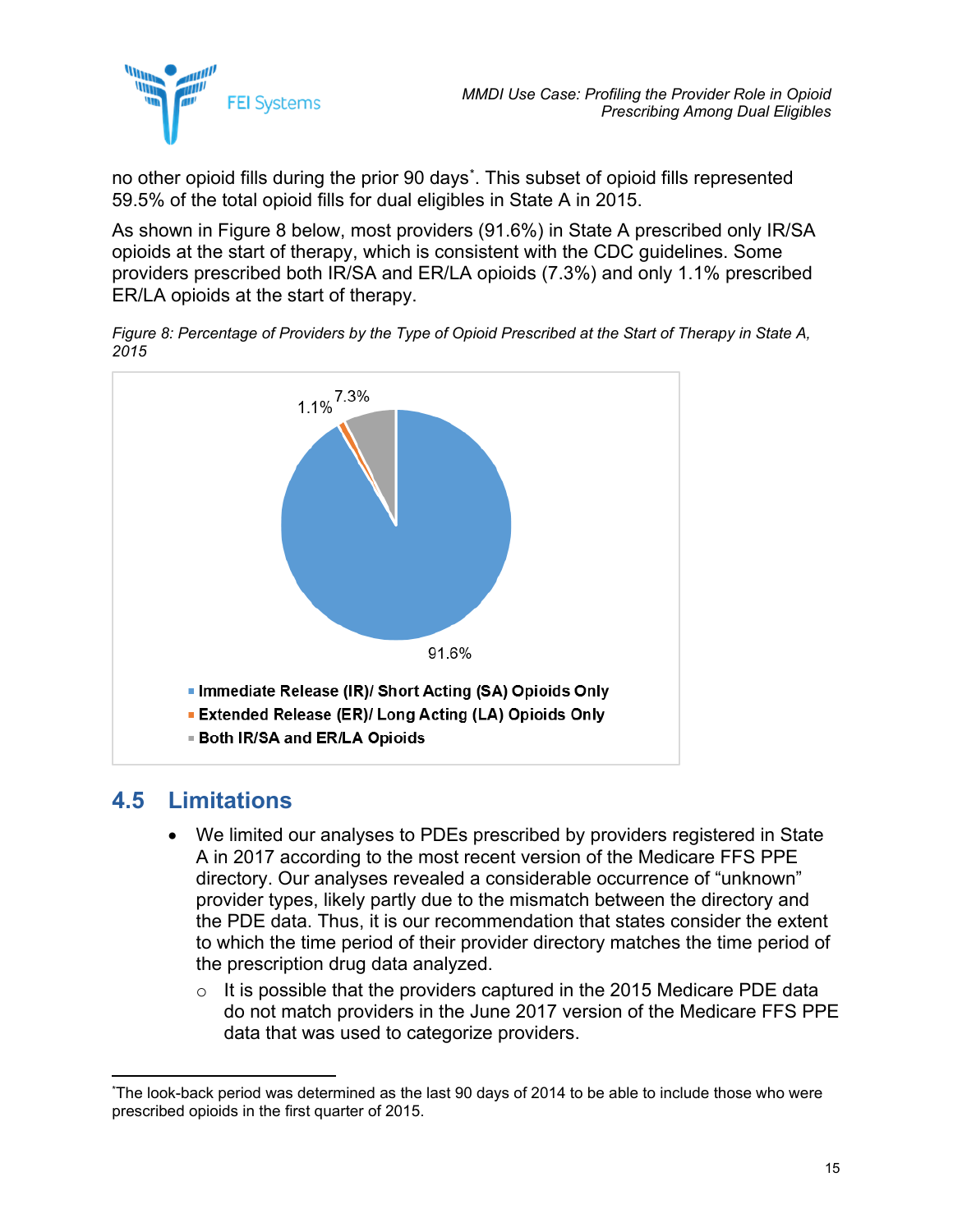

- $\circ$  It is possible that some opioid fills were prescribed by providers registered in other states for beneficiaries residing in-state. If states want to look at prescribing behaviors for all opioid providers for their dual eligible populations, they can expand their list of Medicare FFS PPE providers to those registered in neighboring states.
- We could not include drugs dispensed during hospital stays or in skilled nursing facilities as they are not submitted through Medicare Part D.
- We used the Medicare MBSF end-of-year chronic condition indicators to determine if a beneficiary had a behavioral health condition. These indicators are based on diagnosis and procedure codes reported in Medicare FFS claims. Dual eligibles may have both Medicare and Medicaid claims with behavioral health diagnoses and procedure codes. Since Medicaid claims were not considered, it is possible that behavioral health conditions were underreported.
- We used the NPIs available in the Medicare PDE data to categorize providers into physician and non-physician groups. It is possible for one NPI to be associated with more than one provider type code, which is a limitation in categorizing providers into mutually exclusive categories. States can refer to the Technical Supplement for a more detailed description of the methodology used and the extent to which providers overlap among specific provider categories [\(Table](#page-24-0) 4 and [Table](#page-25-0) 5).
- Some opioids may have been prescribed as a component of Medication Assisted Treatment (MAT) for Opioid Use Disorder (OUD) rather than for treatment of pain. However, we could not validate the purpose for the opioid fill with the available data sources. States interested in identifying MAT could do so by matching PDE data to clinical records or claims that indicate MAT receipt, or by flagging known MAT drugs (e.g., Buprenorphine/Naloxone)

### <span id="page-18-0"></span>**4.6 Other Considerations**

- Although beneficiaries who had a hospice claim within the measurement year were excluded, a small percentage of providers affiliated with hospice services were included as physician providers. It is possible that these providers may follow different guidelines for opioid prescribing than other provider types.
- States should consider the degree to which their drug directory represents the opioid NDCs in the year of data used in their analysis.
- States may be interested in investigating additional subgroups within the dual eligible population for targeted interventions.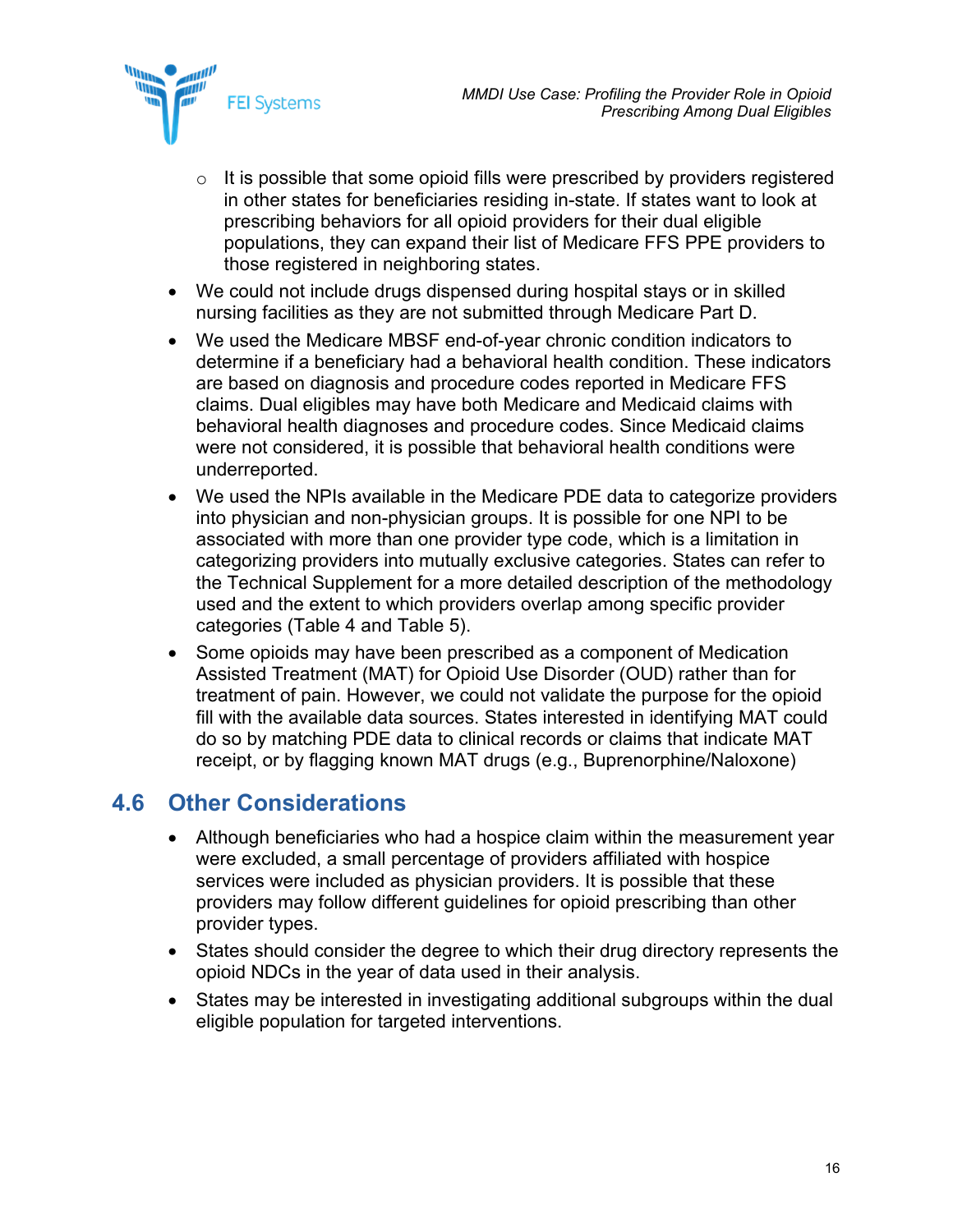



## <span id="page-19-0"></span>**5 Summary**

This use case provides examples of analyses states can conduct using Medicare PDE data, Medicare person-level summary data, and publicly available Medicare FFS PPE data to develop a better understanding of opioid prescribing behaviors specific to the dual eligible population. We examined prescribing behaviors by opioid drug type, number of days supplied, dosage, and the DEA drug schedule, as well as whether prescribing of opioids differs for those with a behavioral health condition. Additionally, we explored high-risk opioid prescribing patterns at the start of opioid therapy by looking at the distribution of IR/SA and ER/LA opioid groups. The integration of these data sources expands the types of analyses states can perform to understand opioid prescribing patterns among dual eligibles. In turn, states can use this information to inform care coordination and other efforts designed to improve the health and care of this high-need and high-cost population.

## <span id="page-19-1"></span>**6 Contact Information**

Any state that is currently integrating or plans to integrate Medicare and Medicaid data in order to enhance care coordination and reduce costs for the dual eligible population and is interested in technical support related to this particular topic may contact:

• The MMDI Team: [MMDIFEITeam@feisystems.com](mailto:MMDIFEITeam@feisystems.com)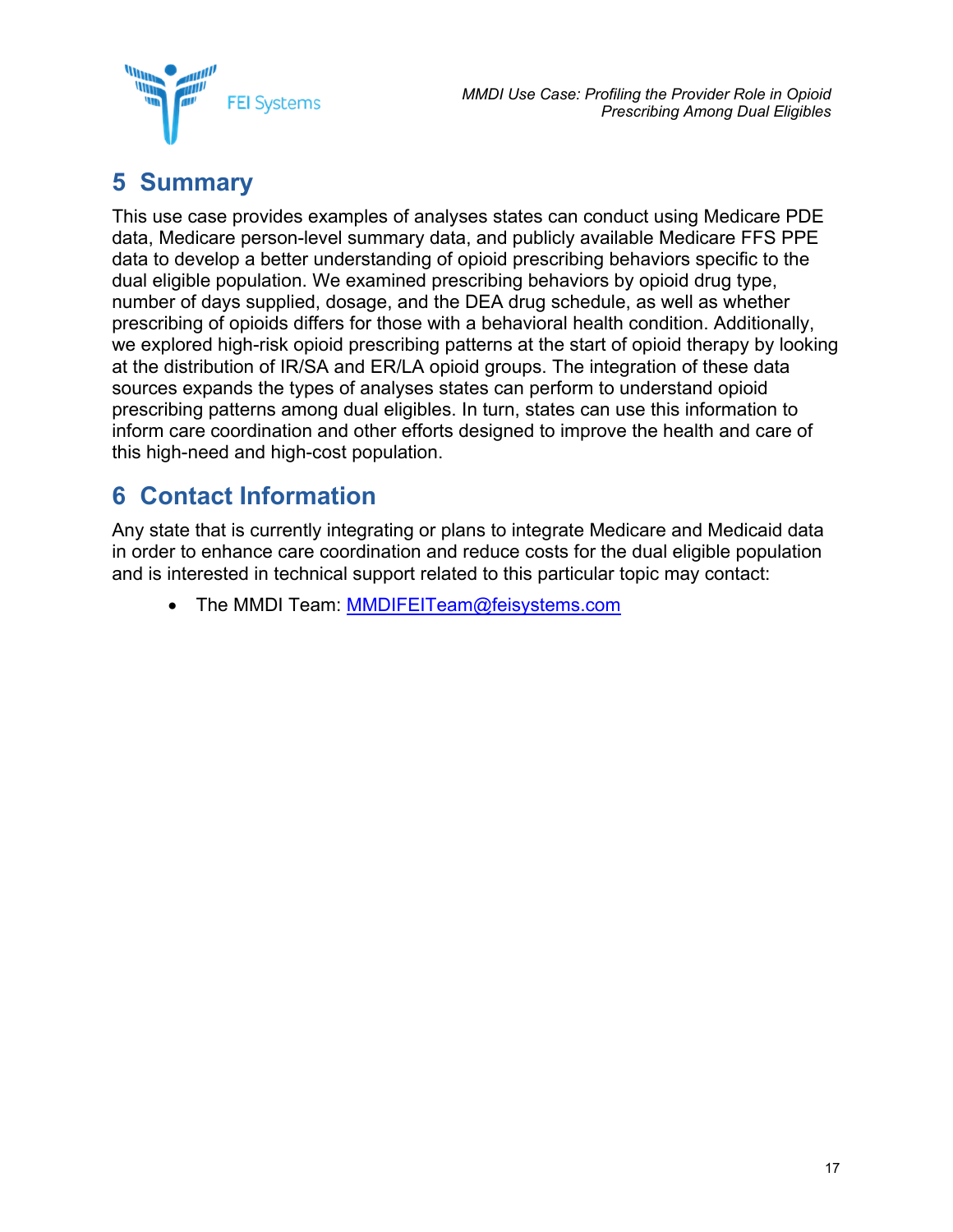

## **Appendix A – Technical Supplement**

#### <span id="page-20-0"></span>**Data Sources**

All analyses presented in this use case were performed using historic 2015 Medicare data from the IDR and the CCW. States can refer to Appendix B for more detailed information on Medicare data sources available to them. The MMDI team used the following data sources in this use case:

- CCW Medicare enrollment data
	- o MBSF Base A/B/C/D segment

least one month of full-benefit status during the year.

- o MBSF Other Chronic or Potentially Disabling Conditions
- CCW Medicare claims data
	- o Medicare FFS Hospice Claims (Part A and B)
- Yearly and Monthly Medicare Part D PDE data from the IDR
- Medicare FFS Public Provider Enrollment (PPE) data

#### **Defining the Dual Eligible Population**

Using the MBSF, we identified Medicare beneficiaries who were residents in State A in 2015. State residency was obtained from the STATE\_CD variable, which identifies state residency at the end of the calendar year. We then limited the population to those who were full-benefit dual eligibles for one or more months in 2015. Dual eligibility was identified in the CCW Medicare MBSF using the Dual Status Code (DUAL\_STUS\_CD\_01-12) field. A beneficiary was defined as a dual eligible if the value for this code was 01-06 or 08. However, because the PDE data includes only full-benefit dual eligibles (code 02, 04, and 08), our analyses is limited to dual eligibles who had at

We excluded the following: (1) beneficiaries with more than one Medicaid Statistical Information System (MSIS) ID per Beneficiary ID (BENE\_ID) during the calendar year and (2) beneficiaries who received hospice services (identified by having one or more claims in the monthly Hospice Claims Files during the year), as higher rates of opioids prescribed to these individuals is expected.

For analyses that reported on opioid prescribing by behavioral health status, we further limited the sample to beneficiaries with FNF FFS. This was defined as having 12 months (full) or 11 months (nearly full) of Medicare Part D and Parts A/B coverage or for all months alive for those who died. We imposed this restriction because MBSF behavioral health condition flags are based on MBSF Parts A/B FFS claims only. Thus, those who were enrolled in Medicare Advantage would not be accurately categorized by these flags.

We also further restricted the sample population when we examined the frequency of IR/SA or ER/LA opioid therapy to assess risk mitigation prescribing practices. To ensure complete data, we limited the events analyzed to those belonging to beneficiaries with FNF FFS Part D coverage for the observation year and the three months prior.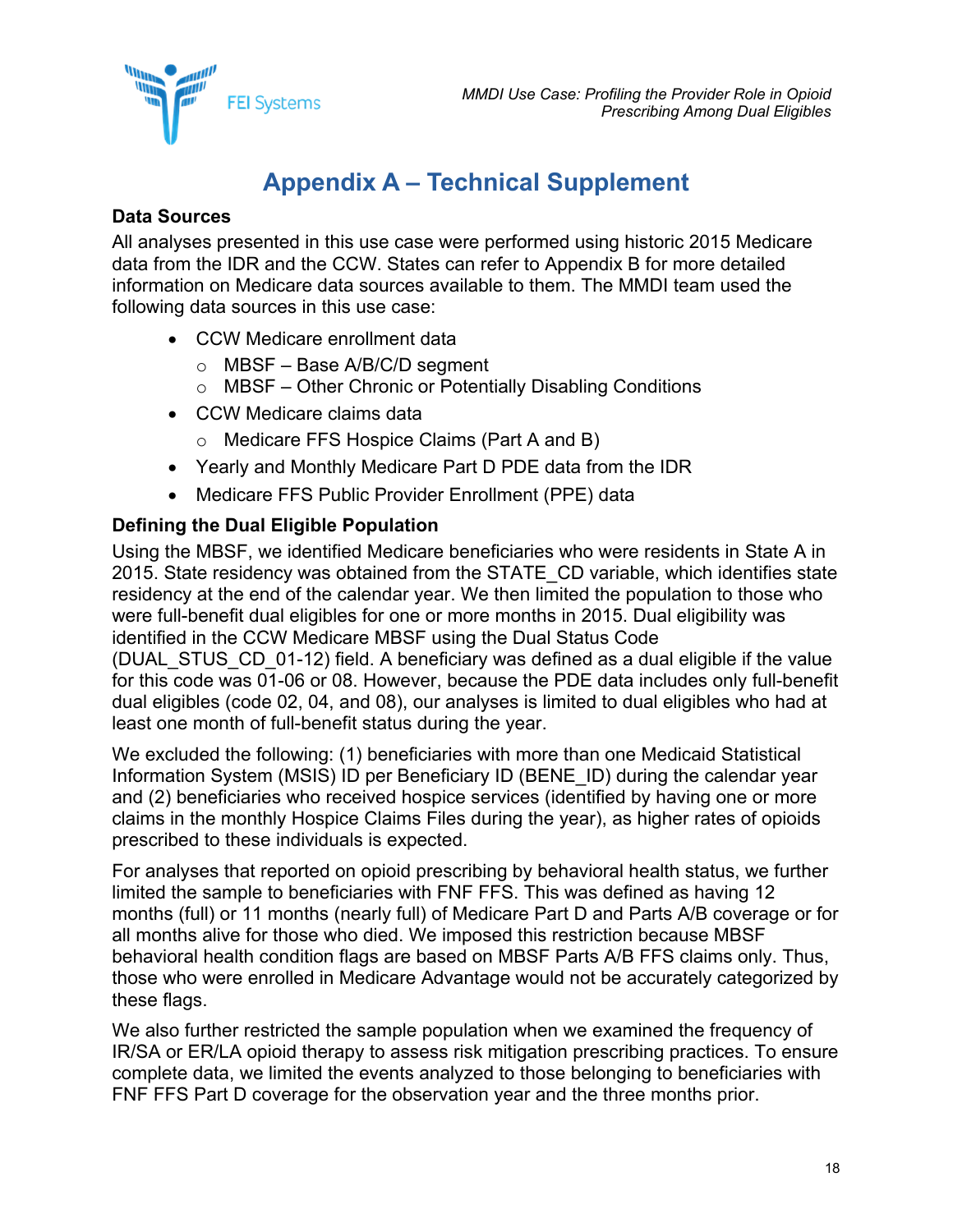

Specifically, this subset of beneficiaries had 14+ months of Part D coverage, or for those who died, all months alive.

#### **PDE and Opioid Fill Flags**

Each PDE includes the provider who prescribed the drug, which can be identified using the NPI field. Since each provider or NPI can be associated with multiple PDEs during the year, patient identifiers (BENE\_ID), service date, NDC, length of days supplied, provider and pharmacy identifiers, and other information were retained. Additional details regarding specific Part D data elements available to states can be obtained from the State Data Resource Center (SDRC).<sup>[22](#page-37-14)</sup>

We identified eligible PDEs for the study sample as described in the "Defining the Dual Eligible Population" section above. All PDE data used for this use case was final actioned. States that would like to final action their PDE data can reach out to MMDI for further consultation on the methodology used. Final actioned PDE data was then merged with the PDMP TTAC guide "Oral MME – Data File"<sup>[23](#page-37-3)</sup> using the NDC field to create an indicator for whether a fill was an opioid fill or not. We retained all PDEs with an NDC in an opioid drug class as an opioid fill.

We further classified opioid fills based on the NDC code to determine the generic drug name, master form (e.g., tablet, capsule, solution), type of opioid (immediate release or extended release), strength per unit, and drug schedule as defined in the PDMP TTAC guide. Drug Schedule categories were based on DEA Schedule of drug (Schedule II, Schedule III, Schedule IV, and Schedule V).

To standardize opioid dosages, we calculated MME dosage. Morphine is considered the gold standard for the treatment of pain.<sup>[24](#page-37-15)</sup> The PDMP TTAC guide provides guidance on how to calculate MME dosage for all listed NDCs in their "Oral MME – Data File". Strength of dosage categories (less than 50 mg, 50-89 mg, 90-119 mg, 120+ mg) were derived from MME calculations per opioid fill.

To evaluate the prescription of IR/SA or ER/LA opioids at the start of opioid therapy, we defined the "start of opioid therapy" for each fill per beneficiary as a fill which was not preceded by another opioid fill for that beneficiary within the previous 90 days (as indicated by a SRVC DT on or after October  $1<sup>st</sup>$  of the previous year). We then categorized providers into three categories depending on what kind of opioids they had prescribed to beneficiaries at the start of therapy: (1) providers prescribing IR/SA opioids only, (2) providers prescribing ER/LA opioids only, and (3) providers who prescribed both IR/SA and ER/LA to beneficiaries in CY 2015.

To determine the number of days supplied, we used the pharmacy recorded number of days supplied (DAYS\_SUPPLY\_NUM). Days supplied categories were based on the number of days covered by each fill (< 3 days, 3-7 days, 8-14 days, 15-30 days, and 31+ days). We excluded all values of days supplied equal to zero, which may arise when less than a full day's quantity of drugs are supplied or when there is a data entry error.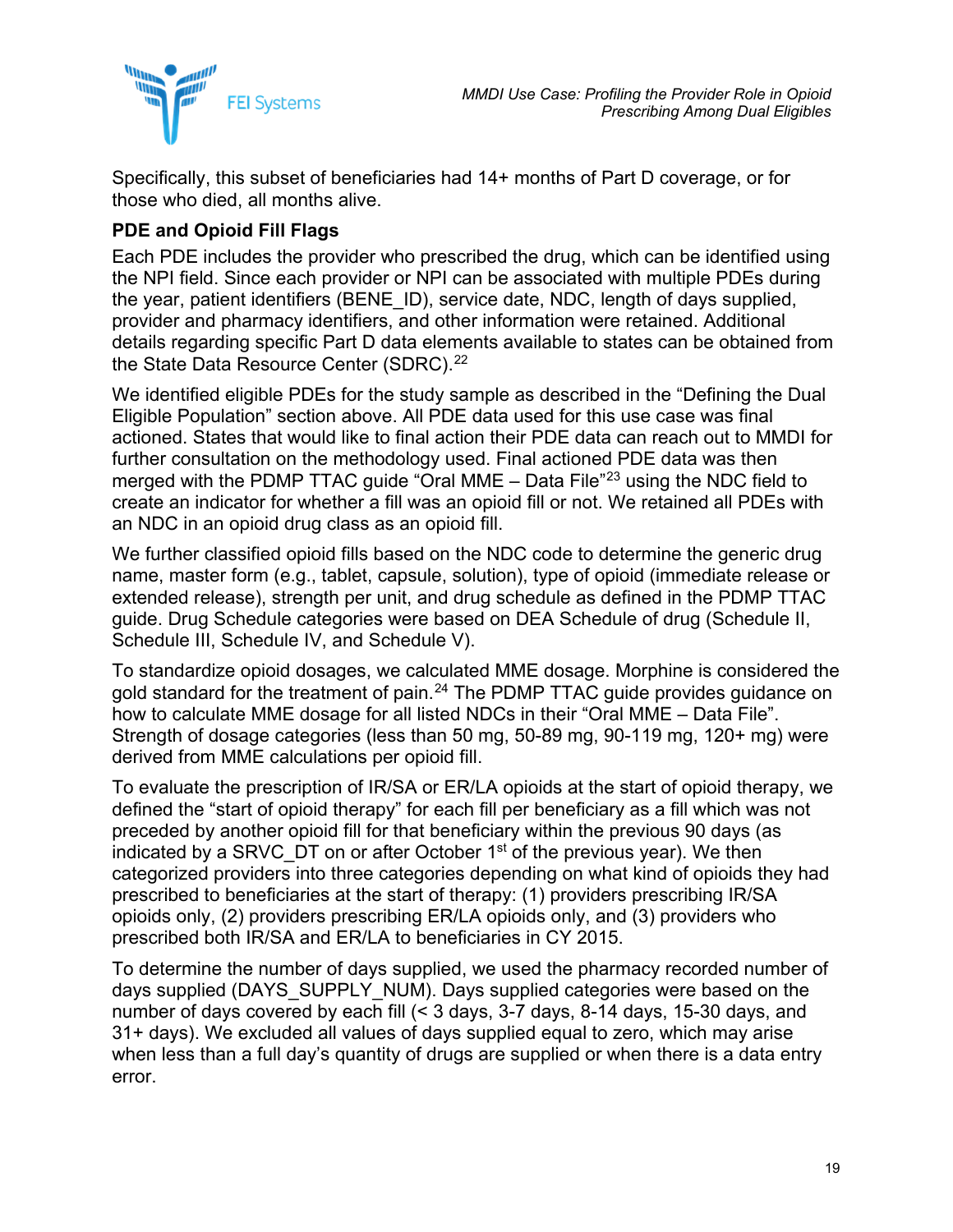

#### **Behavioral Health Condition Flags**

We reported opioid fills by behavioral health status (yes/no) for beneficiaries with FNF FFS only (11 or more months of FFS or for all months alive for those who died during the year). All behavioral health condition diagnoses (anxiety disorders, bipolar disorder, major depressive affective disorder, personality disorders, schizophrenia, other psychotic disorders, alcohol use disorder, and drug use disorder) were identified using the Medicare end-of-year indicators found in the MBSF Common Chronic Conditions and MBSF Other Chronic or Potentially Disabling Conditions segments. Indicators are developed from algorithms that search administrative claims data for relevant diagnosis, MS-DRG, and procedure codes. An individual was flagged as having a behavioral health condition if any of the condition indicators had a value of 1 (met claims criteria but did not have sufficient FFS coverage) or 3 (met claims criteria and had sufficient FFS coverage).

#### **Provider Groups**

We reported opioid prescribing within provider categories defined in two ways: 1) mutually-exclusive provider groups and 2) non mutually-exclusive physician subspecialties. To identify the categories, we matched the NPI associated with each PDE record to the Medicare FFS PPE[\\*](#page-22-0) data files for State A.

The Medicare FFS PPE includes enrollment information for providers and suppliers approved to bill Medicare in two files: (1) base provider enrollment file and (2) the secondary sub-specialty file. We selected providers who were identified as practitioners (14-XX) or ordering and referring practitioners (33-XX). Providers that matched to either file in the Medicare FFS PPE database were categorized based on provider type codes (PROVIDER\_TYPE\_CD) associated with their NPI. Providers who did not match to the Medicare FFS PPE database for State A were classified as "unknown." States should be aware that providers may not completely match because they are not listed in the most recent Medicare FFS PPE files pulled in June 2017 or they may have been registered in another state. In addition, NPIs associated with a non-practitioner providertype code (PROVIDER\_TYPE\_CD other than 14-XX or 33-XX), or an unknown code (such as 14-99 or 33-99 "Undefined Physician") were also classified as "unknown". States should be aware that providers identified in PDE records may not completely match those included in the FFS PPE because of differences in dates between the PDE fills and the extraction of the Medicare FFS PPE files or because the providers found in the PDEs may have been registered in another state.

We then grouped providers into physician and non-physician groups after consultation with a subject matter expert. To customize reporting, states may choose to use their own provider categorization methodology.

<span id="page-22-0"></span> <sup>\*</sup> The Medicare Fee-For-Service Provider Enrollment files are publicly available and are published on [https://data.cms.gov/public-provider-enrollment.](https://data.cms.gov/public-provider-enrollment) These files are updated on a quarterly basis.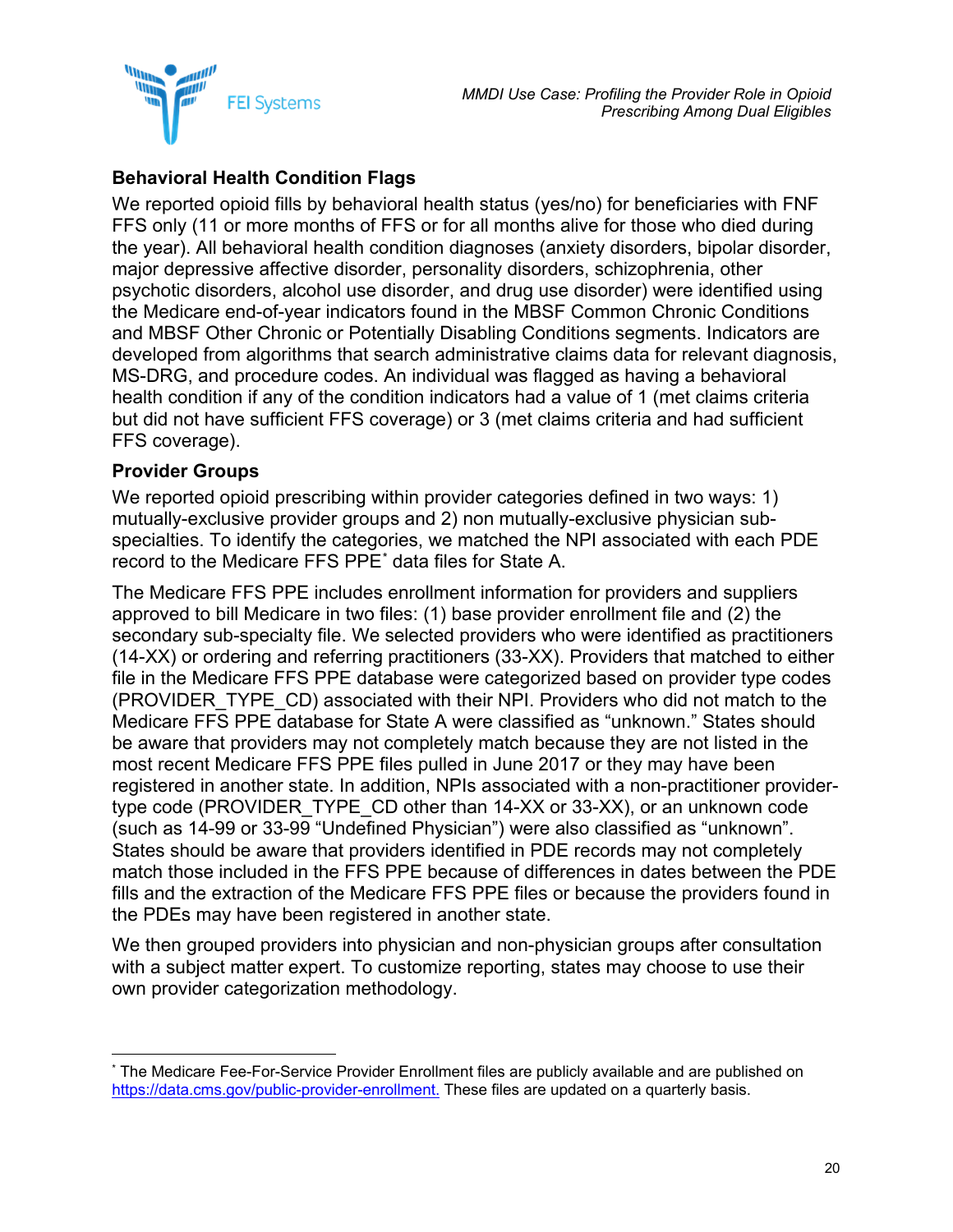

#### **Physicians (MD/DO[\\*](#page-23-0) )**

Providers with at least one "physician" provider type code were classified as follows:

- 1. Primary care only: NPI associated with one or more physician primary care provider type code(s) without a specialty code. Primary care was defined as having one or more of the following provider type codes:
	- Internal Medicine
	- Geriatric Medicine
	- Family Medicine
	- General Practice
	- Pediatrics
	- Preventive Medicine
- 2. Specialty care only: NPI associated with one or more specialty care provider type code(s) without a primary care code (Appendix C). For the purpose of this analysis, we further reported the top 10 specialties based on the number of opioid fills.
- 3. Primary/Specialty (Combined): NPI associated with both a primary care and specialty care provider type code.

#### **Non-Physicians**

Providers who did not have a physician provider code, but had a valid provider code were considered "non-physicians" and grouped as follows:

- 1. Dentist
- 2. Nursing Professional
- 3. Physician Assistant
- 4. Podiatrist
- 5. Other Non-Physician (includes the following):
	- Psychologist
	- Social Worker
	- Dietician
	- Chiropractor
	- Speech Pathologist
	- Anesthesiology Assistant
	- Optometry
	- Audiologist

<span id="page-23-0"></span> <sup>\*</sup> MD=Doctor Medicine; DO=Doctor of Osteopathic Medicine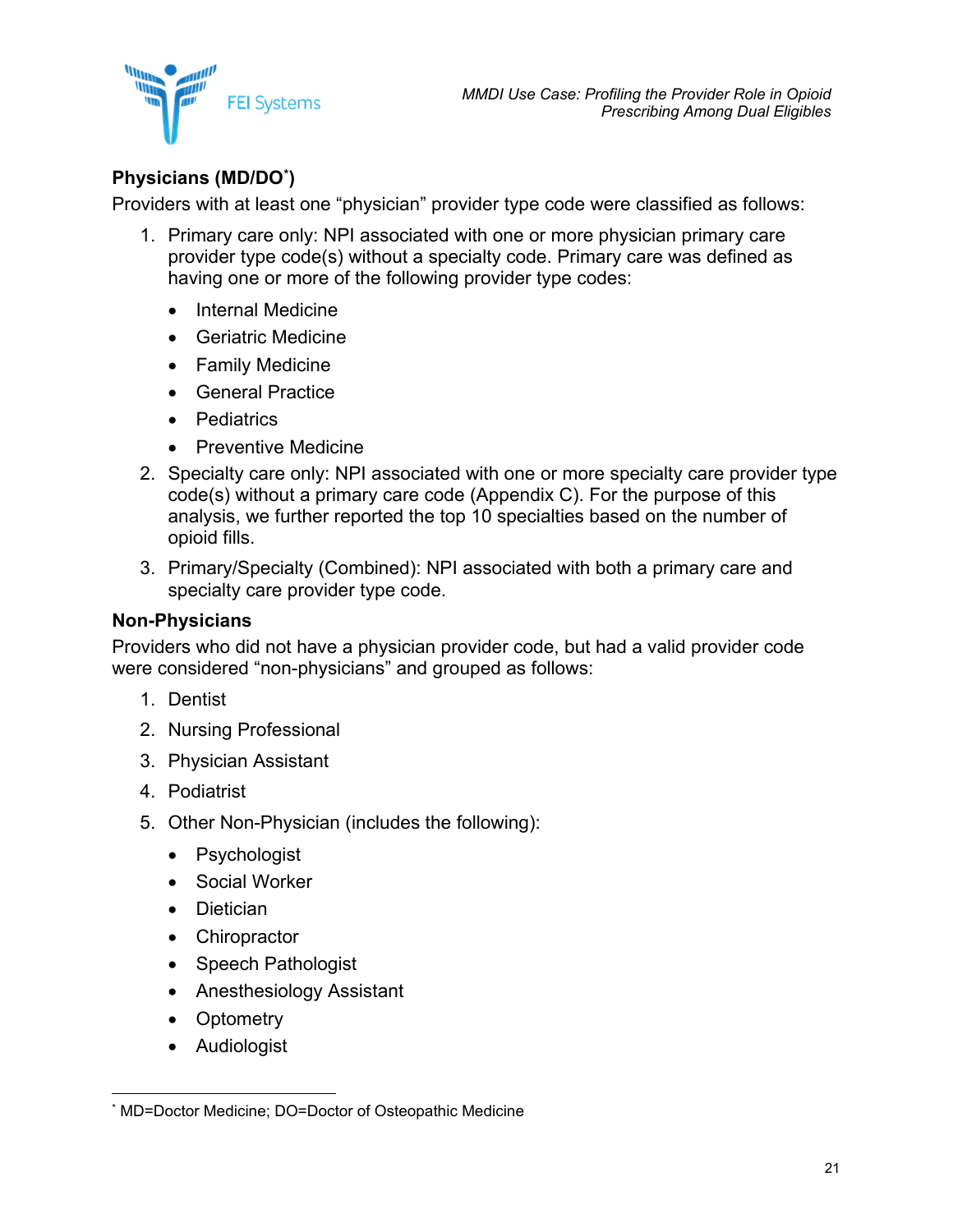

- Physical Therapist
- Occupational Therapist
- Other Non-Physician Professional
- 6. Multiple Non-Physician<sup>[\\*](#page-24-1)</sup>

We categorized providers who had physician type codes and non-physician type codes as physicians.

For each provider type group in [Table](#page-24-0) 4, we described the proportion of physicians who had only primary care or specialty care affiliations and the proportion of physicians with both primary care and specialty care affiliations to understand the overlap of specialties among specific provider type groups who prescribed opioids.

<span id="page-24-0"></span>*Table 4: Proportion of Specific Provider Type Codes among Mutually Exclusive Physician Groups in State A, 2015*

| <b>Provider Type</b>   | <b>Provider Sub-Type</b>                | <b>Primary</b><br><b>Care Only</b><br><b>Physicians</b> | <b>Specialty</b><br><b>Care Only</b><br><b>Physicians</b> | <b>Combined</b><br>(Primary<br><b>Care/Specialty</b><br><b>Care) Physicians</b> |
|------------------------|-----------------------------------------|---------------------------------------------------------|-----------------------------------------------------------|---------------------------------------------------------------------------------|
| <b>Primary Care</b>    | Internal Medicine                       | 74.3%                                                   |                                                           | 25.7%                                                                           |
|                        | Geriatric Medicine                      | 87.5%                                                   |                                                           | 12.5%                                                                           |
|                        | <b>Family Practice</b>                  | 89.5%                                                   |                                                           | 10.5%                                                                           |
|                        | <b>General Practice</b>                 | 76.8%                                                   |                                                           | 23.2%                                                                           |
|                        | Pediatrics                              | 75.2%                                                   | ---                                                       | 24.8%                                                                           |
|                        | Preventive Medicine                     | 48.0%                                                   |                                                           | 52.0%                                                                           |
| <b>Specialty Care*</b> | Pain Management                         |                                                         | 89.5%                                                     | 10.5%                                                                           |
|                        | Physical Medicine and<br>Rehabilitation |                                                         | 93.7%                                                     | 6.3%                                                                            |
|                        | Anesthesiology                          |                                                         | 98.0%                                                     | 2.0%                                                                            |
|                        | <b>Orthopedic Surgery</b>               |                                                         | 99.4%                                                     | 0.6%                                                                            |
|                        | <b>Emergency Medicine</b>               |                                                         | 80.5%                                                     | 19.5%                                                                           |
|                        | Neurology                               |                                                         | 94.9%                                                     | 5.1%                                                                            |
|                        | <b>General Surgery</b>                  |                                                         | 97.0%                                                     | 3.0%                                                                            |
|                        | Rheumatology                            |                                                         | 59.1%                                                     | 40.9%                                                                           |
|                        | Hematology/Oncology                     |                                                         | 74.4%                                                     | 25.6%                                                                           |
|                        | Psychiatry                              |                                                         | 97.8%                                                     | 2.2%                                                                            |

<span id="page-24-1"></span> <sup>\*</sup> If the Non-Physician provider had multiple non-Non-Physician codes they were grouped into the "Multiple Non-Physician" category. Since only 2 opioid providers were in the "Multiple Non-Physician" category, this category was not reported in use case results.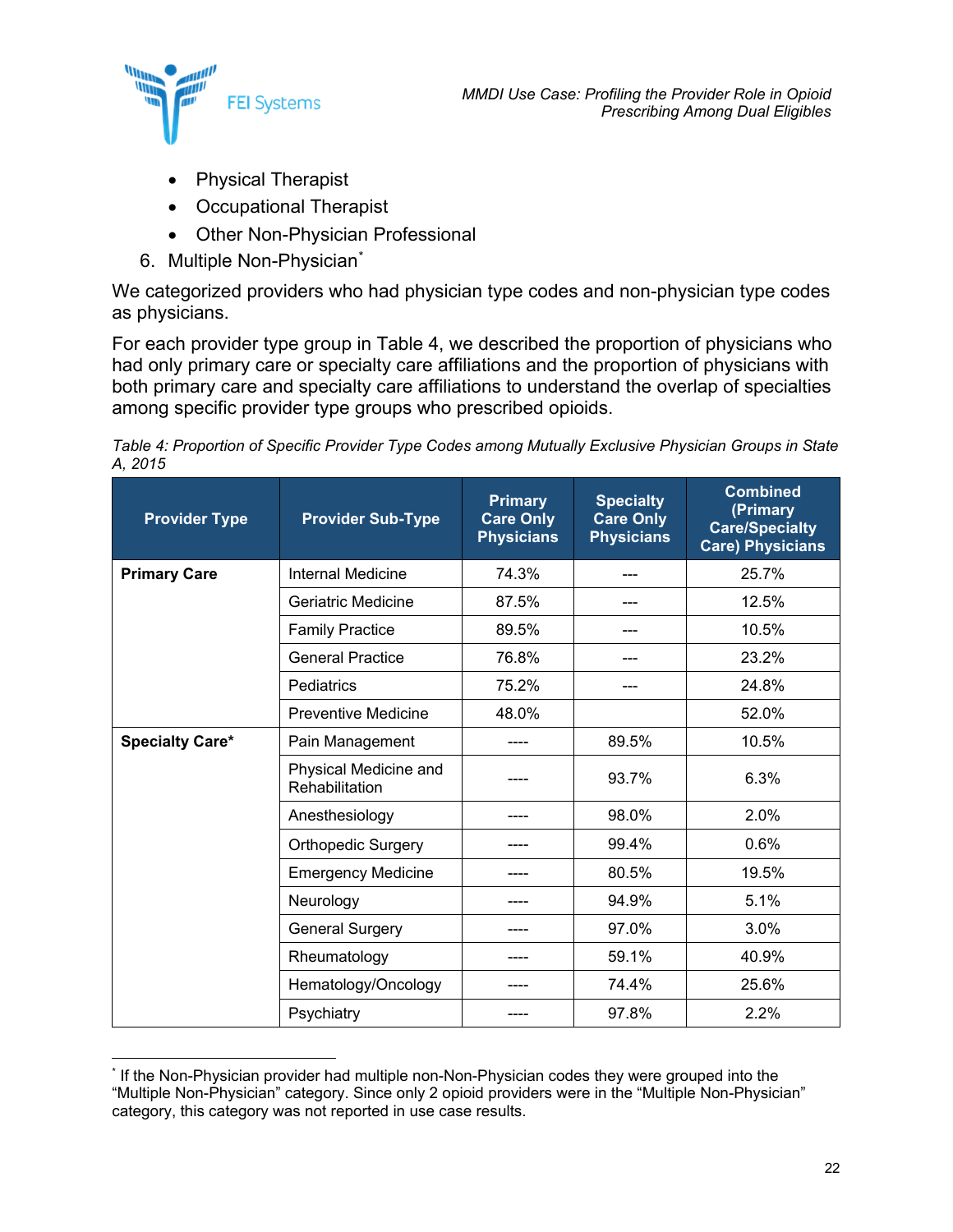

\*Top 10 opioid prescribing specialties based on codes associated with highest number of fills among physicians with a specialty code.

Since physicians could have more than one primary care or specialty care affiliation, [Table](#page-25-0) 5 describes the proportion of physicians with multiple specialties among each provider type group who prescribed opioids to provide states with additional context for determining provider groupings.

<span id="page-25-0"></span>

| Table 5: Proportion of Physicians with More than One Provider Type Code by Mutually Exclusive |  |
|-----------------------------------------------------------------------------------------------|--|
| Physician Groups in State A, 2015                                                             |  |

| <b>Provider Type</b>   | <b>Provider Sub-Type</b>                | <b>Proportion of Primary</b><br><b>Care Only Physicians</b><br>with ≥1 Primary Care<br><b>Specialty</b> | <b>Proportion of</b><br><b>Specialty Care Only</b><br>Physicians with ≥1<br><b>Specialty Care</b><br><b>Specialty</b> |
|------------------------|-----------------------------------------|---------------------------------------------------------------------------------------------------------|-----------------------------------------------------------------------------------------------------------------------|
| <b>Primary Care</b>    | <b>Internal Medicine</b>                | 9.1%                                                                                                    |                                                                                                                       |
|                        | Geriatric Medicine                      | 89.8%                                                                                                   |                                                                                                                       |
|                        | <b>Family Practice</b>                  | 6.8%                                                                                                    |                                                                                                                       |
|                        | <b>General Practice</b>                 | 40.1%                                                                                                   | ---                                                                                                                   |
|                        | <b>Pediatric Medicine</b>               | 69.6%                                                                                                   |                                                                                                                       |
|                        | <b>Preventive Medicine</b>              | 58.3%                                                                                                   |                                                                                                                       |
| <b>Specialty Care*</b> | Pain Management                         |                                                                                                         | 86.4%                                                                                                                 |
|                        | Physical Medicine and<br>Rehabilitation | ----                                                                                                    | 25.5%                                                                                                                 |
|                        | Anesthesiology                          |                                                                                                         | 72.9%                                                                                                                 |
|                        | <b>Orthopedic Surgery</b>               |                                                                                                         | 14.0%                                                                                                                 |
|                        | <b>Emergency Medicine</b>               |                                                                                                         | 1.9%                                                                                                                  |
|                        | Neurology                               |                                                                                                         | 8.8%                                                                                                                  |
|                        | <b>General Surgery</b>                  | ----                                                                                                    | 27.0%                                                                                                                 |
|                        | Rheumatology                            |                                                                                                         | 1.3%                                                                                                                  |
|                        | Hematology/Oncology                     |                                                                                                         | 13.5%                                                                                                                 |
|                        | Psychiatry                              |                                                                                                         | 11.4%                                                                                                                 |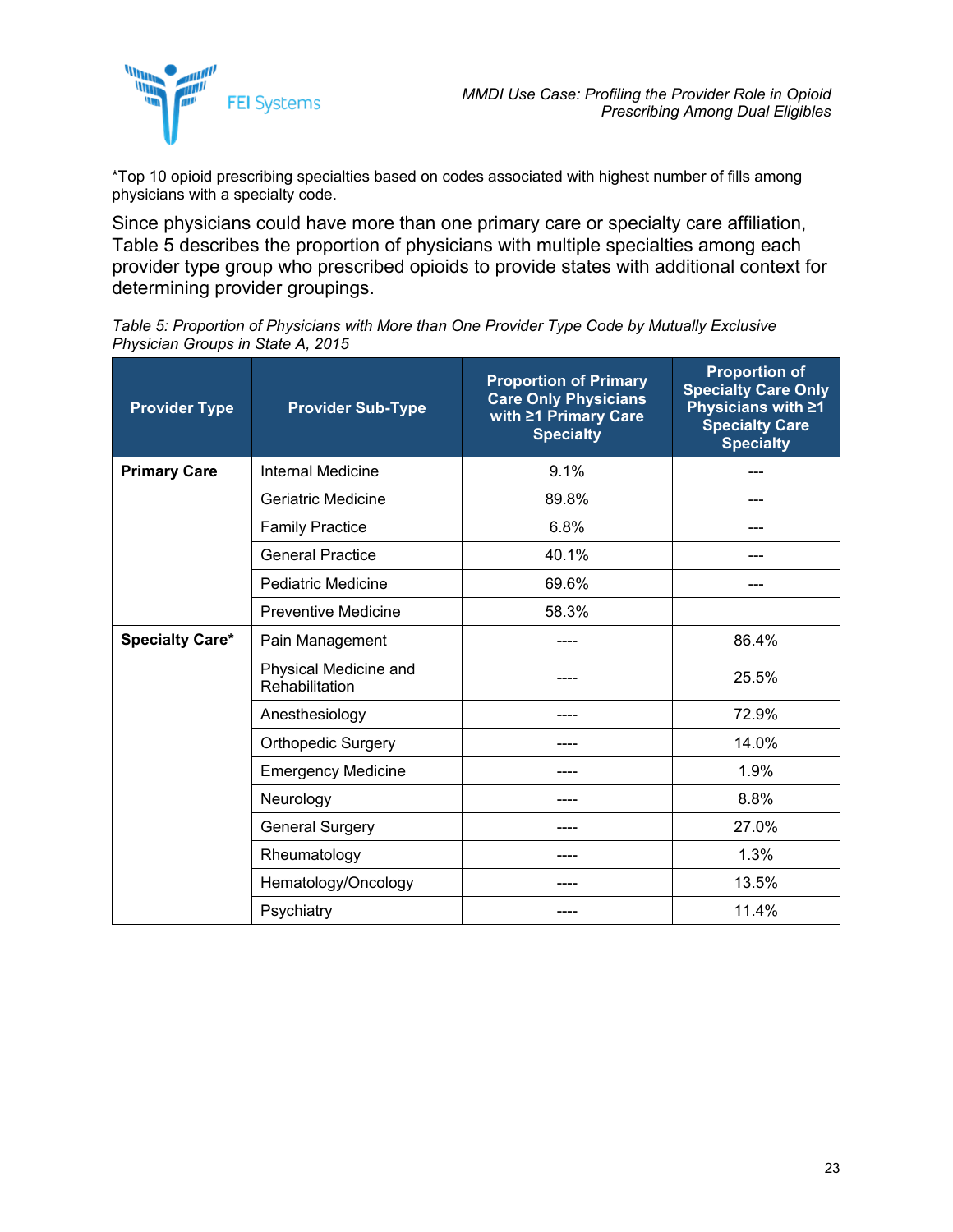

## <span id="page-26-0"></span>**Appendix B – Historic and Current Medicare Data Sources Available to States**

| <b>Data Files</b>                                                                                                                                                                                                | <b>Time Period Available</b>                                                                                                    | <b>Source</b>                                                                                            |
|------------------------------------------------------------------------------------------------------------------------------------------------------------------------------------------------------------------|---------------------------------------------------------------------------------------------------------------------------------|----------------------------------------------------------------------------------------------------------|
| Historic annual Medicare Parts<br>A/B claims                                                                                                                                                                     | 2007 through a 15 month lag to<br>allow for a full 12 months of<br>maturity and processing <sup>25</sup>                        | <b>Chronic Conditions Data</b><br>Warehouse (CCW)                                                        |
| <b>Historic annual Master</b><br><b>Beneficiary Summary File</b><br>(MBSF) Base Segment<br>(A/B/C/D)                                                                                                             | 2007 through a 15 month lag                                                                                                     | <b>CCW</b>                                                                                               |
| MBSF Cost & Use Segment                                                                                                                                                                                          | 2007 through a 15 month lag                                                                                                     | <b>CCW</b>                                                                                               |
| <b>MBSF Chronic Condition</b><br>Segments                                                                                                                                                                        | 2007 through a 15 month lag                                                                                                     | <b>CCW</b>                                                                                               |
| <b>Identifier Crosswalks</b>                                                                                                                                                                                     | Applicable for use with the data<br>received                                                                                    | <b>CCW</b>                                                                                               |
| Historic monthly Medicare Parts<br>A/B claims                                                                                                                                                                    | Up to a four month lag from date<br>of service, to allow for three<br>months of maturity plus up to<br>one month for processing | <b>CCW</b>                                                                                               |
| Historic monthly MBSF Base<br>Segment (A/B/C/D)                                                                                                                                                                  | Up to a four month lag                                                                                                          | <b>CCW</b>                                                                                               |
| Medicare Assessment Data<br>(Minimum Data Set (MDS),<br>Inpatient Rehabilitation Facility-<br><b>Patient Assessment Instrument</b><br>(IRF-PAI), Outcome and<br>Assessment Information Set<br>(OASIS), Swing-Bed | 2007 through quarterly lag                                                                                                      | <b>CCW</b>                                                                                               |
| Current Medicare Parts A/B,<br><b>Enhanced Coordination of</b><br><b>Benefits Agreement (COBA)</b>                                                                                                               | Two weeks post-adjudication                                                                                                     | <b>Benefits Coordination and</b><br>Recovery Center (BCRC)                                               |
| Historic Medicare Part D PDE                                                                                                                                                                                     | 2007 through one month lag                                                                                                      | Integrated Data Repository<br>(IDR)                                                                      |
| Monthly Medicare Part D PDE                                                                                                                                                                                      | One month processing lag                                                                                                        | <b>IDR</b>                                                                                               |
| Medicaid claims and enrollment                                                                                                                                                                                   | Varies by state                                                                                                                 | <b>State Medicaid Management</b><br>Information System (MMIS),<br>Data Warehouse or other<br>environment |

<span id="page-26-1"></span>*Table 6: Medicare Data Sources Available to States*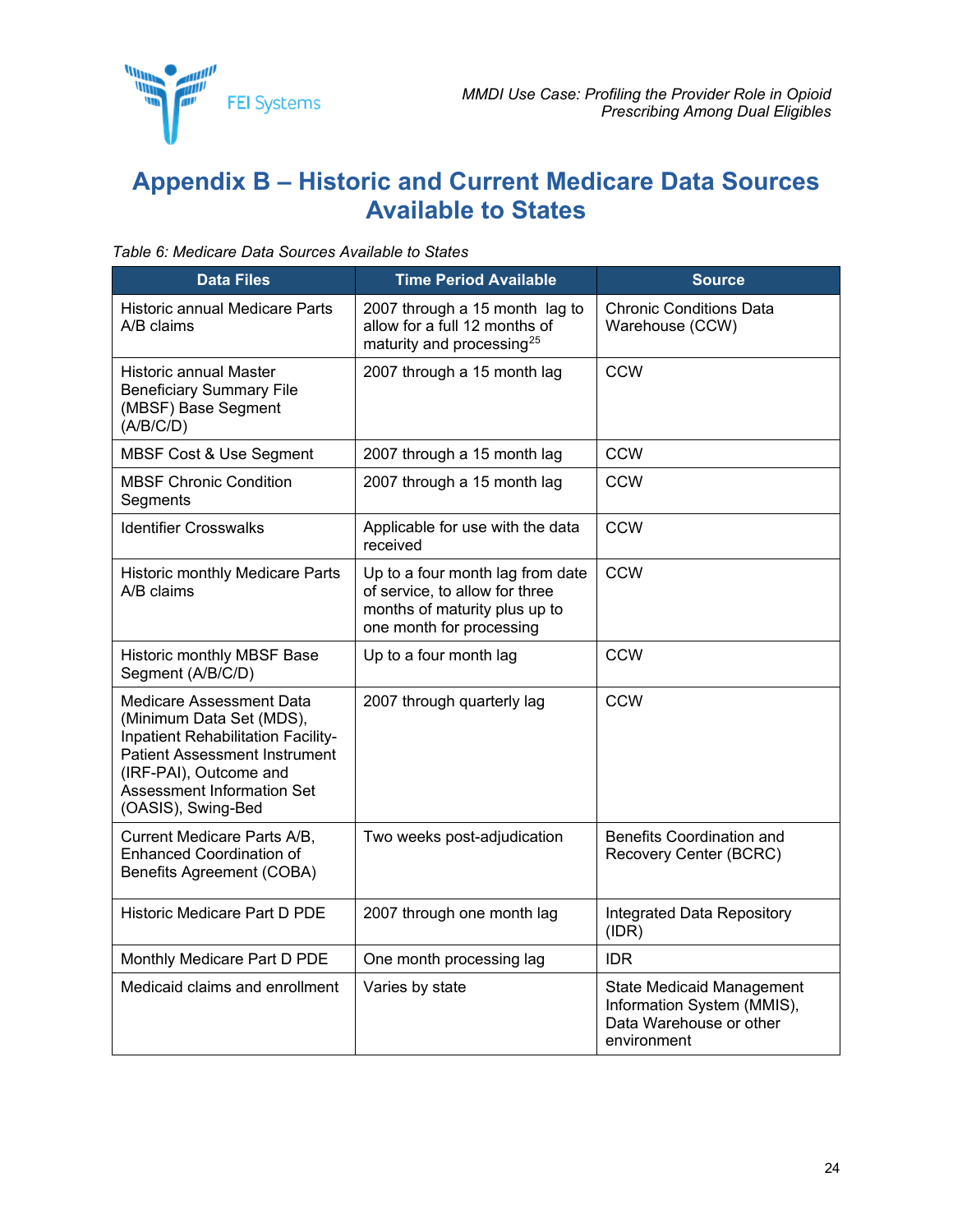

### <span id="page-27-0"></span>**Appendix C – Grouping of Providers Based on Medicare FFS PPE Data**

Provider type was determined based on the Medicare FFS PPE, which includes providers actively approved to bill Medicare Parts A/B and was pulled from the Provider Enrollment and Chain Ownership System (PECOS) enrollment. Files are updated on a quarterly basis. More information, states can refer to the data dictionary that is available on the following website: [https://data.cms.gov/public-provider-enrollment.](https://data.cms.gov/public-provider-enrollment)

The following table includes original "provider type code" and "provider type code description" fields from the Medicare FFS PPE database as well as the MMDI adapted "provider type group" and "provider specialty group" fields.

| <b>Provider</b><br><b>Type</b><br>Code | <b>Provider Type Code Description</b>                      | <b>Provider Type</b><br><b>Group</b> | <b>Provider Specialty</b><br><b>Group</b> |
|----------------------------------------|------------------------------------------------------------|--------------------------------------|-------------------------------------------|
| $14 - 01$                              | <b>PRACTITIONER - GENERAL PRACTICE</b>                     | <b>Primary Care</b>                  | <b>General Practice</b>                   |
| 14-02                                  | <b>PRACTITIONER - GENERAL SURGERY</b>                      | <b>Specialty Care</b>                | <b>General Surgery</b>                    |
| 14-03                                  | PRACTITIONER - ALLERGY/IMMUNOLOGY                          | <b>Specialty Care</b>                | Immunology                                |
| 14-04                                  | PRACTITIONER - OTOLARYNGOLOGY                              | <b>Specialty Care</b>                | Otolaryngology                            |
| 14-05                                  | PRACTITIONER - ANESTHESIOLOGY                              | <b>Specialty Care</b>                | Anesthesiology                            |
| 14-06                                  | PRACTITIONER - CARDIOVASCULAR<br>DISEASE (CARDIOLOGY)      | <b>Specialty Care</b>                | Cardiology                                |
| 14-07                                  | PRACTITIONER - DERMATOLOGY                                 | <b>Specialty Care</b>                | Dermatology                               |
| 14-08                                  | <b>PRACTITIONER - FAMILY PRACTICE</b>                      | <b>Primary Care</b>                  | <b>Family Practice</b>                    |
| 14-09                                  | PRACTITIONER - INTERVENTIONAL PAIN<br><b>MANAGEMENT</b>    | <b>Specialty Care</b>                | Pain Management                           |
| $14 - 10$                              | PRACTITIONER - GASTROENTEROLOGY                            | <b>Specialty Care</b>                | Gastroenterology                          |
| $14 - 11$                              | PRACTITIONER - INTERNAL MEDICINE                           | <b>Primary Care</b>                  | <b>Internal Medicine</b>                  |
| $14 - 12$                              | PRACTITIONER - OSTEOPATHIC<br><b>MANIPULATIVE MEDICINE</b> | <b>Specialty Care</b>                | Osteomanipulative<br>Medicine             |
| $14 - 13$                              | PRACTITIONER - NEUROLOGY                                   | <b>Specialty Care</b>                | Neurology/Neurosurgery                    |
| $14 - 14$                              | PRACTITIONER - NEUROSURGERY                                | <b>Specialty Care</b>                | Neurology/Neurosurgery                    |
| $14 - 15$                              | PRACTITIONER - SPEECH LANGUAGE<br><b>PATHOLOGIST</b>       | Other Non-<br>Physician              | Speech Language<br>Pathologist            |
| $14 - 16$                              | <b>PRACTITIONER -</b><br>OBSTETRICS/GYNECOLOGY             | <b>Specialty Care</b>                | Obstetrics/Gynecology                     |
| $14 - 17$                              | PRACTITIONER - HOSPICE/PALLIATIVE<br><b>CARE</b>           | <b>Specialty Care</b>                | Hospice                                   |

<span id="page-27-1"></span>*Table 7: Provider Classifications based on Medicare PPE Provider Type Codes*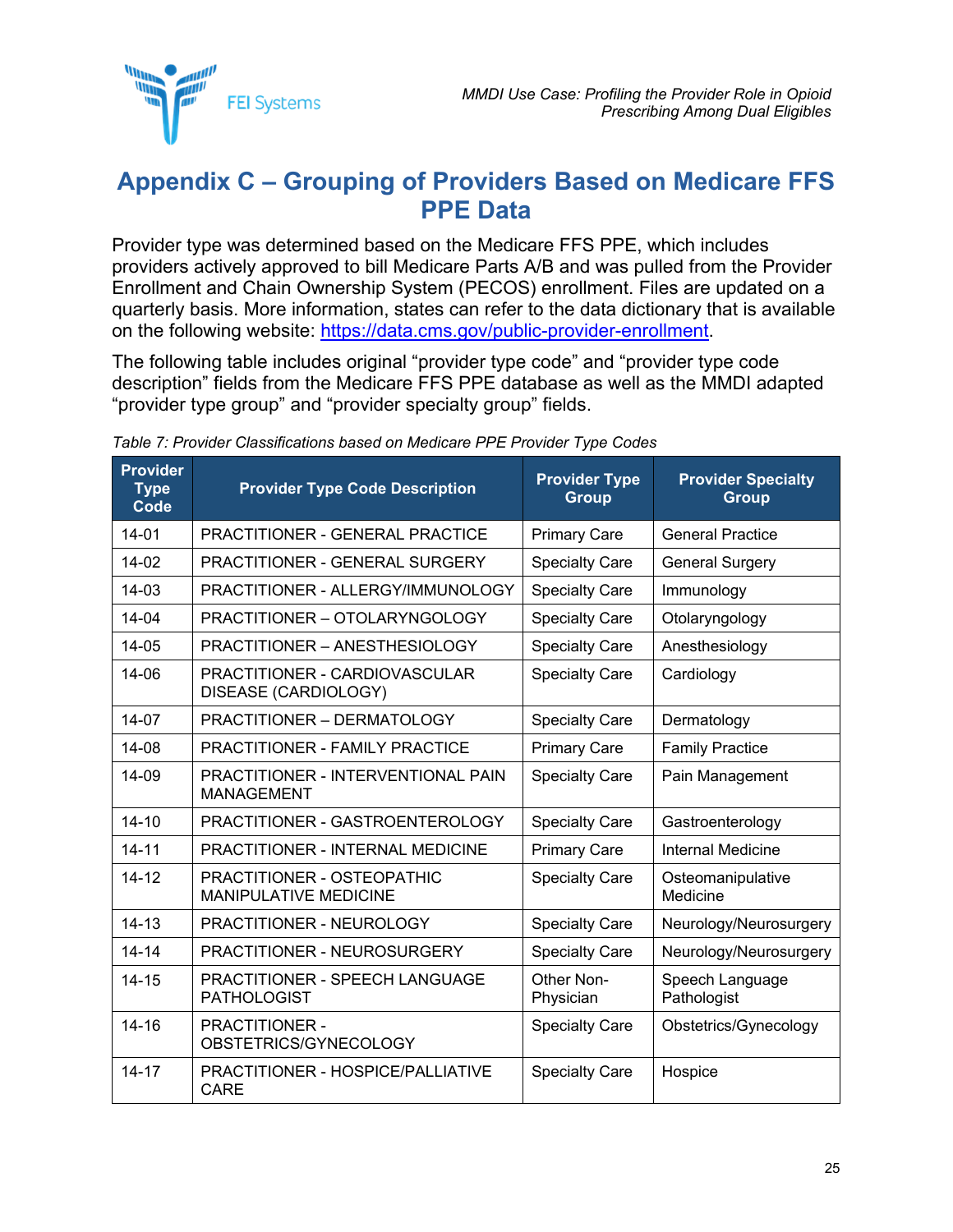

| <b>Provider</b><br><b>Type</b><br>Code | <b>Provider Type Code Description</b>                         | <b>Provider Type</b><br><b>Group</b> | <b>Provider Specialty</b><br><b>Group</b>                |
|----------------------------------------|---------------------------------------------------------------|--------------------------------------|----------------------------------------------------------|
| $14 - 18$                              | PRACTITIONER - OPHTHALMOLOGY                                  | <b>Specialty Care</b>                | Ophthalmology                                            |
| 14-19                                  | PRACTITIONER - ORAL SURGERY<br>(DENTIST ONLY)                 | Dentist                              | Oral Surgery (Dentist)                                   |
| 14-20                                  | PRACTITIONER - ORTHOPEDIC<br><b>SURGERY</b>                   | <b>Specialty Care</b>                | <b>Orthopedic Surgery</b>                                |
| $14 - 21$                              | PRACTITIONER - CARDIAC<br><b>ELECTROPHYSIOLOGY</b>            | <b>Specialty Care</b>                | Cardiology                                               |
| 14-22                                  | PRACTITIONER - PATHOLOGY                                      | <b>Specialty Care</b>                | Pathology                                                |
| 14-23                                  | PRACTITIONER - SPORTS MEDICINE                                | <b>Specialty Care</b>                | Sports Medicine                                          |
| 14-24                                  | PRACTITIONER - PLASTIC AND<br>RECONSTRUCTIVE SURGERY          | <b>Specialty Care</b>                | <b>Plastic Surgery</b>                                   |
| 14-25                                  | PRACTITIONER - PHYSICAL MEDICINE<br><b>AND REHABILITATION</b> | <b>Specialty Care</b>                | Physical Medicine and<br>Rehabilitation                  |
| 14-26                                  | PRACTITIONER - PSYCHIATRY                                     | <b>Specialty Care</b>                | Psychiatry                                               |
| 14-27                                  | <b>PRACTITIONER - GERIATRIC</b><br><b>PSYCHIATRY</b>          | <b>Specialty Care</b>                | Psychiatry                                               |
| 14-28                                  | PRACTITIONER - COLORECTAL<br>SURGERY (PROCTOLOGY)             | <b>Specialty Care</b>                | Proctology                                               |
| 14-29                                  | PRACTITIONER - PULMONARY DISEASE                              | <b>Specialty Care</b>                | Pulmonary                                                |
| 14-30                                  | PRACTITIONER - DIAGNOSTIC<br><b>RADIOLOGY</b>                 | <b>Specialty Care</b>                | Radiology                                                |
| 14-32                                  | PRACTITIONER - ANESTHESIOLOGY<br><b>ASSISTANT</b>             | Other Non-<br>Physician              | Anesthesiology<br>Assistant                              |
| 14-33                                  | PRACTITIONER - THORACIC SURGERY                               | <b>Specialty Care</b>                | <b>Thoracic Surgery</b>                                  |
| 14-34                                  | PRACTITIONER - UROLOGY                                        | <b>Specialty Care</b>                | Urology                                                  |
| 14-35                                  | PRACTITIONER - CHIROPRACTIC                                   | Other Non-<br>Physician              | Chiropractor                                             |
| 14-36                                  | PRACTITIONER - NUCLEAR MEDICINE                               | <b>Specialty Care</b>                | Nuclear Medicine                                         |
| 14-37                                  | PRACTITIONER - PEDIATRIC MEDICINE                             | <b>Primary Care</b>                  | Pediatrics                                               |
| 14-38                                  | PRACTITIONER - GERIATRIC MEDICINE                             | <b>Primary Care</b>                  | Geriatric Medicine                                       |
| 14-39                                  | PRACTITIONER - NEPHROLOGY                                     | <b>Specialty Care</b>                | Nephrology                                               |
| 14-40                                  | PRACTITIONER - HAND SURGERY                                   | <b>Specialty Care</b>                | <b>Hand Surgery</b>                                      |
| $14 - 41$                              | PRACTITIONER - OPTOMETRY                                      | Other Non-<br>Physician              | Optometry                                                |
| 14-42                                  | PRACTITIONER - CERTIFIED NURSE<br><b>MIDWIFE</b>              | Nursing<br>Professional              | <b>Certified Nurse Midwife</b><br>(Nursing Professional) |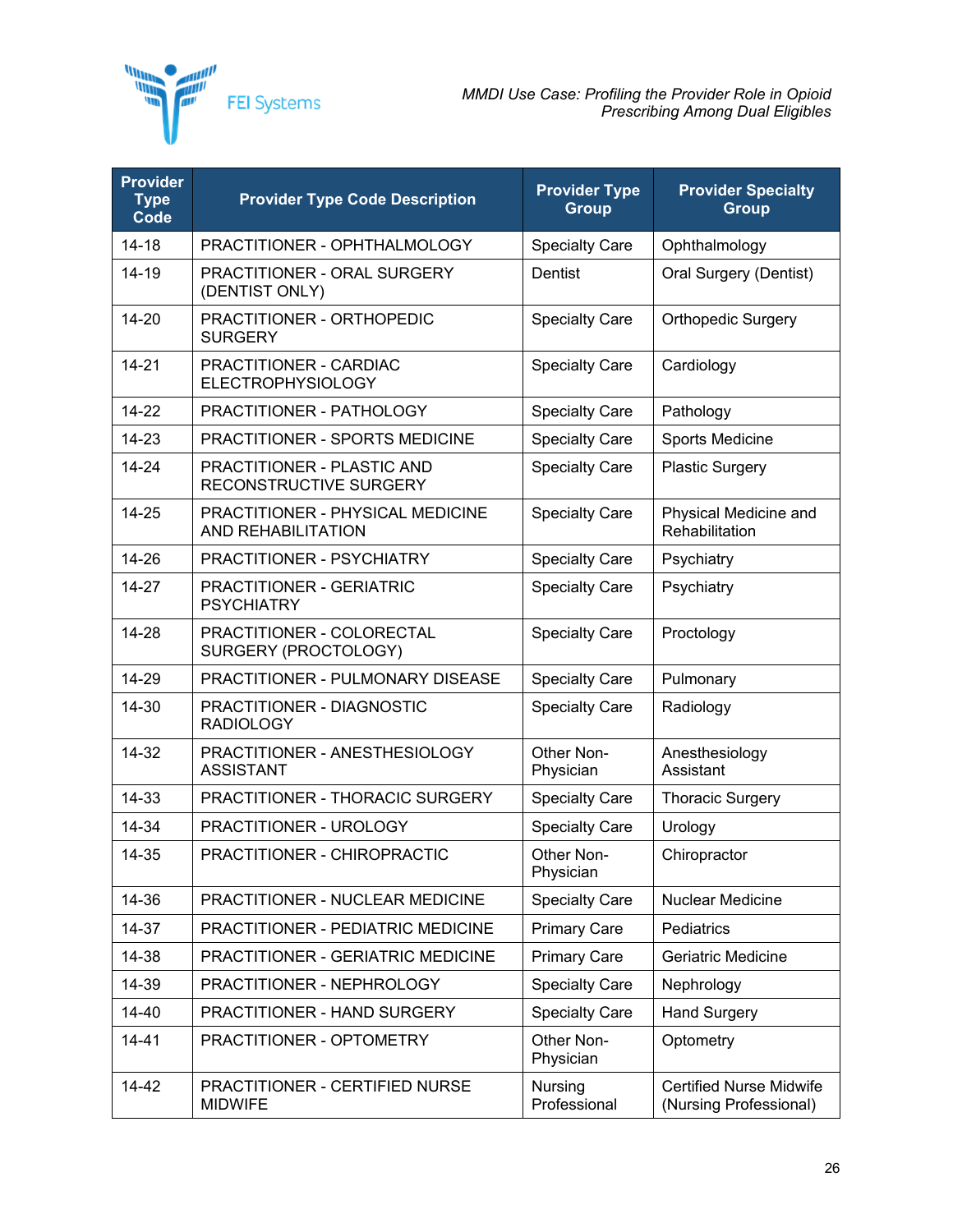

| <b>Provider</b><br><b>Type</b><br>Code | <b>Provider Type Code Description</b>                            | <b>Provider Type</b><br><b>Group</b> | <b>Provider Specialty</b><br><b>Group</b>                              |
|----------------------------------------|------------------------------------------------------------------|--------------------------------------|------------------------------------------------------------------------|
| $14 - 43$                              | PRACTITIONER - CERTIFIED<br>REGISTERED NURSE ANESTHETIST         | Nursing<br>Professional              | <b>Certified Nurse</b><br><b>Anesthetist (Nursing</b><br>Professional) |
| $14 - 44$                              | PRACTITIONER - INFECTIOUS DISEASE                                | <b>Specialty Care</b>                | <b>Infectious Disease</b>                                              |
| 14-46                                  | PRACTITIONER - ENDOCRINOLOGY                                     | <b>Specialty Care</b>                | Endocrine                                                              |
| 14-48                                  | PRACTITIONER - PODIATRY                                          | Podiatrist                           | Podiatrist                                                             |
| 14-50                                  | PRACTITIONER - NURSE PRACTITIONER                                | Nursing<br>Professional              | <b>Nurse Practitioner</b>                                              |
| 14-62                                  | PRACTITIONER - PSYCHOLOGIST<br><b>BILLING INDEPENDENTLY</b>      | Other Non-<br>Physician              | Psychologist                                                           |
| 14-64                                  | PRACTITIONER - AUDIOLOGIST                                       | Other Non-<br>Physician              | Audiologist                                                            |
| 14-65                                  | PRACTITIONER - PHYSICAL THERAPIST                                | Other Non-<br>Physician              | <b>Physical Therapy</b>                                                |
| 14-66                                  | PRACTITIONER - RHEUMATOLOGY                                      | <b>Specialty Care</b>                | Rheumatology                                                           |
| 14-67                                  | PRACTITIONER - OCCUPATIONAL<br><b>THERAPIST</b>                  | Other Non-<br>Physician              | Occupational Therapy                                                   |
| 14-68                                  | PRACTITIONER - CLINICAL<br><b>PSYCHOLOGIST</b>                   | Other Non-<br>Physician              | Psychologist (Clinical)                                                |
| $14 - 71$                              | PRACTITIONER - REGISTERED DIETITIAN<br>OR NUTRITION PROFESSIONAL | Other Non-<br>Physician              | <b>Dietitian</b>                                                       |
| 14-72                                  | PRACTITIONER - PAIN MANAGEMENT                                   | <b>Specialty Care</b>                | Pain Management                                                        |
| 14-73                                  | PRACTITIONER - MASS IMMUNIZATION<br><b>ROSTER BILLER</b>         | <b>Specialty Care</b>                | Immunology                                                             |
| 14-76                                  | PRACTITIONER - PERIPHERAL<br><b>VASCULAR DISEASE</b>             | <b>Specialty Care</b>                | Peripheral Vascular<br><b>Disease</b>                                  |
| 14-77                                  | PRACTITIONER - VASCULAR SURGERY                                  | <b>Specialty Care</b>                | <b>Vascular Surgery</b>                                                |
| 14-78                                  | PRACTITIONER - CARDIAC SURGERY                                   | <b>Specialty Care</b>                | Cardiac Surgery                                                        |
| 14-79                                  | PRACTITIONER - ADDICTION MEDICINE                                | <b>Specialty Care</b>                | <b>Addiction Medicine</b>                                              |
| 14-80                                  | PRACTITIONER - CLINICAL SOCIAL<br><b>WORKER</b>                  | Other Non-<br>Physician              | Social Worker                                                          |
| 14-81                                  | PRACTITIONER - CRITICAL CARE<br>(INTENSIVISTS)                   | <b>Specialty Care</b>                | Intensivist                                                            |
| 14-82                                  | PRACTITIONER - HEMATOLOGY                                        | <b>Specialty Care</b>                | Hematology/Oncology                                                    |
| 14-83                                  | PRACTITIONER -<br>HEMATOLOGY/ONCOLOGY                            | <b>Specialty Care</b>                | Hematology/Oncology                                                    |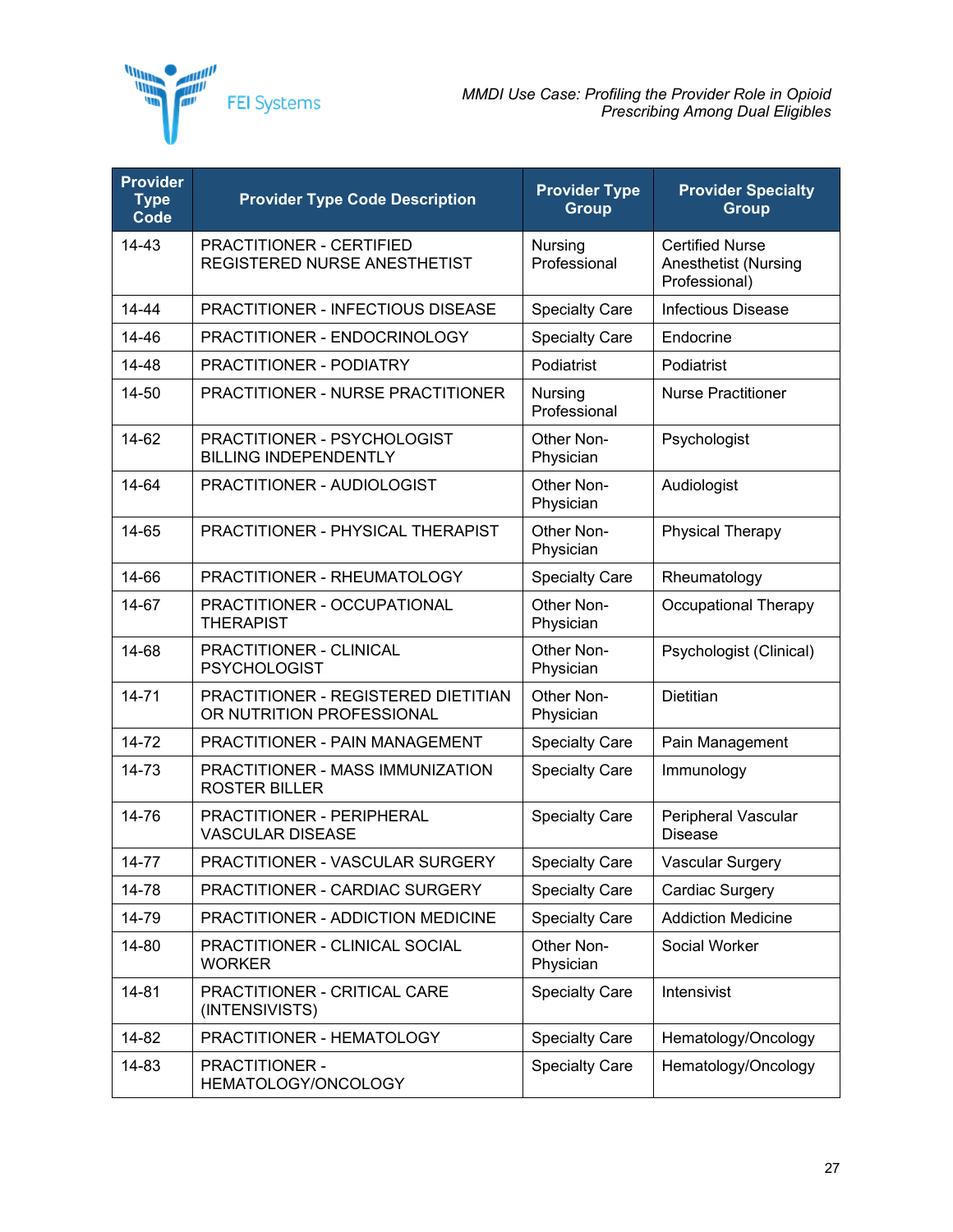

| <b>Provider</b><br><b>Type</b><br>Code | <b>Provider Type Code Description</b>                 | <b>Provider Type</b><br><b>Group</b> | <b>Provider Specialty</b><br><b>Group</b> |
|----------------------------------------|-------------------------------------------------------|--------------------------------------|-------------------------------------------|
| 14-84                                  | <b>PRACTITIONER - PREVENTATIVE</b><br><b>MEDICINE</b> | <b>Primary Care</b>                  | <b>Preventive Medicine</b>                |
| 14-85                                  | PRACTITIONER - MAXILLOFACIAL<br><b>SURGERY</b>        | <b>Specialty Care</b>                | <b>Maxillofacial Surgery</b>              |
| 14-86                                  | PRACTITIONER - NEUROPSYCHIATRY                        | <b>Specialty Care</b>                | Neuropsychiatry                           |
| 14-88                                  | PRACTITIONER - OTHER (NON-<br>PHYSICIAN)              | Other Non-<br>Physician              | Other Non-Physician                       |
| 14-89                                  | PRACTITIONER - CLINICAL NURSE<br><b>SPECIALIST</b>    | Nursing<br>Professional              | <b>Clinical Nurse Specialist</b>          |
| 14-90                                  | PRACTITIONER - MEDICAL ONCOLOGY                       | <b>Specialty Care</b>                | Hematology/Oncology                       |
| 14-91                                  | PRACTITIONER - SURGICAL ONCOLOGY                      | <b>Specialty Care</b>                | Hematology/Oncology                       |
| 14-92                                  | PRACTITIONER - RADIATION ONCOLOGY                     | <b>Specialty Care</b>                | Hematology/Oncology                       |
| 14-93                                  | <b>PRACTITIONER - EMERGENCY MEDICINE</b>              | <b>Specialty Care</b>                | <b>Emergency Medicine</b>                 |
| 14-94                                  | PRACTITIONER - INTERVENTIONAL<br><b>RADIOLOGY</b>     | <b>Specialty Care</b>                | Radiology                                 |
| 14-97                                  | PRACTITIONER - PHYSICIAN ASSISTANT                    | Physician<br>Assistant               | <b>Physician Assistant</b>                |
| 14-98                                  | PRACTITIONER - GYNECOLOGICAL<br><b>ONCOLOGY</b>       | <b>Specialty Care</b>                | Hematology/Oncology                       |
| 14-99                                  | PRACTITIONER - UNDEFINED<br>PHYSICIAN TYPE            | Unknown                              | <b>Undefined Physician</b><br><b>Type</b> |
| 14-C0                                  | PRACTITIONER - SLEEP<br>LABORATORY/MEDICINE           | <b>Specialty Care</b>                | Sleep Medicine                            |
| 14-C3                                  | PRACTITIONER - INTERVENTIONAL<br><b>CARDIOLOGY</b>    | <b>Specialty Care</b>                | Cardiology                                |
| 33-01                                  | ORDER AND REFERRING ONLY -<br><b>GENERAL PRACTICE</b> | <b>Primary Care</b>                  | <b>General Practice</b>                   |
| 33-02                                  | ORDER AND REFERRING ONLY -<br><b>GENERAL SURGERY</b>  | <b>Specialty Care</b>                | <b>General Surgery</b>                    |
| 33-03                                  | ORDER AND REFERRING ONLY -<br>ALLERGY/IMMUNOLOGY      | <b>Specialty Care</b>                | Immunology                                |
| 33-04                                  | ORDER AND REFERRING ONLY -<br><b>OTOLARYNGOLOGY</b>   | <b>Specialty Care</b>                | Otolaryngology                            |
| 33-05                                  | ORDER AND REFERRING ONLY -<br><b>ANESTHESIOLOGY</b>   | <b>Specialty Care</b>                | Anesthesiology                            |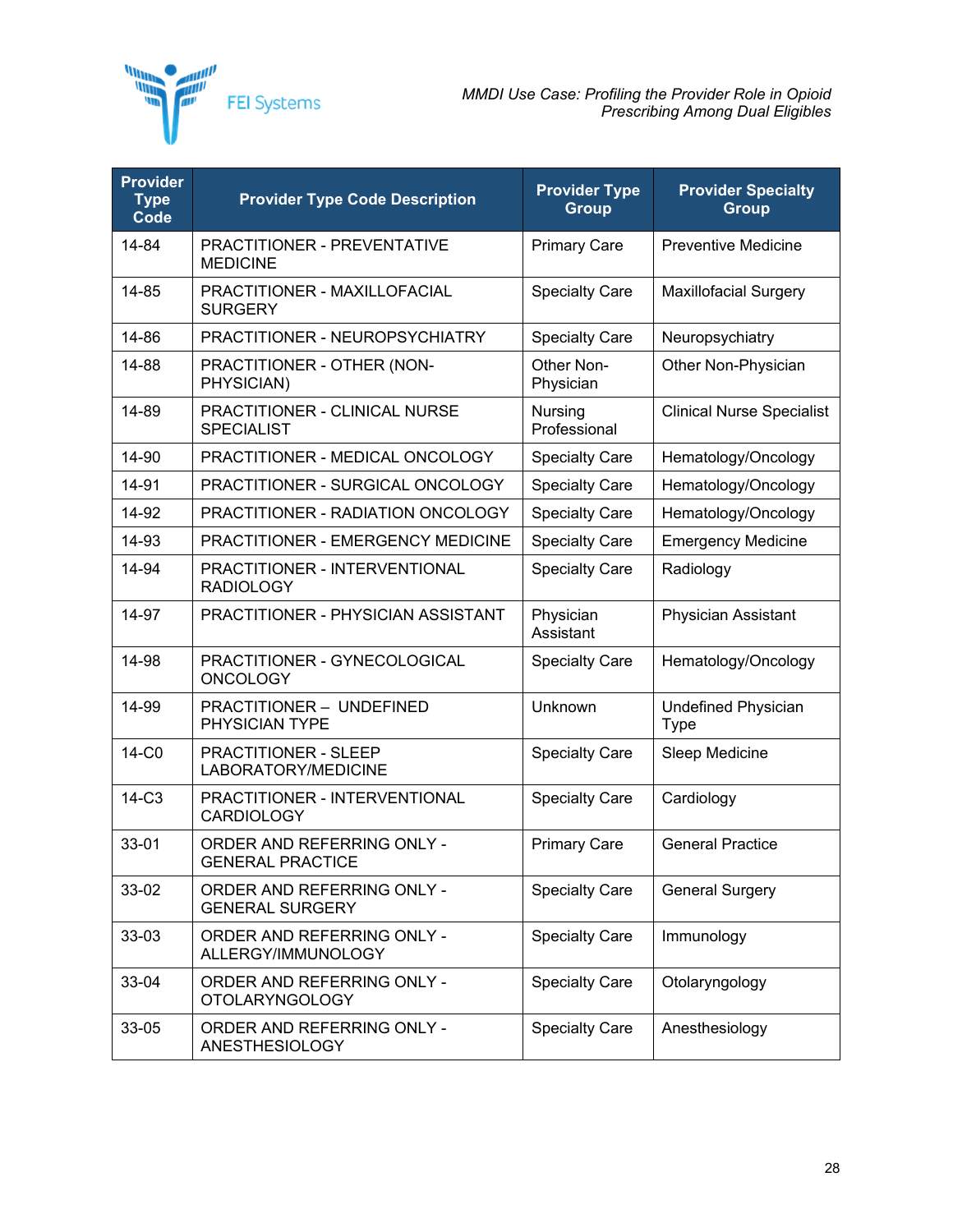

| <b>Provider</b><br><b>Type</b><br>Code | <b>Provider Type Code Description</b>                                       | <b>Provider Type</b><br><b>Group</b> | <b>Provider Specialty</b><br><b>Group</b> |
|----------------------------------------|-----------------------------------------------------------------------------|--------------------------------------|-------------------------------------------|
| 33-06                                  | ORDER AND REFERRING ONLY -<br><b>CARDIOVASCULAR DISEASE</b><br>(CARDIOLOGY) | <b>Specialty Care</b>                | Cardiology                                |
| 33-07                                  | ORDER AND REFERRING ONLY -<br><b>DERMATOLOGY</b>                            | <b>Specialty Care</b>                | Dermatology                               |
| 33-08                                  | ORDER AND REFERRING ONLY - FAMILY<br><b>PRACTICE</b>                        | <b>Primary Care</b>                  | <b>Family Practice</b>                    |
| 33-09                                  | ORDER AND REFERRING ONLY -<br>INTERVENTIONAL PAIN MANAGEMENT                | <b>Specialty Care</b>                | Pain Management                           |
| $33 - 10$                              | ORDER AND REFERRING ONLY -<br><b>GASTROENTEROLOGY</b>                       | <b>Specialty Care</b>                | Gastroenterology                          |
| $33 - 11$                              | ORDER AND REFERRING ONLY -<br><b>INTERNAL MEDICINE</b>                      | <b>Primary Care</b>                  | <b>Internal Medicine</b>                  |
| $33 - 12$                              | ORDER AND REFERRING ONLY -<br>OSTEOPATHIC MANIPULATIVE MEDICINE             | <b>Specialty Care</b>                | Osteomanipulative<br>Medicine             |
| $33 - 13$                              | ORDER AND REFERRING ONLY -<br><b>NEUROLOGY</b>                              | <b>Specialty Care</b>                | Neurology/Neurosurgery                    |
| $33 - 14$                              | ORDER AND REFERRING ONLY -<br><b>NEUROSURGERY</b>                           | <b>Specialty Care</b>                | Neurology/Neurosurgery                    |
| $33 - 16$                              | ORDER AND REFERRING ONLY -<br>OBSTETRICS/GYNECOLOGY                         | <b>Specialty Care</b>                | Obstetrics/Gynecology                     |
| $33 - 17$                              | ORDER AND REFERRING ONLY -<br><b>HOSPICE/PALLIATIVE CARE</b>                | <b>Specialty Care</b>                | Hospice                                   |
| $33 - 18$                              | ORDER AND REFERRING ONLY -<br><b>OPHTHALMOLOGY</b>                          | <b>Specialty Care</b>                | Ophthalmology                             |
| 33-19                                  | ORDER AND REFERRING ONLY - ORAL<br>SURGERY (DENTIST ONLY)                   | Dentist                              | <b>Oral Surgery (Dentist)</b>             |
| 33-20                                  | ORDER AND REFERRING ONLY -<br>ORTHOPEDIC SURGERY                            | <b>Specialty Care</b>                | <b>Orthopedic Surgery</b>                 |
| $33 - 21$                              | ORDER AND REFERRING ONLY -<br>CARDIAC ELECTROPHYSIOLOGY                     | <b>Specialty Care</b>                | Cardiology                                |
| 33-22                                  | ORDER AND REFERRING ONLY -<br><b>PATHOLOGY</b>                              | <b>Specialty Care</b>                | Pathology                                 |
| $33 - 23$                              | ORDER AND REFERRING ONLY - SPORTS<br><b>MEDICINE</b>                        | <b>Specialty Care</b>                | Sports Medicine                           |
| $33 - 24$                              | ORDER AND REFERRING ONLY -<br>PLASTIC AND RECONSTRUCTIVE<br><b>SURGERY</b>  | <b>Specialty Care</b>                | <b>Plastic Surgery</b>                    |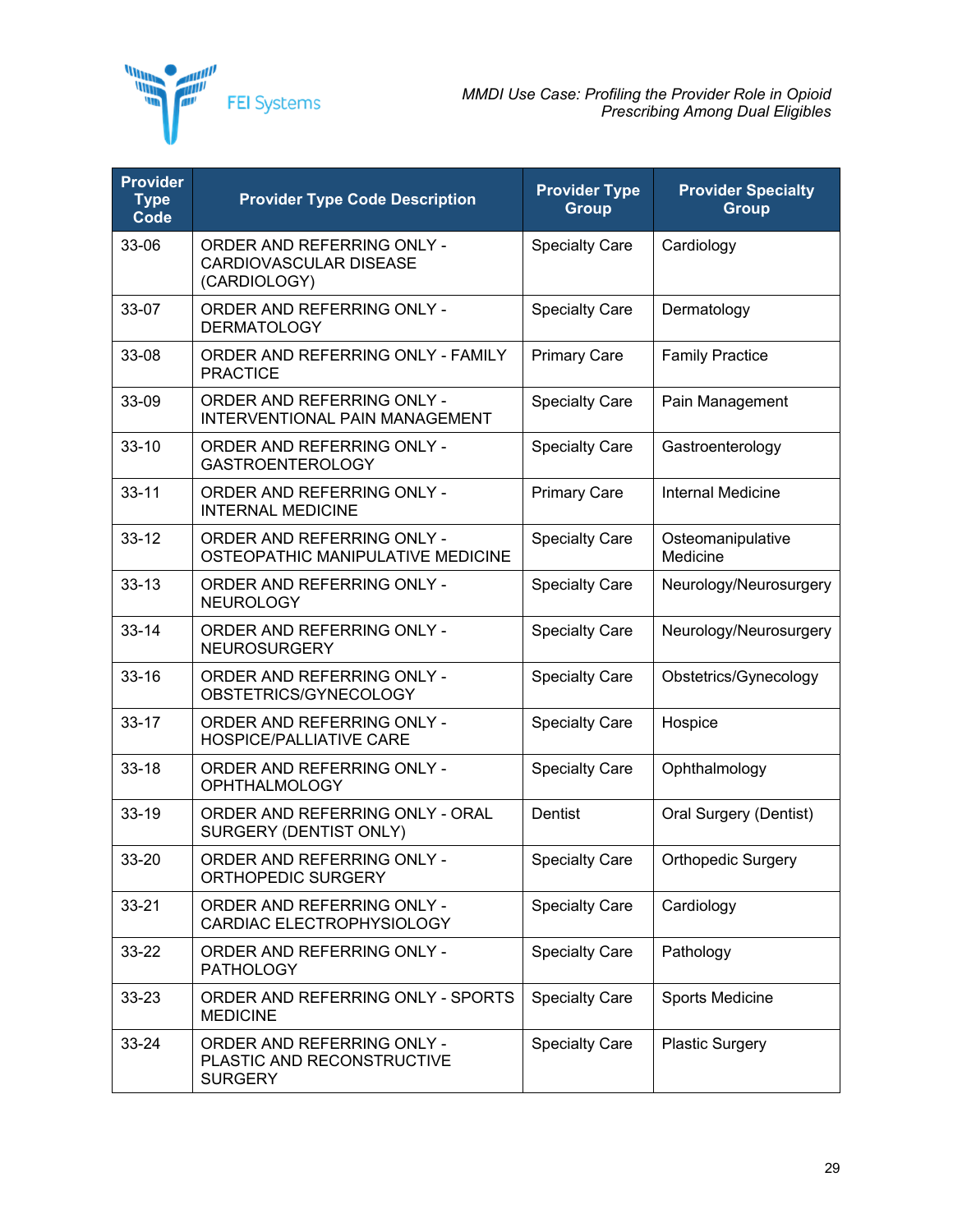

| <b>Provider</b><br><b>Type</b><br>Code | <b>Provider Type Code Description</b>                                          | <b>Provider Type</b><br><b>Group</b> | <b>Provider Specialty</b><br><b>Group</b>                       |
|----------------------------------------|--------------------------------------------------------------------------------|--------------------------------------|-----------------------------------------------------------------|
| 33-25                                  | ORDER AND REFERRING ONLY -<br>PHYSICAL MEDICINE AND<br><b>REHABILITATION</b>   | <b>Specialty Care</b>                | Physical Medicine and<br>Rehabilitation                         |
| 33-26                                  | ORDER AND REFERRING ONLY -<br><b>PSYCHIATRY</b>                                | <b>Specialty Care</b>                | Psychiatry                                                      |
| $33 - 27$                              | ORDER AND REFERRING ONLY -<br><b>GERIATRIC PSYCHIATRY</b>                      | <b>Specialty Care</b>                | Psychiatry                                                      |
| $33 - 28$                              | ORDER AND REFERRING ONLY -<br>COLORECTAL SURGERY (PROCTOLOGY)                  | <b>Specialty Care</b>                | Proctology                                                      |
| 33-29                                  | ORDER AND REFERRING ONLY -<br>PULMONARY DISEASE                                | <b>Specialty Care</b>                | Pulmonary                                                       |
| 33-30                                  | ORDER AND REFERRING ONLY -<br><b>DIAGNOSTIC RADIOLOGY</b>                      | <b>Specialty Care</b>                | Radiology                                                       |
| 33-33                                  | ORDER AND REFERRING ONLY -<br><b>THORACIC SURGERY</b>                          | <b>Specialty Care</b>                | <b>Thoracic Surgery</b>                                         |
| 33-34                                  | ORDER AND REFERRING ONLY -<br><b>UROLOGY</b>                                   | <b>Specialty Care</b>                | Urology                                                         |
| 33-35                                  | ORDER AND REFERRING ONLY -<br><b>CHIROPRACTIC</b>                              | Other Non-<br>Physician              | Chiropractor                                                    |
| 33-36                                  | ORDER AND REFERRING ONLY -<br><b>NUCLEAR MEDICINE</b>                          | <b>Specialty Care</b>                | Nuclear Medicine                                                |
| 33-37                                  | ORDER AND REFERRING ONLY -<br>PEDIATRIC MEDICINE                               | <b>Primary Care</b>                  | Pediatrics                                                      |
| 33-38                                  | ORDER AND REFERRING ONLY -<br><b>GERIATRIC MEDICINE</b>                        | <b>Primary Care</b>                  | <b>Geriatric Medicine</b>                                       |
| 33-39                                  | ORDER AND REFERRING ONLY -<br><b>NEPHROLOGY</b>                                | <b>Specialty Care</b>                | Nephrology                                                      |
| 33-40                                  | ORDER AND REFERRING ONLY - HAND<br><b>SURGERY</b>                              | <b>Specialty Care</b>                | <b>Hand Surgery</b>                                             |
| $33 - 41$                              | ORDER AND REFERRING ONLY -<br><b>OPTOMETRY</b>                                 | <b>Specialty Care</b>                | Optometry                                                       |
| 33-42                                  | ORDER AND REFERRING ONLY -<br><b>CERTIFIED NURSE MIDWIFE</b>                   | Nursing<br>Professional              | <b>Certified Nurse Midwife</b><br>(Nursing Professional)        |
| $33 - 43$                              | ORDER AND REFERRING ONLY -<br><b>CERTIFIED REGISTERED NURSE</b><br>ANESTHETIST | Nursing<br>Professional              | <b>Certified Nurse</b><br>Anesthetist (Nursing<br>Professional) |
| 33-44                                  | ORDER AND REFERRING ONLY -<br><b>INFECTIOUS DISEASE</b>                        | <b>Specialty Care</b>                | <b>Infectious Disease</b>                                       |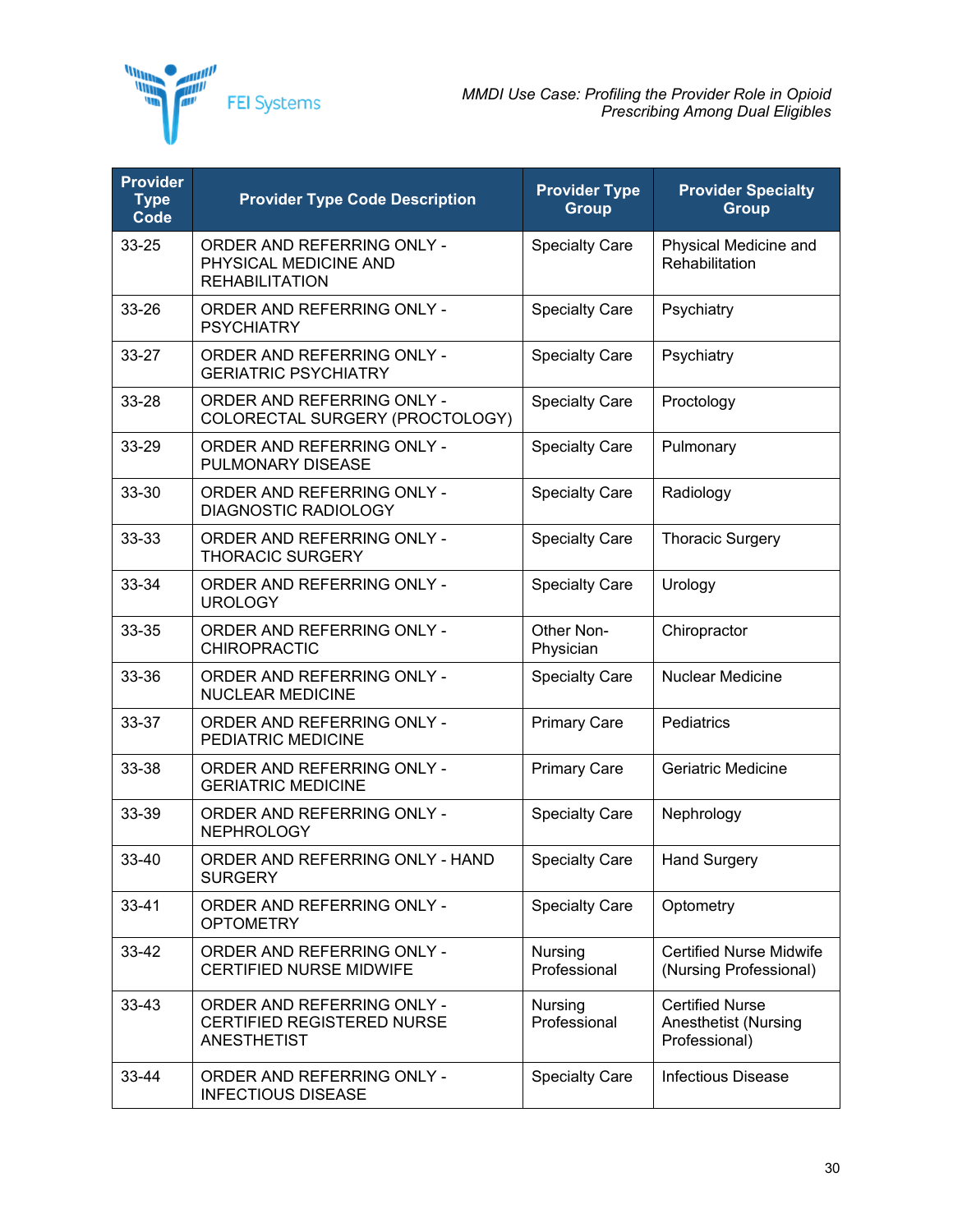

| <b>Provider</b><br><b>Type</b><br>Code | <b>Provider Type Code Description</b>                                                  | <b>Provider Type</b><br><b>Group</b> | <b>Provider Specialty</b><br><b>Group</b> |
|----------------------------------------|----------------------------------------------------------------------------------------|--------------------------------------|-------------------------------------------|
| 33-46                                  | ORDER AND REFERRING ONLY -<br><b>ENDOCRINOLOGY</b>                                     | <b>Specialty Care</b>                | Endocrine                                 |
| 33-48                                  | ORDER AND REFERRING ONLY -<br><b>PODIATRY</b>                                          | Podiatrist                           | Podiatrist                                |
| 33-50                                  | ORDER AND REFERRING ONLY - NURSE<br><b>PRACTITIONER</b>                                | Nursing<br>Professional              | <b>Nurse Practitioner</b>                 |
| 33-62                                  | ORDER AND REFERRING ONLY -<br>PSYCHOLOGIST BILLING<br><b>INDEPENDENTLY</b>             | Other Non-<br>Physician              | Psychologist                              |
| 33-66                                  | ORDER AND REFERRING ONLY -<br><b>RHEUMATOLOGY</b>                                      | <b>Specialty Care</b>                | Rheumatology                              |
| 33-68                                  | ORDER AND REFERRING ONLY -<br><b>CLINICAL PSYCHOLOGIST</b>                             | Other Non-<br>Physician              | Psychologist (Clinical)                   |
| 33-71                                  | ORDER AND REFERRING ONLY -<br>REGISTERED DIETITIAN OR NUTRITION<br><b>PROFESSIONAL</b> | Other Non-<br>Physician              | <b>Dietitian</b>                          |
| 33-72                                  | ORDER AND REFERRING ONLY - PAIN<br><b>MANAGEMENT</b>                                   | <b>Specialty Care</b>                | Pain Management                           |
| 33-76                                  | ORDER AND REFERRING ONLY -<br>PERIPHERAL VASCULAR DISEASE                              | <b>Specialty Care</b>                | Peripheral Vascular<br><b>Disease</b>     |
| 33-77                                  | ORDER AND REFERRING ONLY -<br><b>VASCULAR SURGERY</b>                                  | <b>Specialty Care</b>                | <b>Vascular Surgery</b>                   |
| 33-78                                  | ORDER AND REFERRING ONLY -<br><b>CARDIAC SURGERY</b>                                   | <b>Specialty Care</b>                | Cardiac Surgery                           |
| 33-79                                  | ORDER AND REFERRING ONLY -<br><b>ADDICTION MEDICINE</b>                                | <b>Specialty Care</b>                | <b>Addiction Medicine</b>                 |
| 33-80                                  | ORDER AND REFERRING ONLY -<br><b>CLINICAL SOCIAL WORKER</b>                            | Other Non-<br>Physician              | Social Worker                             |
| 33-81                                  | ORDER AND REFERRING ONLY -<br>CRITICAL CARE (INTENSIVISTS)                             | <b>Specialty Care</b>                | Intensivist                               |
| 33-82                                  | ORDER AND REFERRING ONLY -<br><b>HEMATOLOGY</b>                                        | <b>Specialty Care</b>                | Hematology/Oncology                       |
| 33-83                                  | ORDER AND REFERRING ONLY -<br>HEMATOLOGY/ONCOLOGY                                      | <b>Specialty Care</b>                | Hematology/Oncology                       |
| 33-84                                  | ORDER AND REFERRING ONLY -<br>PREVENTATIVE MEDICINE                                    | <b>Primary Care</b>                  | <b>Preventive Medicine</b>                |
| 33-85                                  | ORDER AND REFERRING ONLY -<br>MAXILLOFACIAL SURGERY                                    | <b>Specialty Care</b>                | <b>Maxillofacial Surgery</b>              |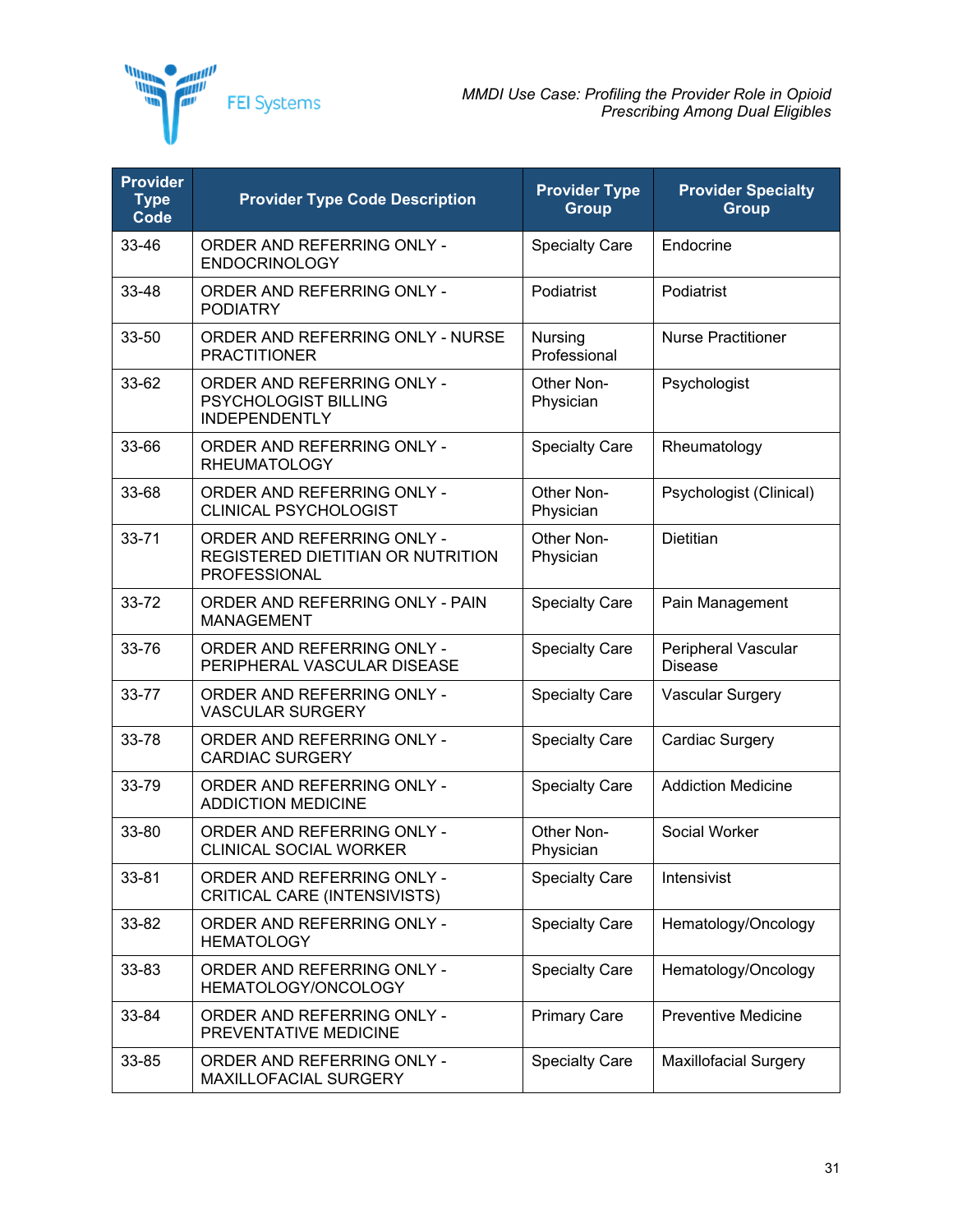

| <b>Provider</b><br><b>Type</b><br>Code | <b>Provider Type Code Description</b>                                        | <b>Provider Type</b><br><b>Group</b> | <b>Provider Specialty</b><br><b>Group</b>  |
|----------------------------------------|------------------------------------------------------------------------------|--------------------------------------|--------------------------------------------|
| 33-86                                  | ORDER AND REFERRING ONLY -<br><b>NEUROPSYCHIATRY</b>                         | <b>Specialty Care</b>                | Neuropsychiatry                            |
| 33-88                                  | ORDER AND REFERRING ONLY - OTHER<br>(NON-PHYSICIAN)                          | Other Non-<br>Physician              | Other Non-Physician                        |
| 33-89                                  | ORDER AND REFERRING ONLY -<br><b>CLINICAL NURSE SPECIALIST</b>               | Nursing<br>Professional              | <b>Clinical Nurse Specialist</b>           |
| 33-90                                  | ORDER AND REFERRING ONLY -<br>MEDICAL ONCOLOGY                               | <b>Specialty Care</b>                | Hematology/Oncology                        |
| 33-91                                  | ORDER AND REFERRING ONLY -<br>SURGICAL ONCOLOGY                              | <b>Specialty Care</b>                | Hematology/Oncology                        |
| 33-92                                  | ORDER AND REFERRING ONLY -<br><b>RADIATION ONCOLOGY</b>                      | <b>Specialty Care</b>                | Hematology/Oncology                        |
| 33-93                                  | ORDER AND REFERRING ONLY -<br><b>EMERGENCY MEDICINE</b>                      | <b>Specialty Care</b>                | Hematology/Oncology                        |
| 33-94                                  | ORDER AND REFERRING ONLY -<br><b>INTERVENTIONAL RADIOLOGY</b>                | <b>Specialty Care</b>                | Hematology/Oncology                        |
| 33-97                                  | ORDER AND REFERRING ONLY -<br>PHYSICIAN ASSISTANT                            | Physician<br>Assistant               | Physician Assistant                        |
| 33-98                                  | ORDER AND REFERRING ONLY -<br>GYNECOLOGICAL ONCOLOGY                         | <b>Specialty Care</b>                | Hematology/Oncology                        |
| 33-99                                  | ORDER AND REFERRING ONLY - OTHER<br>(PHYSICIAN/ UNDEFINED PHYSICIAN<br>TYPE) | Unknown                              | <b>Unknown Undefined</b><br>Physician Type |
| 33-C <sub>0</sub>                      | ORDER AND REFERRING ONLY - SLEEP<br>LABORATORY/MEDICINE                      | <b>Specialty Care</b>                | Sleep Medicine                             |
| 33-C3                                  | ORDER AND REFERRING ONLY -<br>INTERVENTIONAL CARDIOLOGY                      | <b>Specialty Care</b>                | Cardiology                                 |
| 33-C5                                  | ORDER AND REFERRING ONLY- DENTIST                                            | Dentist                              | Dentist                                    |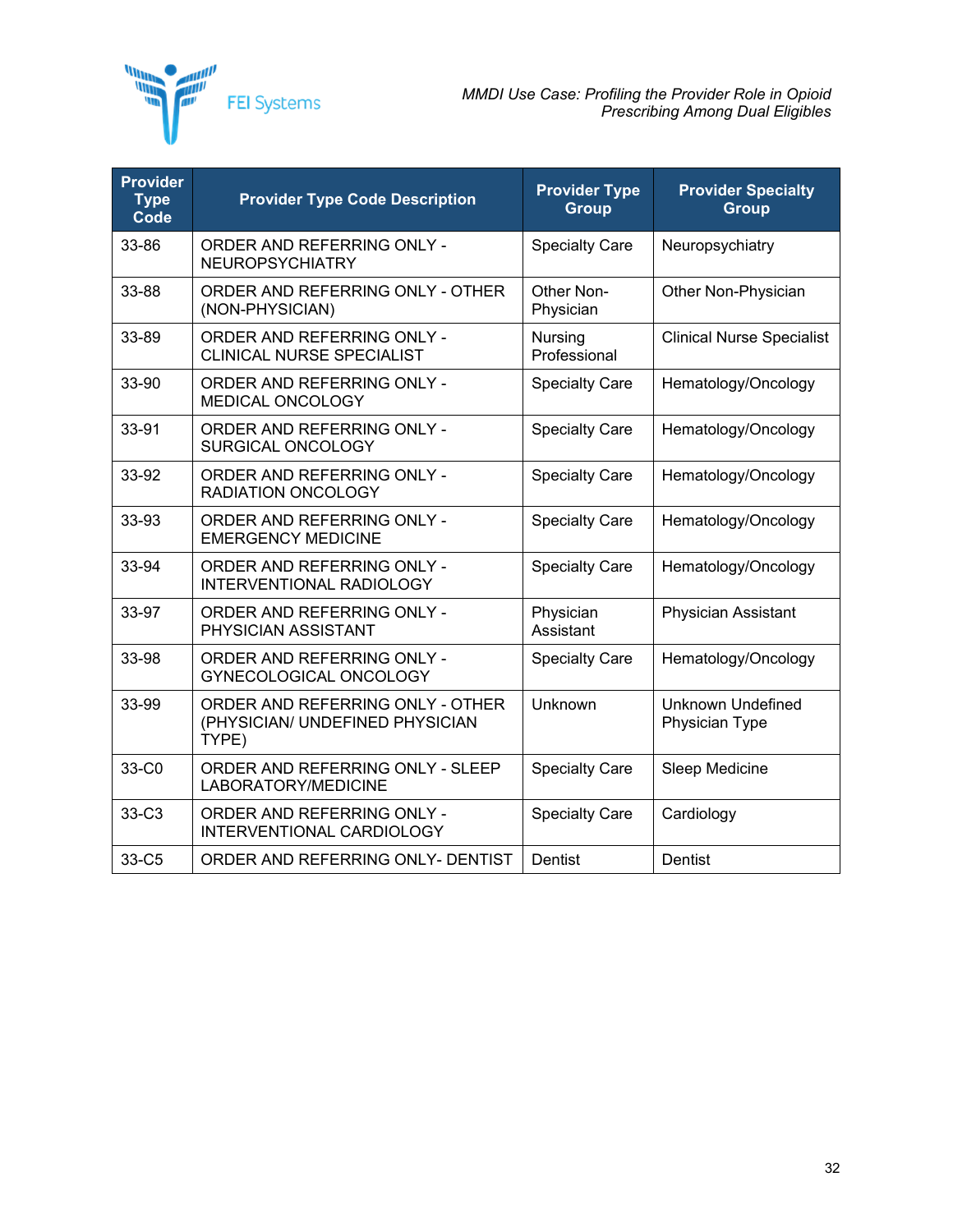**FEI Systems** 

## **End Notes**

<sup>3</sup> "MEMO: Opportunities for MMPs, PACE organizations, and D-SNPs to Prevent Identify, and Treat Opioid Addiction or Misuse among Medicare Medicaid Dually Eligible Beneficiaries," Centers for Medicare and Medicaid Services (CMS). 10/13/2016, Page 2 of 4. [http://www.integratedcareresourcecenter.net/pdfs/HPMS\\_MMP](http://www.integratedcareresourcecenter.net/pdfs/HPMS_MMP-opioid_overutilization_10_3_16%20508%20clear.pdf)[opioid\\_overutilization\\_10\\_3\\_16%20508%20clear.pdf,](http://www.integratedcareresourcecenter.net/pdfs/HPMS_MMP-opioid_overutilization_10_3_16%20508%20clear.pdf) accessed 11/9/2017.

<sup>4</sup> "Opioid painkiller prescribing varies widely among states," CDC Newsroom. 7/1/2014. [http://www.cdc.gov/media/releases/2014/p0701-opioid-painkiller.html,](http://www.cdc.gov/media/releases/2014/p0701-opioid-painkiller.html) accessed 9/13/2016.

"Opioid addiction caused by overprescribing, not recreational abuse, is key driver of painkiller and heroin overdose crisis," Heller News Brandeis University. 2/4/2015. [https://heller.brandeis.edu/news/items/releases/2015/overprescribing.html,](https://heller.brandeis.edu/news/items/releases/2015/overprescribing.html) accessed 9/13/2016.

<sup>5</sup> "Opioid addiction caused by overprescribing, not recreational abuse, is key driver of painkiller and heroin overdose crisis," Heller News Brandeis University. 2/4/2015. [https://heller.brandeis.edu/news/items/releases/2015/overprescribing.html,](https://heller.brandeis.edu/news/items/releases/2015/overprescribing.html) accessed 9/13/2016.

<sup>6</sup> "Drug overdose deaths in the United States continue to increase in 2016," CDC. 8/30/2017. [https://www.cdc.gov/drugoverdose/data/overdose.html,](https://www.cdc.gov/drugoverdose/data/overdose.html) accessed 1/25/2018.

<sup>7</sup> "Grand Rounds: The Prescription Opioid Epidemic," Centers for Medicare & Medicaid Services. 11/3/2015. [https://www.cms.gov/Medicare/Quality-Initiatives-Patient-Assessment-](https://www.cms.gov/Medicare/Quality-Initiatives-Patient-Assessment-Instruments/QualityMeasures/Downloads/The-Prescription-Opioid-Epidemic-Slide-Deck.pdf)[Instruments/QualityMeasures/Downloads/The-Prescription-Opioid-Epidemic-Slide-Deck.pdf,](https://www.cms.gov/Medicare/Quality-Initiatives-Patient-Assessment-Instruments/QualityMeasures/Downloads/The-Prescription-Opioid-Epidemic-Slide-Deck.pdf) accessed 1/2/2018.

"Medicare Part D Overutilization Monitoring System (OMS) Summary," Centers for Medicare & Medicaid Services. 11/3/2015. [https://www.cms.gov/Newsroom/MediaReleaseDatabase/Fact-sheets/2015-Fact](https://www.cms.gov/Newsroom/MediaReleaseDatabase/Fact-sheets/2015-Fact-sheets-items/2015-11-03.html)[sheets-items/2015-11-03.html,](https://www.cms.gov/Newsroom/MediaReleaseDatabase/Fact-sheets/2015-Fact-sheets-items/2015-11-03.html) accessed 1/2/2018.

"Medicare Part D Opioid Drug Mapping Tool," Centers for Medicare & Medicaid Services. [https://www.cms.gov/Research-Statistics-Data-and-Systems/Statistics-Trends-and-Reports/Medicare-](https://www.cms.gov/Research-Statistics-Data-and-Systems/Statistics-Trends-and-Reports/Medicare-Provider-Charge-Data/OpioidMap.html)[Provider-Charge-Data/OpioidMap.html,](https://www.cms.gov/Research-Statistics-Data-and-Systems/Statistics-Trends-and-Reports/Medicare-Provider-Charge-Data/OpioidMap.html) accessed 1/20/2018.

"Best Practices for Addressing Prescription Opioid Overdoses, Misuse and Addiction," CMCS Informational Bulletin. 1/28/2016. [https://www.medicaid.gov/federal-policy-guidance/downloads/CIB-02-](https://www.medicaid.gov/federal-policy-guidance/downloads/CIB-02-02-16.pdf) [02-16.pdf,](https://www.medicaid.gov/federal-policy-guidance/downloads/CIB-02-02-16.pdf) accessed 9/13/2016.

"Fact Sheet: The Crisis Next Door: President Donald J. Trump is Confronting an Opioid Crisis More Severe than Original Expectations," White House Office of the Press Secretary. 11/20/2017. [https://www.whitehouse.gov/briefings-statements/crisis-next-door-president-donald-j-trump-confronting](https://www.whitehouse.gov/briefings-statements/crisis-next-door-president-donald-j-trump-confronting-opioid-crisis-severe-original-expectations/)[opioid-crisis-severe-original-expectations/,](https://www.whitehouse.gov/briefings-statements/crisis-next-door-president-donald-j-trump-confronting-opioid-crisis-severe-original-expectations/) accessed 1/2/2018.

<span id="page-35-0"></span><sup>1</sup> "Key Substance Use and Mental Health Indicators in the United States: 30 Results from the 2016 National Survey on Drug Use and Health," The Substance Abuse and Mental Health Services Administration (SAMHSA), Page 2 of 86. [https://www.samhsa.gov/data/sites/default/files/NSDUH-FFR1-](https://www.samhsa.gov/data/sites/default/files/NSDUH-FFR1-2016/NSDUH-FFR1-2016.pdf) [2016/NSDUH-FFR1-2016.pdf,](https://www.samhsa.gov/data/sites/default/files/NSDUH-FFR1-2016/NSDUH-FFR1-2016.pdf) accessed 10/5/2017.  $\overline{a}$ 

<sup>2</sup> "Prescription Drug Use and Misuse in the United States: Results from the 2015 National Survey on Drug Use and Health," The Substance Abuse and Mental Health Services Administration (SAMHSA). [https://www.samhsa.gov/data/sites/default/files/NSDUH-FFR2-2015/NSDUH-FFR2-2015.htm,](https://www.samhsa.gov/data/sites/default/files/NSDUH-FFR2-2015/NSDUH-FFR2-2015.htm) accessed 12/13/2016.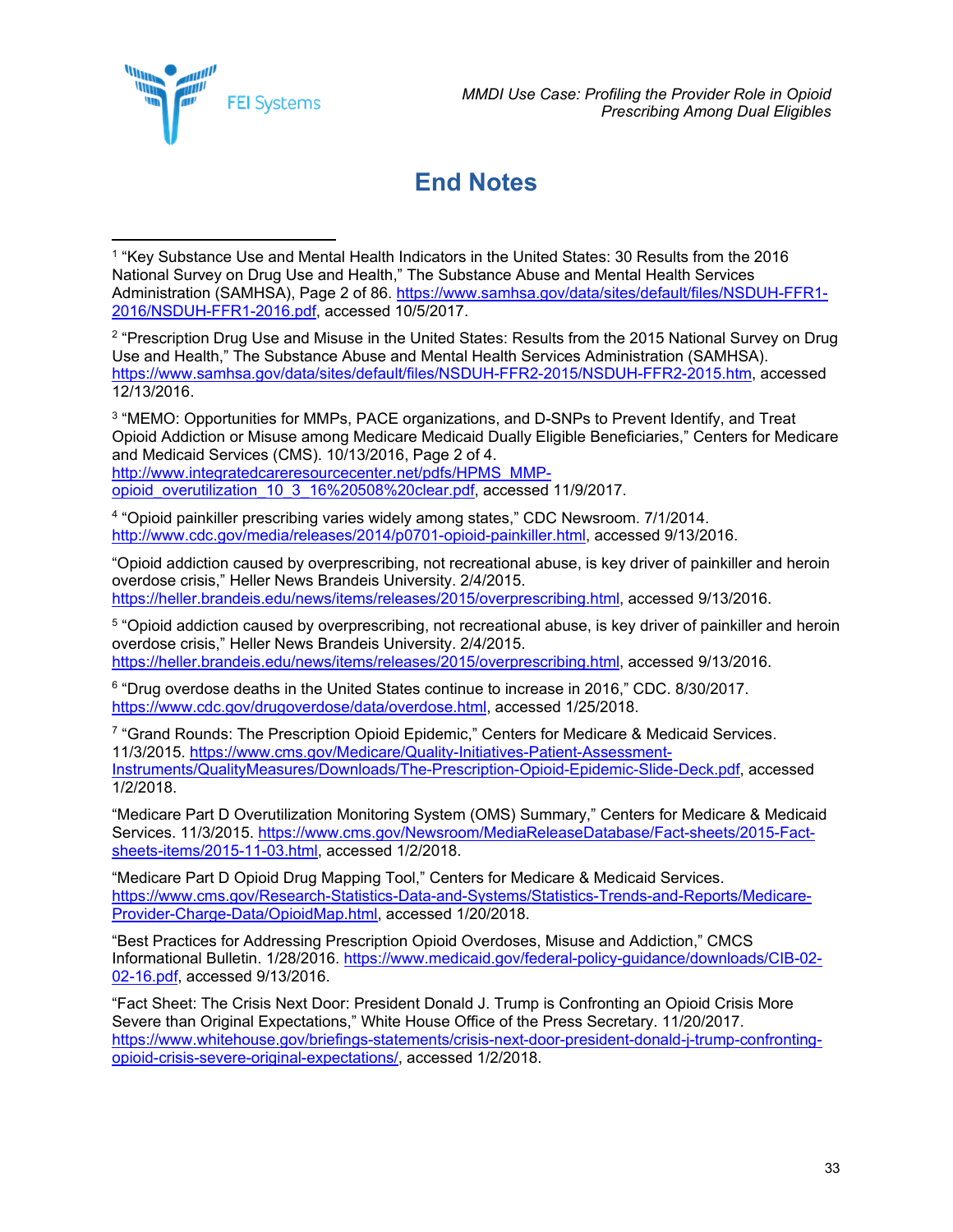

 8 "Reducing Substance Use Disorders," Centers for Medicare and Medicaid Services (CMS), Medicaid Innovation Accelerator Program. [https://www.medicaid.gov/state-resource-center/innovation-accelerator](https://www.medicaid.gov/state-resource-center/innovation-accelerator-program/reducing-substance-use-disorders/reducing-substance-use-disorders.html)[program/reducing-substance-use-disorders/reducing-substance-use-disorders.html,](https://www.medicaid.gov/state-resource-center/innovation-accelerator-program/reducing-substance-use-disorders/reducing-substance-use-disorders.html) accessed 9/30/2016.

<span id="page-36-0"></span>9 "MEMO: Opportunities for MMPs, PACE organizations, and D-SNPs to Prevent Identify, and Treat Opioid Addiction or Misuse among Medicare Medicaid Dually Eligible Beneficiaries," Centers for Medicare and Medicaid Services (CMS). 10/13/2016, Page 2 of 4. [http://www.integratedcareresourcecenter.net/pdfs/HPMS\\_MMP](http://www.integratedcareresourcecenter.net/pdfs/HPMS_MMP-opioid_overutilization_10_3_16%20508%20clear.pdf)[opioid\\_overutilization\\_10\\_3\\_16%20508%20clear.pdf,](http://www.integratedcareresourcecenter.net/pdfs/HPMS_MMP-opioid_overutilization_10_3_16%20508%20clear.pdf) accessed 11/9/2017.

<span id="page-36-1"></span><sup>10</sup> "Prescribing Policies: States Confront Opioid Overdose Epidemic," National Conference of State Legislators. 9/2017. [http://www.ncsl.org/research/health/prescribing-policies-states-confront-opioid](http://www.ncsl.org/research/health/prescribing-policies-states-confront-opioid-overdose-epidemic.aspx)[overdose-epidemic.aspx,](http://www.ncsl.org/research/health/prescribing-policies-states-confront-opioid-overdose-epidemic.aspx) accessed 1/18/2018.

<span id="page-36-2"></span>"U.S. and States Ramp up Response to Opioid Crisis Regulatory, Legislative, and Legal Tools Brought to Bear," S.Barlas. Pharmacy and Therapeutics, 42(9). 2017. Pages 569–592. [https://www.ncbi.nlm.nih.gov/pmc/articles/PMC5565130/,](https://www.ncbi.nlm.nih.gov/pmc/articles/PMC5565130/) accessed 1/18/2018.

<span id="page-36-3"></span><sup>11</sup> "TI-17-014: State Targeted Response to the Opioid Crisis Grants (Opioid STR) Individual Grant Awards," Substance Abuse and Mental Health Services Administration (SAMHSA). 2017. [https://www.samhsa.gov/sites/default/files/grants/pdf/other/ti-17-014-opioid-str-abstracts.pdf,](https://www.samhsa.gov/sites/default/files/grants/pdf/other/ti-17-014-opioid-str-abstracts.pdf) accessed 1/18/2018.

"From Alaska To Florida, States Respond To Opioid Crisis With Emergency Declarations," All Things Considered, National Public Radio. 8/2017. [https://www.npr.org/sections/health](https://www.npr.org/sections/health-shots/2017/08/11/542836709/from-alaska-to-florida-states-respond-to-opioid-crisis-with-emergency-declaratio)[shots/2017/08/11/542836709/from-alaska-to-florida-states-respond-to-opioid-crisis-with-emergency](https://www.npr.org/sections/health-shots/2017/08/11/542836709/from-alaska-to-florida-states-respond-to-opioid-crisis-with-emergency-declaratio)[declaratio,](https://www.npr.org/sections/health-shots/2017/08/11/542836709/from-alaska-to-florida-states-respond-to-opioid-crisis-with-emergency-declaratio) accessed 1/18/2018.

<span id="page-36-4"></span><sup>12</sup> "Medicaid and the Opioid Epidemic," Medicaid and CHIP Payment and Access Commission (MACPAC). 06/2017. [https://www.macpac.gov/wp-content/uploads/2017/06/Medicaid-and-the-Opioid-](https://www.macpac.gov/wp-content/uploads/2017/06/Medicaid-and-the-Opioid-Epidemic.pdf)[Epidemic.pdf,](https://www.macpac.gov/wp-content/uploads/2017/06/Medicaid-and-the-Opioid-Epidemic.pdf) accessed 1/18/2018.

<span id="page-36-5"></span>"Medicaid's Role in Addressing the Opioid Epidemic," Kaiser Family Foundation. 1/2018. [https://www.kff.org/infographic/medicaids-role-in-addressing-opioid-epidemic/,](https://www.kff.org/infographic/medicaids-role-in-addressing-opioid-epidemic/) accessed 1/18/2018.

<span id="page-36-6"></span><sup>13</sup> "Naloxone Overdose Prevention Laws," Prescription Drug Abuse Policy System. 7/2017. [http://pdaps.org/datasets/laws-regulating-administration-of-naloxone-1501695139,](http://pdaps.org/datasets/laws-regulating-administration-of-naloxone-1501695139) accessed 1/18/2018.

<sup>14</sup> "Status of Prescription Drug Monitoring Programs (PDMPs)," The Prescription Drug Monitoring Program Training and Technical Assistance Center (PDMP TTAC). 8/2017. [http://www.pdmpassist.org/pdf/PDMP\\_Program\\_Status\\_20170824.pdf,](http://www.pdmpassist.org/pdf/PDMP_Program_Status_20170824.pdf) accessed 1/18/2018.

<sup>15</sup> "With drug overdoses soaring, states limit the length of painkiller prescriptions," The Washington Post. 8/2017. [https://www.washingtonpost.com/politics/with-drug-overdoses-soaring-states-limit-the-length-of](https://www.washingtonpost.com/politics/with-drug-overdoses-soaring-states-limit-the-length-of-painkiller-prescriptions/2017/08/09/4d5d7e0c-7d0f-11e7-83c7-5bd5460f0d7e_story.html?utm_term=.205e283370fa)[painkiller-prescriptions/2017/08/09/4d5d7e0c-7d0f-11e7-83c7-](https://www.washingtonpost.com/politics/with-drug-overdoses-soaring-states-limit-the-length-of-painkiller-prescriptions/2017/08/09/4d5d7e0c-7d0f-11e7-83c7-5bd5460f0d7e_story.html?utm_term=.205e283370fa) [5bd5460f0d7e\\_story.html?utm\\_term=.205e283370fa,](https://www.washingtonpost.com/politics/with-drug-overdoses-soaring-states-limit-the-length-of-painkiller-prescriptions/2017/08/09/4d5d7e0c-7d0f-11e7-83c7-5bd5460f0d7e_story.html?utm_term=.205e283370fa) accessed 1/18/2018.

<sup>16</sup> "Oral MMEs – Excel Data File, Technical Assistance Guide No. 01-13: Calculating Daily Morphine Milligram Equivalents," Prescription Drug Monitoring Program Training and Technical Assistance Center. 2/2013, Revised 11/2017, Page 6 of 8.

[http://www.pdmpassist.org/pdf/BJA\\_Performance\\_Measure\\_Aid\\_MME\\_conversion\\_FINAL\\_20171114\\_re](http://www.pdmpassist.org/pdf/BJA_Performance_Measure_Aid_MME_conversion_FINAL_20171114_revised.pdf) [vised.pdf,](http://www.pdmpassist.org/pdf/BJA_Performance_Measure_Aid_MME_conversion_FINAL_20171114_revised.pdf) accessed 1/18/2018.

<sup>17</sup> "Technical Assistance Guide No. 01-13: Calculating Daily Morphine Milligram Equivalents," Prescription Drug Monitoring Program Training and Technical Assistance Center. 2/2013, Revised 11/2017.